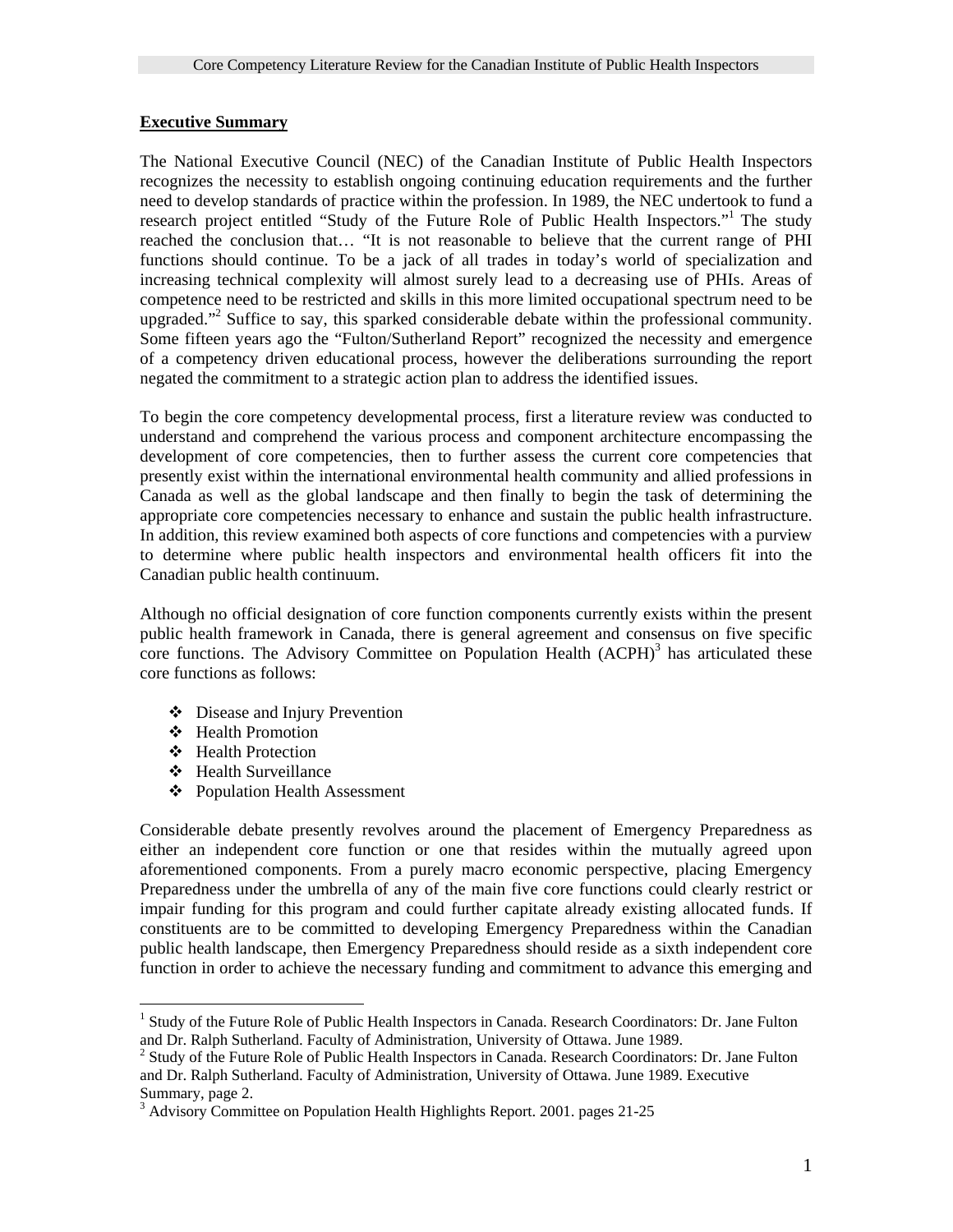essential program. Failing to recognize the opportunity costs associate with not placing Emergency Preparedness as a sixth core competencies would further hinder the public health infrastructure.

Many other countries, governmental agencies and professional associations have reached similar conclusions and have either developed or are proactively creating a strategic framework that is underpinned by skills, knowledge and abilities that will safeguard the health of the public and sustain public health programs into the future.

In New Zealand<sup>[4](#page-1-0)</sup> for example, the five proposed core competencies for public health are:

- Applied Epidemiology
- Applied Health Risk Analysis and Management
- ❖ Health Surveillance

 $\overline{a}$ 

- Programme Management
- Public Communication

The core competencies as used in New Zealand are designed to achieve the best health gain, which is similar to what core functions, essential public health services and essential public health programs are designed to do. Although the terminology is different within the New Zealand framework, it seems apparent that these programs are core functions which are designed to help... "create a common language for the health sectors and to develop within the health system the capability to pass to the community itself the information and tools required to modify the emerging risk factors associated technical urban societies."<sup>[5](#page-1-1)</sup>

In the United States,<sup>[6](#page-1-2)</sup> a somewhat different approach to core function identification has been adopted. Ten essential public health programs have been determined as fundamental to U.S. public health as follows:

- $\triangle$  Monitor health status to identify community health problems
- $\triangle$  Diagnose and investigate health problems and health hazards in the community
- Inform, educate, and empower people about health issues
- $\triangle$  Mobilize community partnerships to identify and solve problems
- $\triangle$  Develop policies and plans that support individual and community health efforts
- $\triangle$  Enforce laws and regulations that protect health and ensure safety
- $\div$  Link people to needed personal health services and assure the provision of health care when otherwise available
- Assure a competent public health and personal health care workforce
- Evaluate effectiveness, accessibility, and quality of personal and population-based health services
- $\triangleleft$  Research for new insights and innovative solutions to health problems

The Center for Disease Control and Prevention recognizes some inequities within the U.S. public health framework, whereas … the public health workforce – no matter how dedicated its workers mightbe – is unevenly trained in the basic tenets of public health."<sup>7</sup> "CDC has a leadership responsibility to provide its partners with the skills and resources necessary to effectively

<span id="page-1-0"></span><sup>&</sup>lt;sup>4</sup> Health Care and Informatics Review Online. Nurturing Infectious Ideas. Page 2. <sup>4</sup> Health Care and Informatics Review Online. Nurturing Infectious Ideas. Page 2.  $^5$  Hoalth Care and Informatics Bayiou: Online. Nurturing Infectious Ideas. Page 2.

<span id="page-1-1"></span> $\frac{1}{6}$  Health Care and Informatics Review Online. Nurturing Infectious Ideas. Page 2.  $\frac{1}{6}$  Public Health Support Workgroup Benert, Executive Support, September 1, 10.

<span id="page-1-2"></span> $6$  Public Health Support Workgroup Report. Executive Summary. September 1, 1999. Pages 6/7.

<span id="page-1-3"></span><sup>&</sup>lt;sup>7</sup> CDC/ATSDR's Plan For Public Health Workforce Development. Page 16.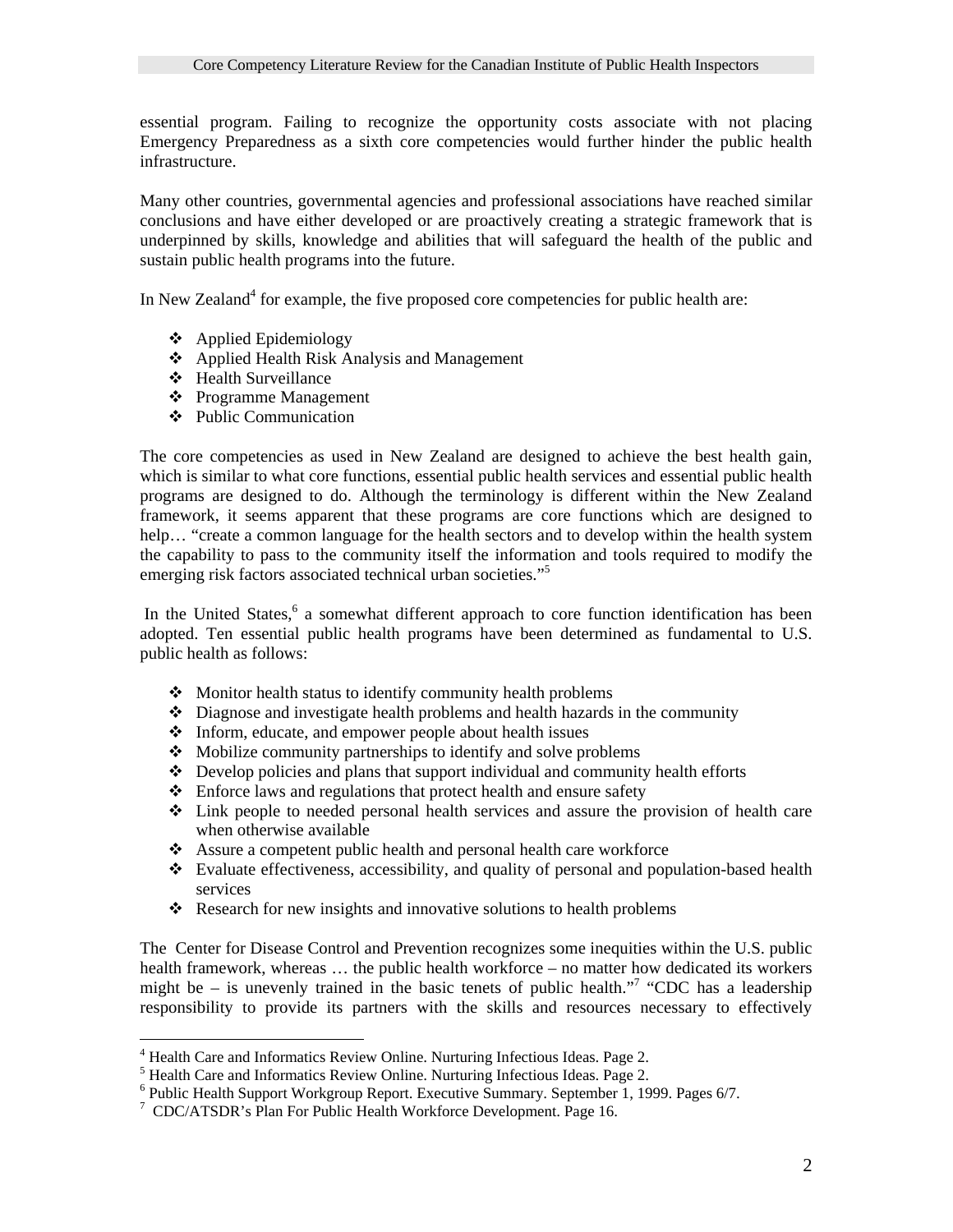translate public health science into public health practice"<sup>8</sup> ["](#page-2-0)The CDC has a unique role in closing the gap between current public health workforce competencies and the skills needed to perform essential public health services. CDC leadership in developing the public health infrastructure is already well recognized."<sup>9</sup> The Skills Enhancement Program, Centre for Surveillance Coordination, Population & Public Health Branch, Health Canada has undertaken a similar leadership role in Canada in building core competencies within the public health workforce.

Although the Canadian public health workforce is better trained and educated compared to its American counterparts, we are still not where we need to be to enhance the safety net and protect the health of all Canadians. The Standing Senate Committee on Social Affairs, Science and Technology, Chaired by Senator Michael Kirby in their Final Report on The Health of Canadians: The Federal Role<sup>10</sup> concluded that there is an urgent need for a national strategy to enhance the public health infrastructure… "such a strategy cannot be a "federal" one but rather involve all stakeholders, bearing in mind that the training and education of health care professionals is a provincial responsibility. For Canada to attain the objective of self-sufficiency in health human resources, long-term cooperation and coordination among all stakeholders in the health care field are necessary"<sup>[11](#page-2-3)</sup>

The recent waterborne disease outbreaks in Walkerton, Ontario (2000) and in North Battleford, Saskatchewan (2001); West Nile virus infections in the central and western parts of Canada (2002/2003) and the SARS novel coronavirus epidemic mainly in the Greater Toronto and Vancouver areas (2003) in this country, identified many deficiencies in our response network. SARS especially emphasized … "lack of surge capacity in the clinical and public health systems; difficulties with timely access to laboratory testing and results; absence of protocols for data ownership; inadequate capacity for epidemiological investigations of the outbreak; lack of coordinated business processes across institutions and jurisdictions for outbreak management and emergency response; inadequacies in institutional outbreak management protocols, infection control, and infectious disease surveillance; and weak links between public health and the personal health services system, including primary care, institutions and home care."[12](#page-2-4)

The Canadian Institute of Public Health Inspectors after further deliberations and reflections supports the Skills Enhancement Program, Centre for Surveillance Coordination, Population & Public Health Branch, Health Canada proposal for the establishment of core competencies for **all**  practitioners within the public health service delivery framework in Canada, including public health inspectors and environmental health officers. Public Health Protection, also known as Environmental Health in various circles is a key component of public health and is recognized as a core function within the public health framework.

The literature review has also identified various key definitions, including environmental health practitioners and core competencies within the public health framework; plus some basic assumptions respecting the technical qualifications and competency; and the basic traits and

 $\overline{a}$ <sup>8</sup> CDC/ATSDR's Plan For Public Health Workforce Development. Page 19.

<span id="page-2-1"></span><span id="page-2-0"></span><sup>&</sup>lt;sup>9</sup> CDC/ATSDR's Plan For Public Health Workforce Development. Page 19.

<span id="page-2-2"></span><sup>&</sup>lt;sup>10</sup> Standing Committee on Social Affairs, Science and Technology. The Health Of Canadians: The Federal Role – Final Report. Volume Six: Recommendations for Reform. 2002.<br><sup>11</sup> Standing Committee on Social Affairs, Science and Technology. The Health Of Canadians: The Federal

<span id="page-2-3"></span>Role – Final Report. Volume Six: Recommendations for Reform. 2002.<br><sup>12</sup> Health Canada – Learning from SARS Executive Summary. Page 2.

<span id="page-2-4"></span>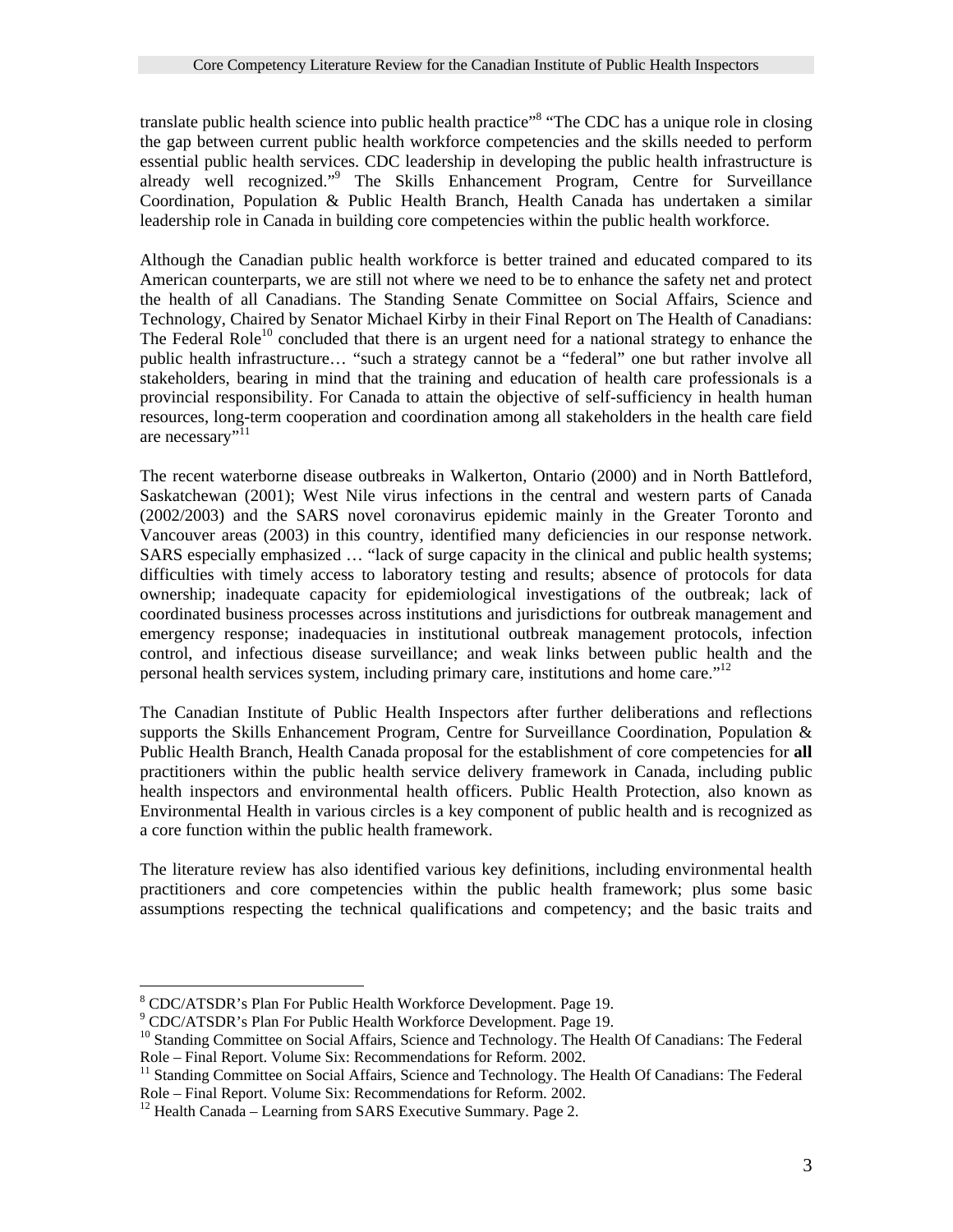characteristics of an effective environmental health practitioner<sup>13</sup> which will help guide the CIPHI Core Competencies Steering Committee. The various major barriers to the development of a competent public health workforce have been identified, these includes: the lack of a public health workforce inventory; no defined consensus on core competencies and core curriculums; lack of an integrated delivery system for life-long learning; no uniform national competency standards; no uniform approach to evaluating the effectiveness of learning experiences; lack of an integrated learning network and training system; and a lack of financing of workforce training and continuing education.<sup>14</sup>

The task of the Core Competencies Steering Committee will be to reach consensus on the development of core competencies for public health inspectors and environmental health officers working under the core function of Health Protection. This group will need to make some determinations around Emergency Preparedness as either an independent core function or a domain under the umbrella of another core competency. This literature review is formulated to guide and assist the Core Competencies Steering Committee with their task.

The development of a core competencies framework is part of a process to provide postcertification credentialing and continuing education to public health inspectors and environmental health officers. It is also part of a process to integrate and enhance the public health infrastructure targeted at provided a better safety net for all Canadians while fostering ongoing professionalism along the public health continuum towards a more sustainable public health system.

It is important that the Canadian Institute of Public Health Inspectors continue to move towards becoming, as organizational behaviourist Peter Drucker would say, a "learning organization" in concert with other public health agencies and the various bodies of governance organizations across Canada. It is essential if the public health system is to be sustainable and is therefore more capable of providing better protection while enhancing the health of all Canadians, that we create an environment driven by learning organizations whose employees are the subsequent knowledge workers of tomorrow. The Skills Enhancement Program, Centre for Surveillance Coordination, Population & Public Health Branch, Health Canada is presently taking the aforementioned approach as part of their leadership role in developing a new framework for public health.

## **Introduction**

 $\overline{a}$ 

The National Executive Council (NEC) of the Canadian Institute of Public Health Inspectors recognizes the need for an integrated and well trained public health workforce to sustain the public health infrastructure into the future while enhancing the safety net for all Canadians. The NEC is committed to a process that will identify core competencies for public health inspectors and environmental health officers within the core functions of the public health framework. The ultimate aim of the Core Competencies Project is to provide a strategic framework for the creation of the appropriate core competencies for public health and environmental health practitioners. This will help strengthen and enhance the public health infrastructure, while enhancing capacity and accelerating the response mechanism in order to effectively address emerging public health challenges in Canada.

<span id="page-3-0"></span><sup>&</sup>lt;sup>13</sup> Environmental Health Competency Project: Recommendations for Core Competencies for Local Environmental Health Practitioners. Page 8.

<span id="page-3-1"></span> $^{14}$  CDC/ATSDR's Plan For Public Health Workforce Development. Page 20.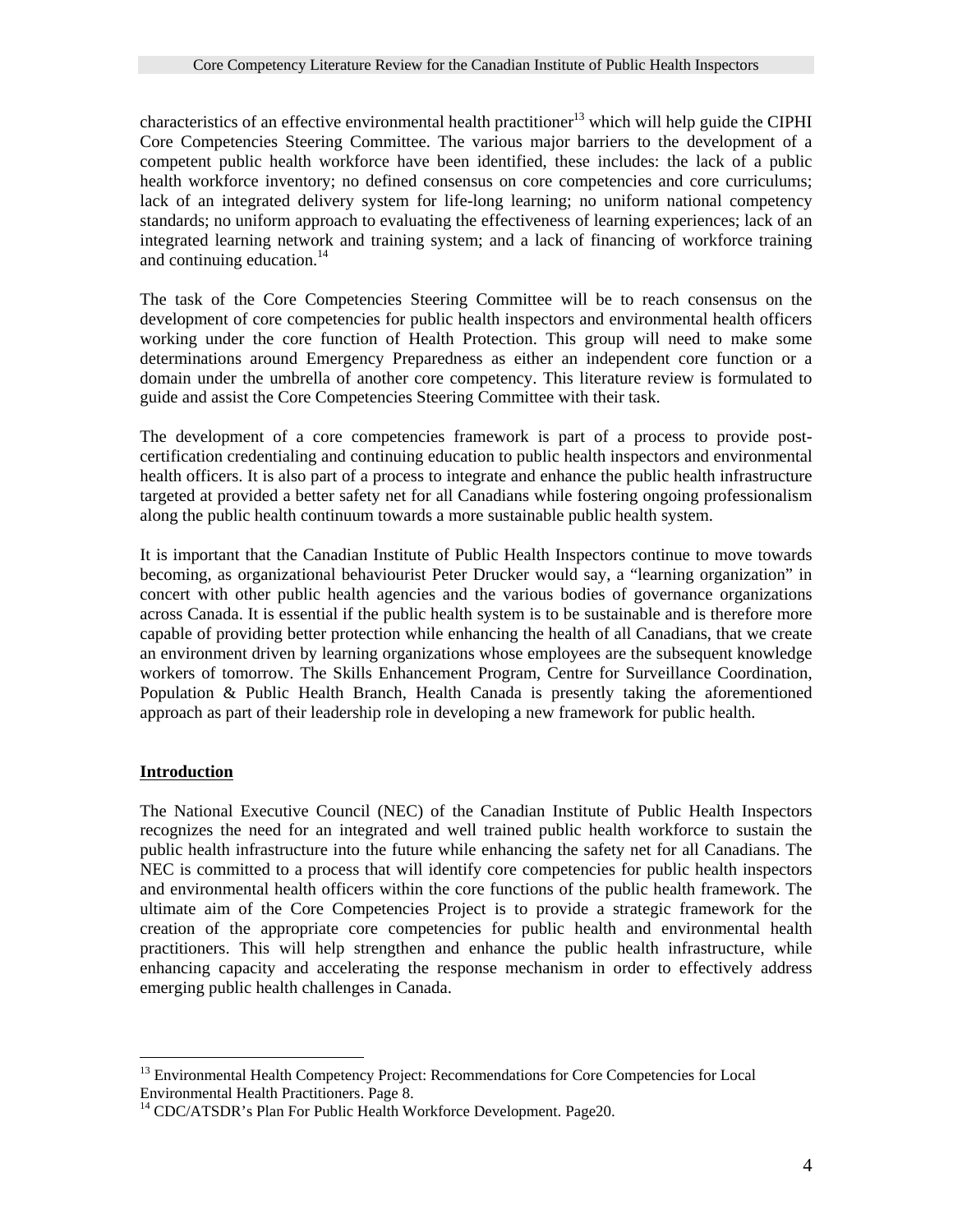The starting point in the development phase of creating core competencies for Health Protection professionals was a literature review, followed by the establishment of a Core Competencies Steering Committee, and then the development of business plan and supporting milestones. The Literature Review is listed as Appendix A, the Core Competencies Steering Committee is found under Appendix B, while the Business Plan and milestones are framed within Appendix C in the document.

It is important to understand that public health inspectors and environmental health officers are a critical component of the public health framework at all levels of governance and are considered to be... "the front line troops in the public health battle to prevent disease."<sup>15</sup> Public health inspectors and environmental health officers in Canada are some of the best trained and educated within the international environmental health community where the Certificate in Public Health Inspection is held in high esteem. Unfortunately, the skill set and dedication of many of these professionals seems to go unrecognized by colleagues in not only public health, but in allied professions and throughout the various tiers of government, although their contribution to protecting the health of all Canadians is significant.

Although no terms of reference existed for the development of the Core Competencies Steering Committee, it is self-evident that consideration must be given to a composition and matrix that is dynamic, knowledgeable and representative of health protection. This committee must be national in scope and represent the numerous stakeholders and constituents within all components and elements of public health and environmental protection governance nationally. This task force shall be inclusive and not exclusive. Consideration for the committee composition and representation shall include stakeholders from the following venues:

- all health protection programs (federal, provincial, territorial, municipal, regional,)
- $\triangleleft$  national geographical representation;

 $\overline{a}$ 

- $\bullet$  all levels of personnel employers, management, specialists and front line staff;
- $\triangleleft$  educators and academics from within the public health inspection scholastic landscape;
- \* representation from the Medical Health Officers community;
- 
- $\bullet$  membership from aligned professional organizations;<br> $\bullet$  representation from service providers to First Nations representation from service providers to First Nations health;
- ❖ representation from the Canadian Armed Forces;
- \* representation from the National Executive Council, CIPHI's and,
- membership from the Board of Certification, CIPHI

Terms of Reference (TOR) should be established for the Core Competencies Steering Committee. The mandate for this committee will be defining and developing core competencies for public health inspectors and environmental health practitioners, those who hold of a Certificate of Public Health Inspection, Canada, designated as CPHI (C), as issued either by the Board of Certification (BOC), Canadian Institute of Public Health Inspectors or the Canadian Public Health Association and operate within the core function of Health Protection. These competencies are designed to complement both the learning outcomes established by the BOC for all schools of environmental health, and the examination process for the Certificate in Public Health Inspection Canada.

The development of core competencies should be targeted at those public health practitioners with a minimum of five years practical experience, as this appears to be an optimal timeline for new graduates to be knowledgeable and professionally competent. Five years after graduation is

<span id="page-4-0"></span><sup>&</sup>lt;sup>15</sup> Environmental Health Competency Project: Recommendations for Core Competencies for Local Environmental Health Practitioners. Page 5.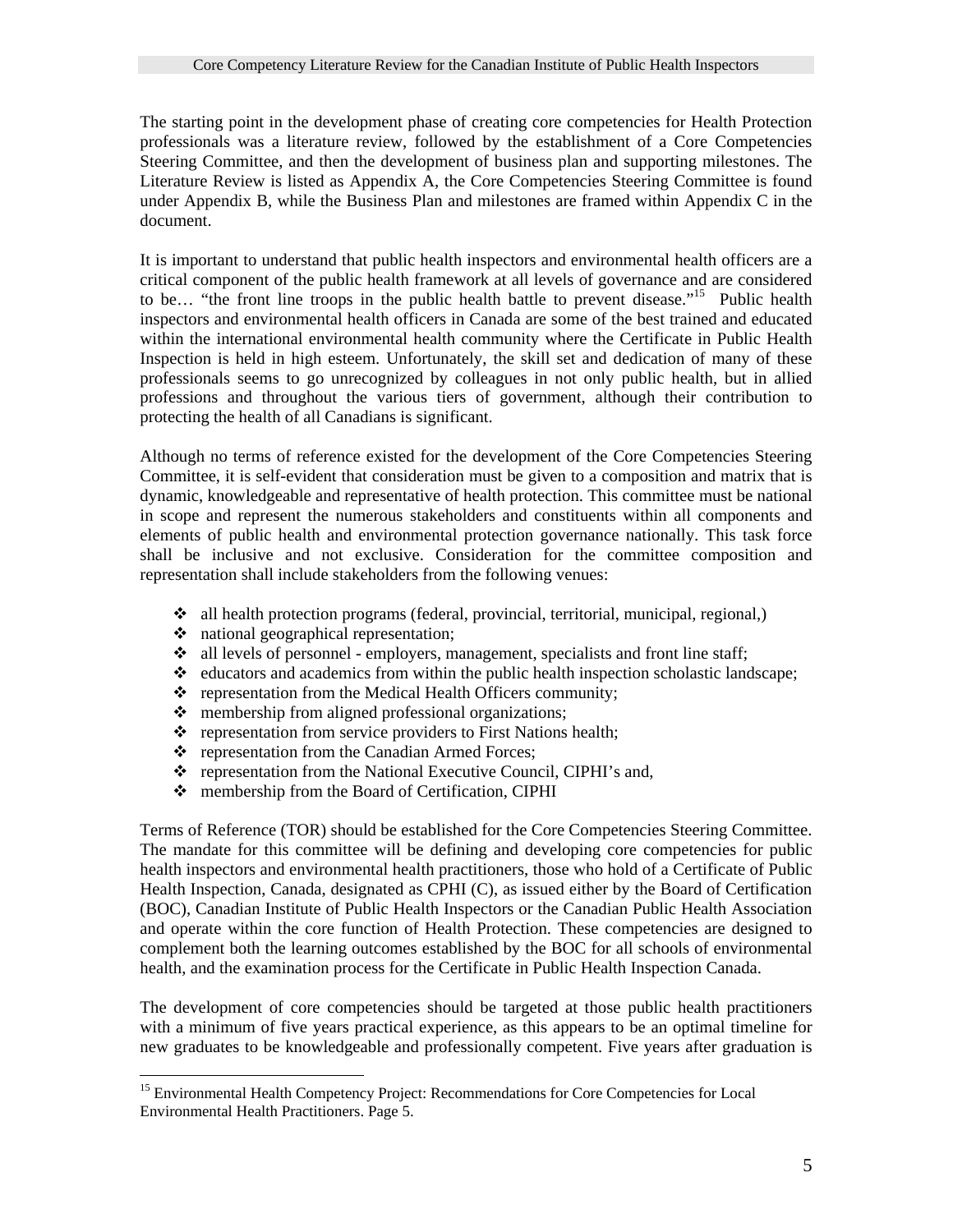the timeframe required for a new graduate to place all those learning outcomes into practice and become skilled and within the profession. Learning should be a life-long experience.

*This Core Competency Project is designed to build on existing work that has taken place within the public health scheme in Canada and internationally.* 

The literature review further indicates that the technical competency of the public health or environmental health practitioner is not an issue in the development and defining of core competencies. The Core Competencies Steering Committee will need to make a determination with respect to Emergency Preparedness as either an independent core function or as am umbrella component of another public health core function. The attached literature review, located at Appendix A will be of valued assistance to the Core Competencies Steering Committee in fulfilling its mandate and achieving its goals.

#### **Environmental Scan**

 $\overline{a}$ 

The National Environmental Health Association (NEHA) in the United States and the Chartered Institute of Environmental Health (CIEH) in the United Kingdom, similar organizations to the Canadian Institute of Public Health Inspectors have both embarked on comparable, yet somewhat different processes in the development of core competencies for the public health practitioner. "In January 1990, the then Institution of Environmental Health Officers introduced its Assessment of Professional Competence (APC) Scheme, as part of a continuing programme of quality assurance in professional development."[16](#page-5-0) "The APC is an assessment of the skills which have developed during practice, and which are considered essential in enabling the technical knowledge and skills acquired during qualification to be applied in a professional manner.<sup> $17$ </sup>

New Zealand<sup>18</sup> is advocating a somewhat different, yet entirely valid approach to the development of core competencies, via a value added approach to public health through the following:

- $\div$  What is it public health can do?
- Where does it add value to the wider system?
- Who are its natural allies and how can it recruit them to its cause?

<span id="page-5-0"></span><sup>&</sup>lt;sup>16</sup> Careers & Professional Development, Assessment of Professional Competence. Chartered Institute of Environmental Health. Page 1.<br><sup>17</sup>Careers & Professional Development, Assessment of Professional Competence. Chartered Institute of

<span id="page-5-1"></span>Environmental Health. Page 1.<br><sup>18</sup> Health Care and Information Review Online. Nurturing Infectious Ideas, Vol 3, No. 7: Public Health and

<span id="page-5-2"></span>Disease Prevention – Moving forward in New Zealand and Australia. Page 1.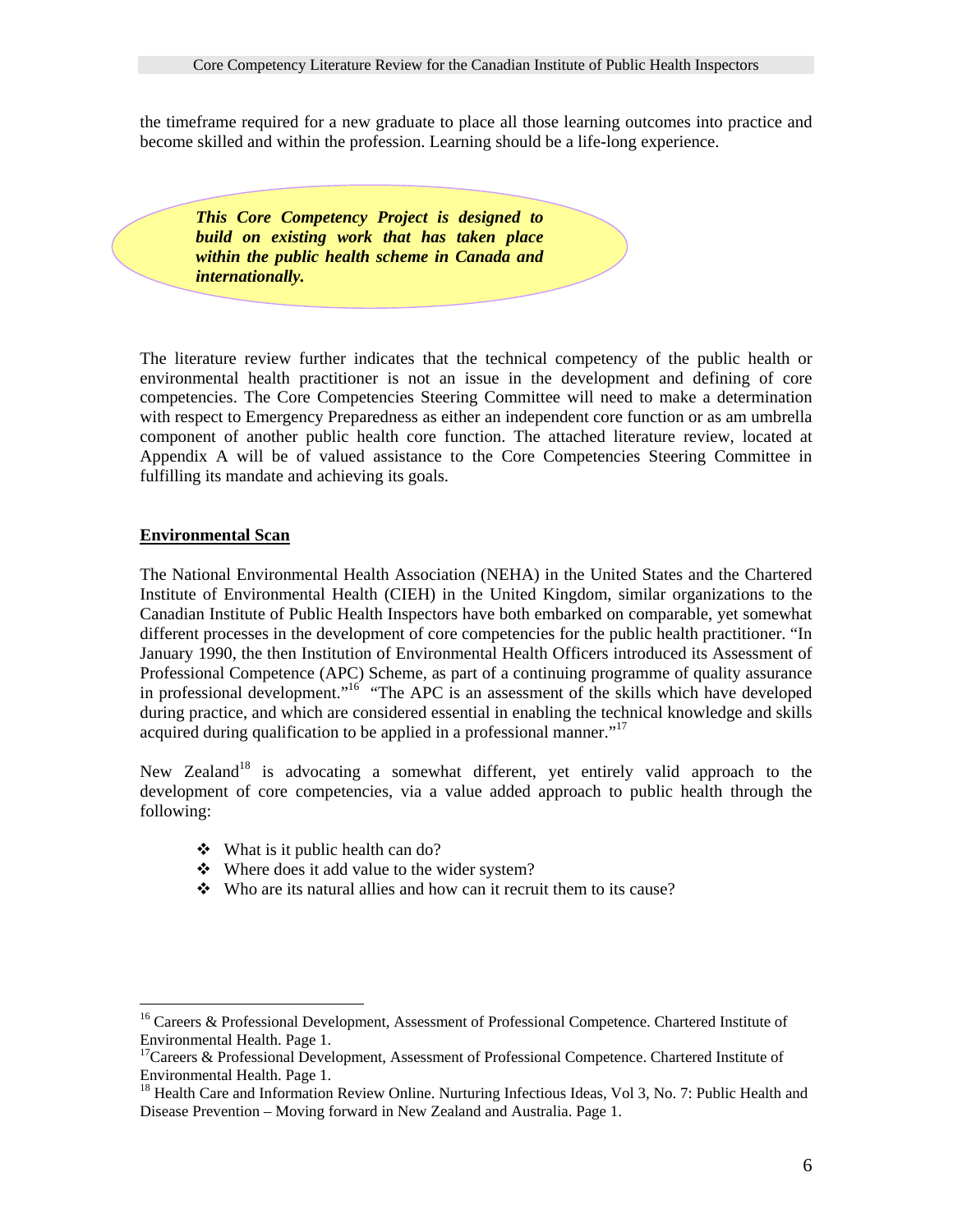New Zealand recognizes that… "Public health has a set of core competencies, some historical, some new. These competencies must be explicitly recognized before they can be engaged in a strategy to bring about change. A **core competency** is something which:

- $\bullet$  an organization (or sector) does better than others
- $\div$  is hard to imitate
- $\bullet$  applies across a whole organization and over time.

In New Zealand, five core functions for public health are advocated as indicated below:

- Applied Epidemiology
- Applied Health Risk Analysis and Management
- Health Surveillance
- Programme Management
- Public Communication

It is by leveraging core competencies that an organization adds value in its interaction with stakeholders and customers. If an organization does not know its own competencies it does not know how it can add value. A core competency covers a wide variety of knowledge and skill areas, for example, relationship management, supply line management, niche technology or niche marketing could all be core competencies."<sup>[19](#page-6-0)</sup>

Within the World Health Organization (WHO) and the Pan American Health Organization (PAHO) these core functions are generally referred to as Essential Public Health Functions (EPHF). As early as 1997, the WHO and PAHO identified nine elements with the EPHF framework. These are as follows:<sup>[20](#page-6-1)</sup>

- Prevention, surveillance, and the control of communicable and non-communicable disease
- $\bullet$  Monitoring of the health situation
- ❖ Health Promotion

 $\overline{a}$ 

- Occupational Health
- Environmental protection
- $\triangle$  Legislation and regulation in public health
- $\triangleleft$  Management in public health
- $\div$  Specific public health services
- $\triangleleft$  Health care for vulnerable groups and high risk populations.

At a first glance, it would appear that the WHO/PAHO essential public health functions are more aligned with the essential public health services of the American Public Health Association. Upon closer examination, there is a significant difference with the two proposals. What the literature seems to articulate is that there is no one model used for defining core public health functions, essential public health functions or what is known as essential public health services for any public health service delivery framework. A one size fits all approach does not work. This matter is best addressed country by country and on a needs dependant basis. However, all models

<span id="page-6-0"></span><sup>&</sup>lt;sup>19</sup> Health Care and Information Review Online. Nurturing Infectious Ideas, Vol 3, No. 7: Public Health and Disease Prevention – Moving forward in New Zealand and Australia. Page 2.

<span id="page-6-1"></span><sup>&</sup>lt;sup>20</sup> Pan American Health Organization, World Health Organization  $42<sup>nd</sup>$  Directing Council. 52<sup>nd</sup> Session of the Regional Committee. Provisional Agenda Item 4.11, July 20, 200. Page 8.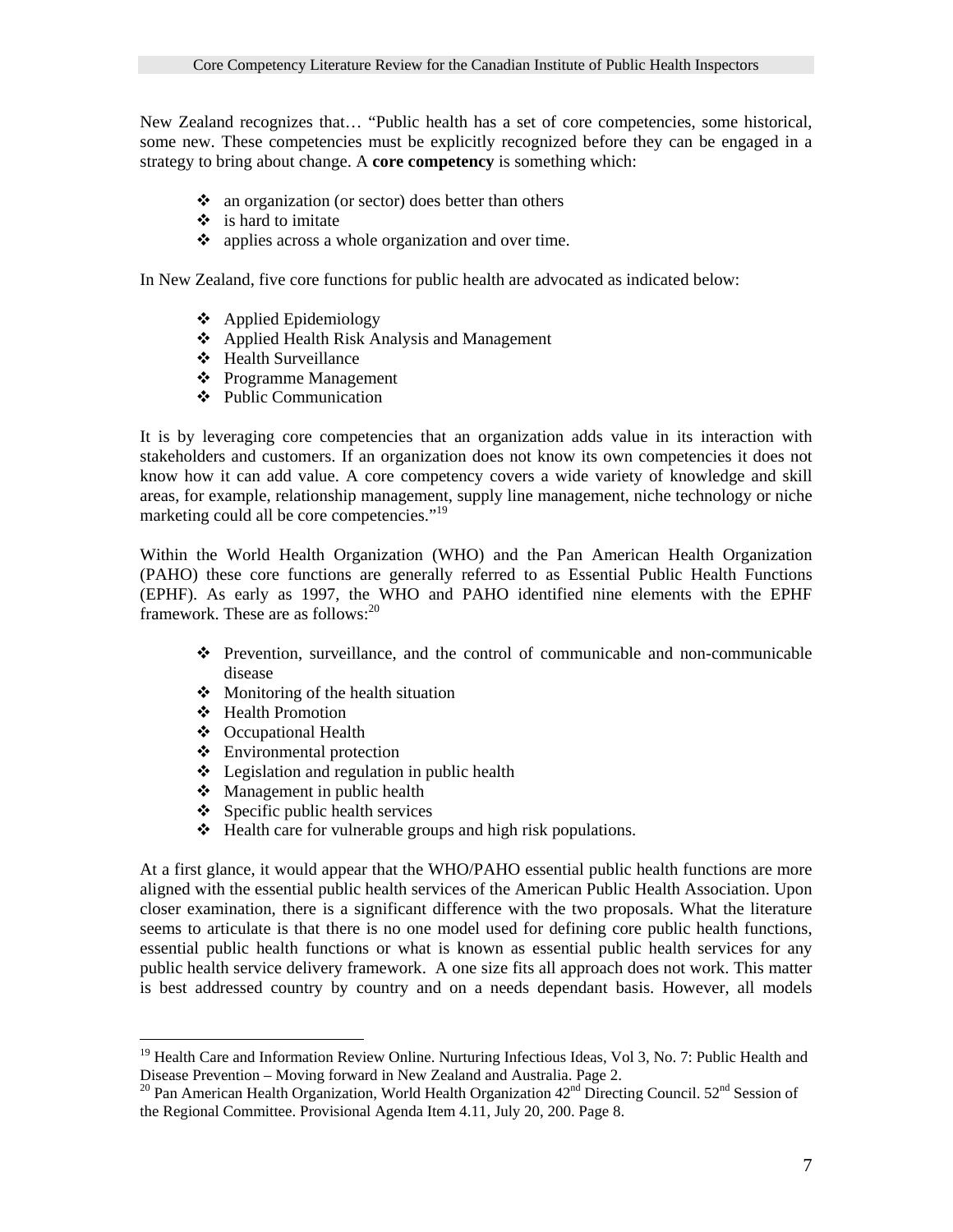enhance our understanding and importance of the development of core competencies within the context of sound public health practices and an approach to sustainability.

It appears that the Chartered Institute of Environmental Health has the most advanced process for the development of competency testing for public health inspectors. However, all models and processes of core competency identification and development will offer the Core Competency Steering Committee and ultimately the Canadian Institute of Public Health Inspectors, an opportunity to garner knowledge from colleagues within the same professional domain. It is envisioned that this will afford CIPHI an opportunity to shorten the learning curve in the core competency developmental process.

It is important to recognize the sponsorship, leadership role and vision of the Skills Enhancement for Health Surveillance Program, Public Health Branch, Health Canada in the articulation and development of the Core Competency Project. This project will contribute significantly to enhancing the overall Canadian public health infrastructure. The project will provide a framework for broadening the skills, abilities, traits and attributes of the public health inspector and environmental health practitioner, as we work towards increasing capacity and developing a more integrated and cohesive public health network.

The Core Competency Project is designed to further develop partnerships and networks, increase awareness, build collaboration and open communication channels at all levels of government, professional associations, the academic community and public health inspectors and environmental health practitioners. The Public Health Branch, Health Canada must ensure that the Canadian Institute of Public Health Inspectors is a stakeholder in any development process to address core functions within the Canadian public health landscape and further support the recognition and importance of this profession.

> *Vision without action is merely a dream. Action without vision just passes the time. Vision with action can change the world. -Barker, 1992*

## **Background**

The new millennium has not been kind to the Canadian public health system and supporting infrastructure. Canada has been plagued with a multitude of issues these past few years. Waterborne disease outbreaks in Walkerton, Ontario and North Battleford, Saskatchewan; the SARS outbreak in Ontario and British Columbia; West Nile virus in Ontario and Western Canada and Norwalk like viruses in the cruise ship industry on the West coast are just some of the emerging issues. International travel and an ever-increasing access within the global community have proven to be a determinant in increased infectious disease transmission. It can now be said, that one does not have to leave home to get "traveler's diarrhea" with increased access to the global marketplace. Fortunately, not all these factors have resulted in a tragic loss of life, as was the case in Walkerton and with the SAARS outbreak. The public health system's response mechanism and ability to protect the health of all Canadians has been severely tested during these incidents.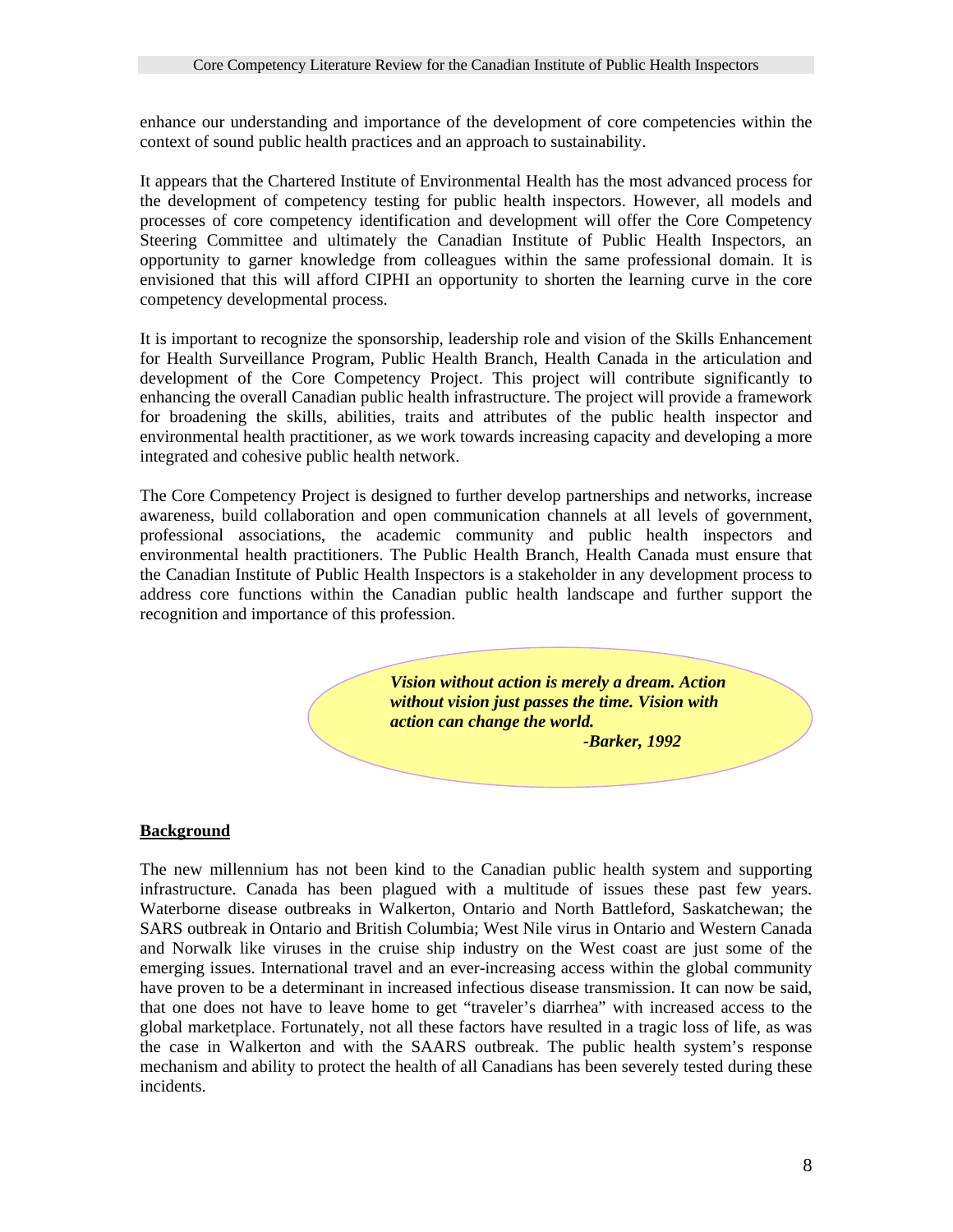In addition, bioterrorism in Canada has created new concerns, demands and requirements for all emergency preparedness responders along the health continuum. These emerging pathogens and incidents have dominated the public health landscape since the start of the new millennium. History has shown severe limitations and significant gaps within the public health response framework. A lack of surge capacity in the various components was obvious at many times.

What was once thought to be an excellent public health infrastructure crumbled under the onslaught of these emerging diseases. Communications among the various intergovernmental agencies and private health care provisioners was either lacking or non-directional. Suffice to say, a ripple effect echoed through not only the public health community, but throughout the House of Commons and Senate as well, with a more urgent call to reform the public health system.

> *Dedication alone will not protect the health of Canadians. We must do more in developing proactive and robust processes and infrastructures that will better prepare us and lessen the need for a more reactive response to further incidents.*

The upward pressures on all levels of government to control escalating health care costs, combined with the tragic loss of life and the public's demand to do more to protect the health of Canadians, have forced a refocus on public health resourcing and a demand for increase funding driven by a more timely and cost effective public health system. It is time to look at old problems in new ways, which is what true leadership is all about.

Clearly, public health has to learn from these issues, as we did with SARS. It is unfortunate that there must be a loss of life before changes are made. The Health Canada report – Learning from  $SARS<sup>21</sup>$  goes to the heart of the matter in discussing what is lacking and what is needed to enhance the public health framework.

The Standing Senate Committee on Social Affairs, Science and Technology led by Senator Michael Kirby<sup>22</sup>; the report by the National Advisory Committee on SARS and public health, chaired by Dr. David Naylor<sup>23</sup> have strengthened the call to reform the public health system in Canada. In addition, the report by the Canadian Institute for Health Research (CIHR) further supports the need for a better and more responsive public health system.

> *No attempt to improve public health will succeed that does not recognize the fundamental importance of providing and maintaining every local health agency across Canada an adequate staff of highly skilled and motivated public health professionals.*

 $\overline{a}$ 

 *Naylor Report, 2003* 

<span id="page-8-0"></span> $21$  Health Canada - Learning From SARS. Chapter  $4$  – Enhancing The Public Infrastructure: A Prescription for Renewal. 22 Standing Senate Committee on Social Affairs, Science and Technology. November 2002. Also known as

<span id="page-8-1"></span>the Kirby Report.<br><sup>23</sup> National Advisory Committee on SARS and Public Health. October 2003. Also known as the Naylor

<span id="page-8-2"></span>Report.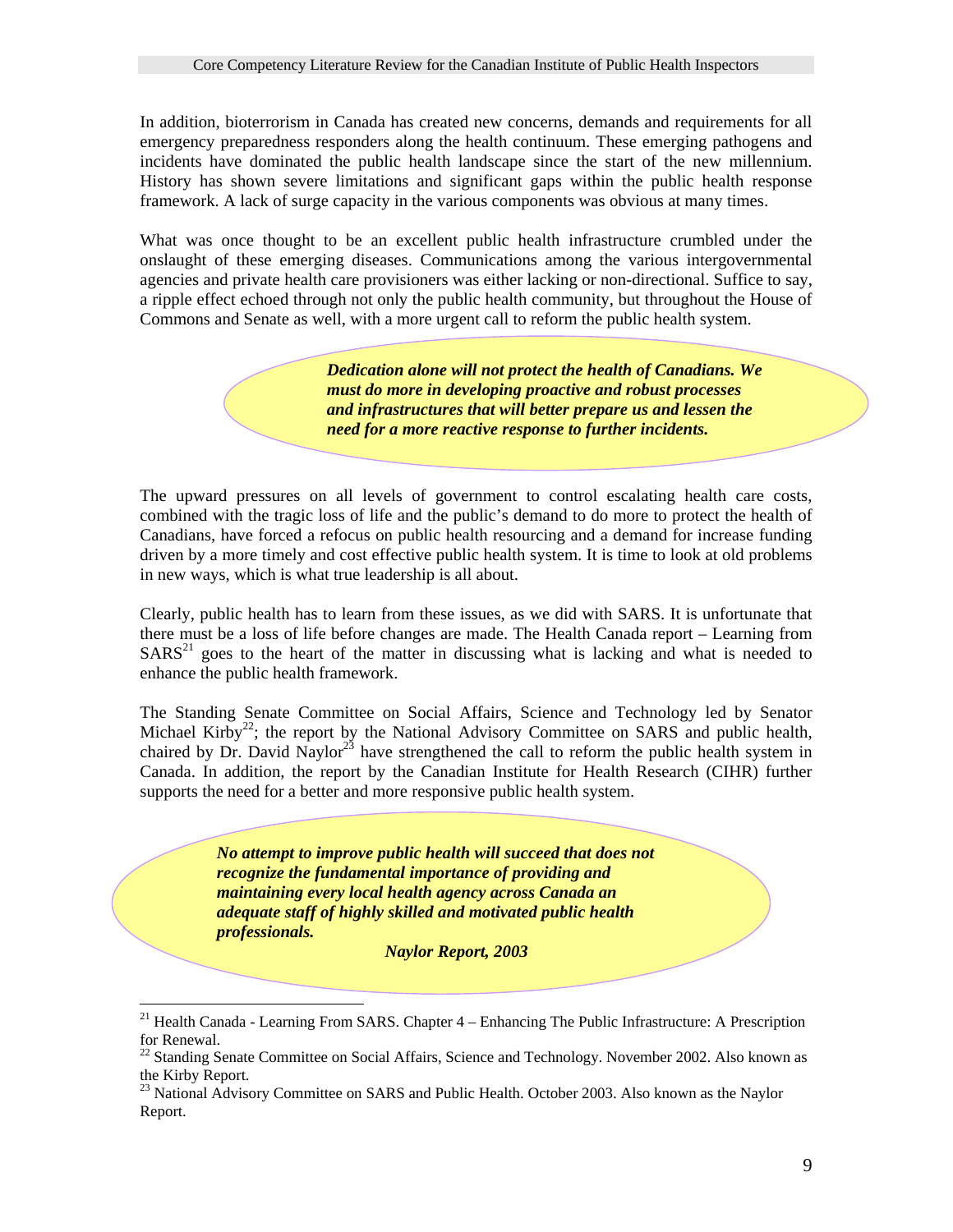Decision-makers need only to look at the 1998 report entitled "Commission of Inquiry on the Blood System in Canada<sup>"24</sup> by Mr. Justice Horace Krever. It was the so called Krever Inquiry that was responsible for reforming the blood supply system in Canada, which ultimately removed the Canadian Red Cross from control of this program. During the inquiry, Justice Kreever asked three questions that are fundamental to each and every decision making process, especially from an accountability and liability perspective. Justice Krever asked:

- what did you know?
- $\triangleleft$  when did you know it? and,
- $\triangleleft$  what did you do about it ?

Public health decision-makers should adopt this simple framework when looking at issues and ensure that they can adequately and thoroughly answer all three questions as posed by Justice Krever. If during any disease outbreak or public health emergency, if those involved can answer these three questions, then they have done what is needed to do to protect the health of those at significant risk during any event.

> *There is a strong need to prepare the environmental health workforce to address the complex environment of the 21st Century.*

> > *Center or Disease Control and Prevention and American Public Health Association*

The Canadian Institutes of Health Research - Institute of Population and Public Health publication "The Future of Public Health in Canada: Developing a Public Health System for the 21st Century<sup>"25</sup> examined many of the complex issues facing the public health system. The CIHR looked at public health systems in other countries as part of an ad hoc committee of Canadian public health leaders brought together to examine the public health system framework and make suggestions on how to better structure and more adequately provide human resource capacity to further improve and enhance the health of all of Canadians.

The findings help provide a sound framework for the examination of core functions within Canadian public health context. One of the predominant themes of the article is follows…

"Public health is focused on the health of populations. To do so effectively requires a critical mass of technically expert staff. This has implications for the size of the population base of public health agencies. Achieving the critical mass of expertise to address the breadth of public health issues has prompted the development of central resources to support the fulfillment of essential public health functions. These agencies also play a significant role in system infrastructure development including Based on the collective experience of Committee members, the results of the previous Canadian key informant survey of public health capacity, and the findings from the review of other countries' efforts to improve their public health systems, the following key infrastructure elements of a national public health system need to be achieved:"<sup>[26](#page-9-2)</sup>

<span id="page-9-0"></span><sup>&</sup>lt;sup>24</sup> Commission of Inquiry on the Blood System in Canada. Mr. Justice Horace Krever, Chairman. 1998.

<span id="page-9-1"></span><sup>&</sup>lt;sup>25</sup> The Canadian Institutes of Health Research - Institute of Population and Public Health. "The Future of Public Health in Canada: Developing a Public Health System for the  $21<sup>st</sup>$  Century." Website.

<span id="page-9-2"></span><sup>&</sup>lt;sup>26</sup> The Canadian Institutes of Health Research - Institute of Population and Public Health. "The Future of Public Health in Canada: Developing a Public Health System for the 21<sup>st</sup> Century." Website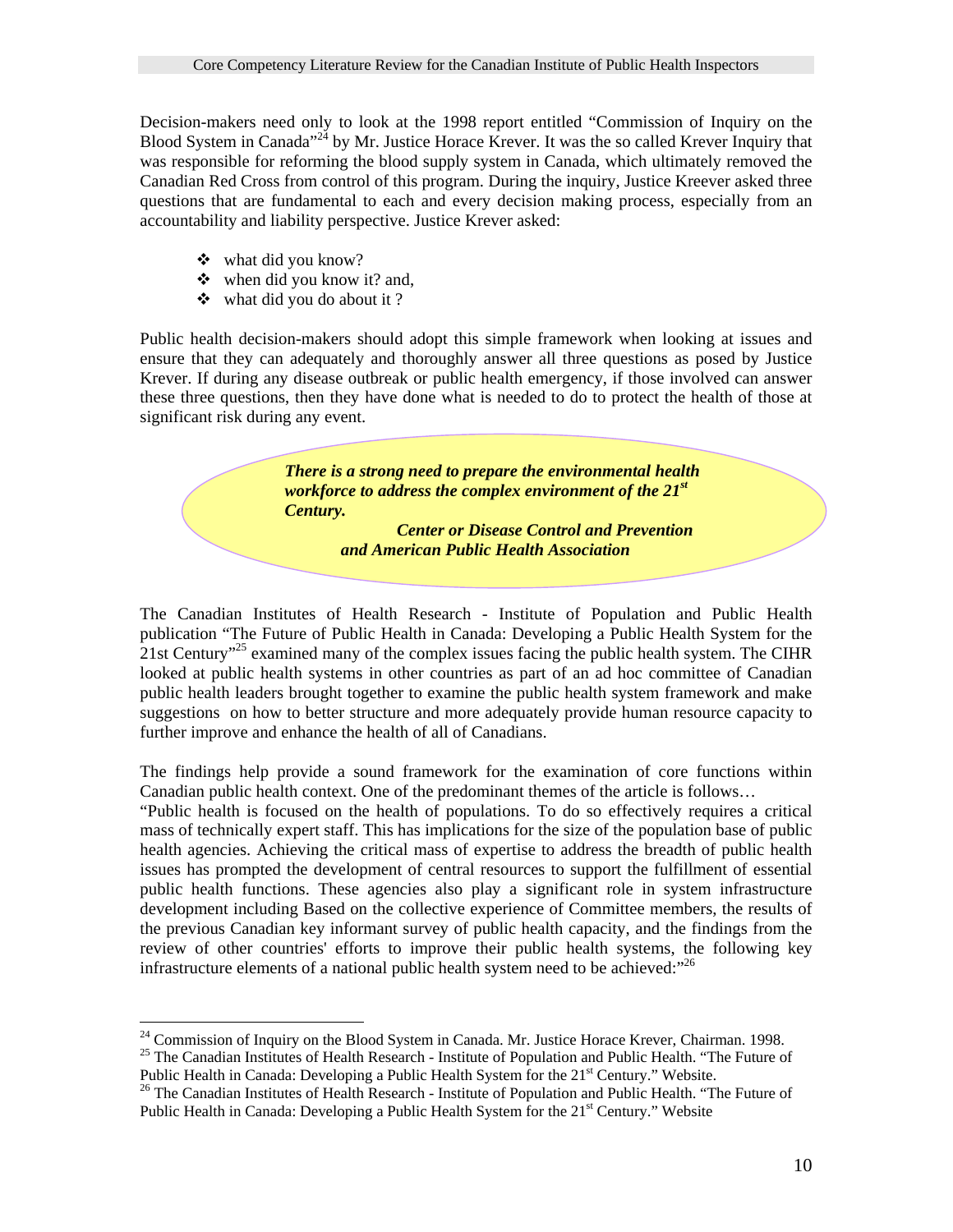- $\triangleleft$  Clearly defined essential functions of public health;
- Defined roles and responsibilities at each level of the system (national, provincial/territorial, regional/local);
- Consistent, modern legislation within each jurisdiction across the country to support those functions, roles and responsibilities;
- $\triangle$  Appropriate delivery structures to accomplish functions, roles, and responsibilities within each jurisdiction;
- Appropriate funding levels and mechanisms that ensure equitable availability of public health services to all Canadians;
- $\triangle$  Appropriate numbers of well-trained staff;
- Appropriate information systems to support assessment and surveillance;
- Access to expertise and support to develop a prospective vision, carry out these responsibilities expertly and efficiently, and support innovation and evaluation;
- $\triangle$  Accountability mechanisms at each level of the system.

These recommendations are aligned with Strategic Direction Principles, whereby the focus is Customer driven and you then Assess, Plan, Do and Verify (CAPDV) The CIHR recommendations provide an excellent framework for rebuilding the Canadian public health system and is a sound segue into the necessity for a needs assessment.

#### **Needs Assessment**

As part of examining core functions and core competencies within the public health framework, it seems appropriate to first conduct an analysis of the public health inspector and environmental health practitioner inventory. Further more, does this inventory even exist and if so, who is the gatekeeper of this particular data set? The immediate and most pressing issue would seem to be, how is it possible to enhance capacity as being suggested throughout the literature review without first ascertaining the current level of capacity and then examining where capacity is lacking within the health inspector and health officer architecture? There are further relevant questions that also need to be addressed. What about the surge capacity? Does it exist? Can it be enhanced? Is the service delivery framework for this cohort of professionals appropriate across all jurisdictions and programs? Is the information technology robust and capable of sustaining future developments within the environmental health community? Is the health information management system integrated? Is the health information management system capable of being integrated? Is there sufficient funding to address the numerous gaps presently existing within this pivotal environmental landscape? If not? When will those funds be made available and how?

Another pivotal requirement revolves around leadership. Is the appropriate leadership in place to drive environmental health programs? Are there succession plans for this leadership group? There are many more questions and answers that are needed to complete the needs assessment and supporting inventory for the public health inspector and environmental health officer component of the public health continuum.

It is also important to examine the role and participation of the said practitioner within the core functions structure. Pivotal roles of public health inspectors and environmental health officers must be properly identified within the boundary of the Health Protection function. Noteworthy is the fact that Tobacco Control and Tobacco Reduction, presently a key function for many public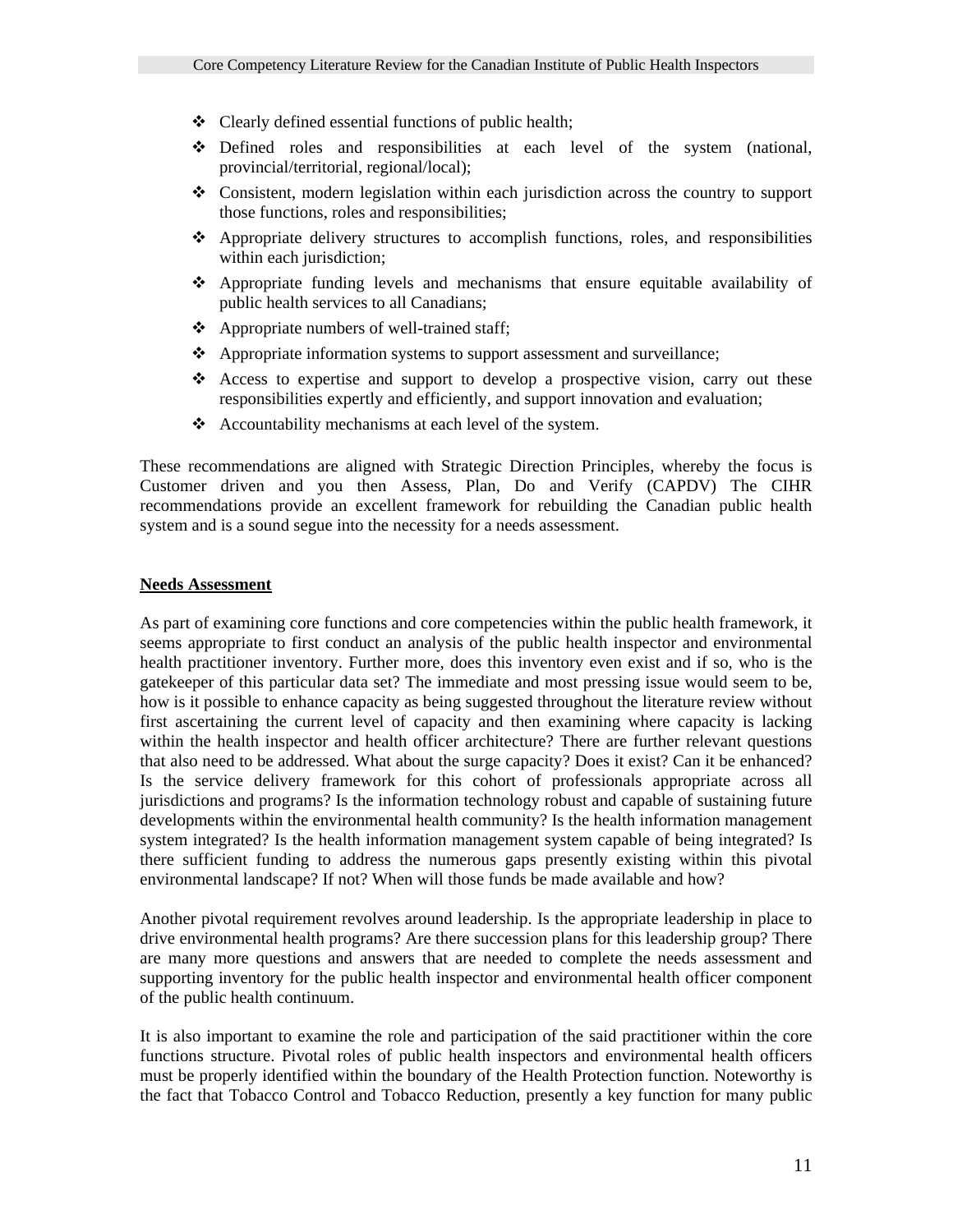health inspectors, and most likely to further increase as governments move to reduce tobacco usage, is not allocated within this domain. It should be understood, that this identification process is not intended to replace the job description within the work environment. Core services identification is essential in the development of core functions and hence competencies. What is most disconcerting for the Canadian Institute of Public Health Inspectors is that Health Protection has been defined as a core function within much of the literature addressing the public health core functions scheme.

Yet, the organization that represents the profession has not been a party to any deliberations to discuss these matters. If the health of Canadians is to be better protected via a well integrated and organized national public health framework, then it seems fundamental to the developmental process that all pertinent stakeholders be involved in the determination of core functions. The Canadian Institute of Public Health Inspectors advocates that any process for the development of national core must functions must include the necessary elements of transparency and inclusivity whereby all stakeholders along the public health continuum are involved in the process at any level.

Public health inspectors and environmental health officers clearly need to be part of an integrated decision-making framework that will reach consensus in determining the following themes:<sup>2</sup>

- *what is public health?*
- *what are the core functions of public health?*
- *what does public health do?*
- *who is responsible for what?*
- *what is the accountability framework?*
- *what is the communications strategy?*
- *what is the overarching systems architecture?*

#### **Definitions**

 $\overline{a}$ 

In order for the Core Competencies Steering Committee to proceed with their mandate, it is critical that they be provided with a set of consistent definitions to guide their deliberations and discussions. Definitions are absolutely essential. When reviewing the various materials within the context of this report, it is noted that various agencies use different terminology to describe similar issues. For example, Core Functions is the terminology used by the World Health Organization (WHO). Essential Public Health Functions (EPHF) is used by the Pan American Health Organization (PAHO); while Essential Public Health Services is referenced by the American Public Health Association (APHA) and the National Environmental Health Association (NEHA). These terminologies describe the same or homologous public health aspect.

Before attempting to define core functions and core competencies, perhaps we should fist step back and examine the rationale of developing these data sets. Core functions and core competencies present the public health and environmental health practitioner with a set of tools which when properly utilized, will assist the individual and the organization to which he belongs in achieving various goals and outcomes. The Ontario Public Health Association (OPHA), during

<span id="page-11-0"></span><sup>&</sup>lt;sup>27</sup> CDC/ATSDR. Strategic Plan for Public Health Workforce Development: Towards a life-long learning system for public health practitioners. Page 7.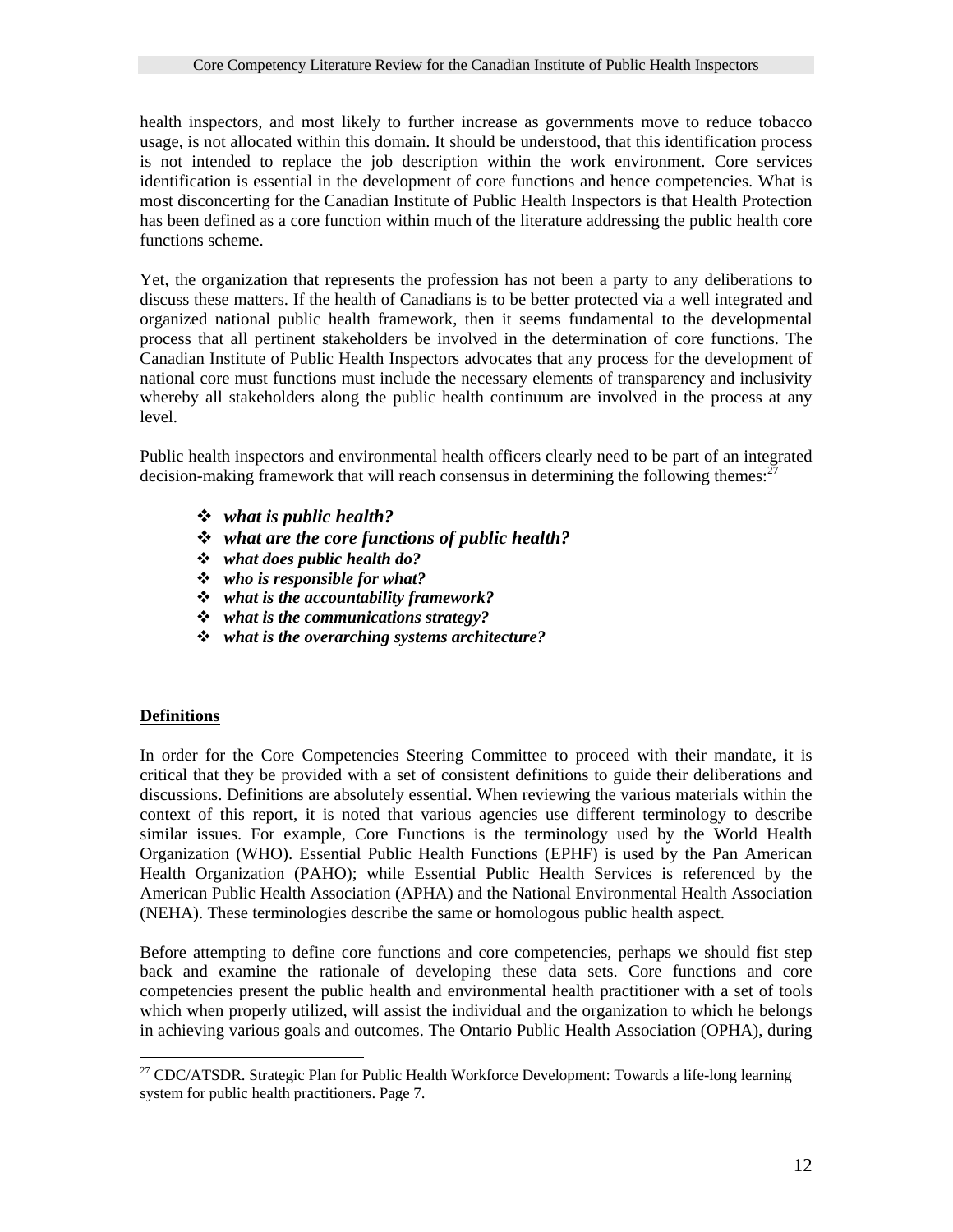their strategic development core competencies, identified several general purposes associated with defining core functions and core competencies. Many of these are included below<sup>28</sup>:

- $\triangle$  increased awareness, appreciation and visibility of the public health sector
- $\triangle$  better define and articulate what is public health
- improved communication amongst public health professionals and between the key stakeholders
- $\triangle$  securing adequate resourcing and allocation
- $\triangle$  unifying and strengthening the public health sector
- $\bullet$  creating consistency across the public health continuum  $\bullet$  guide curriculum and content development within the ed
- guide curriculum and content development within the educational and training centres
- \* assess the strengths, weaknesses, opportunities and threats of the public health workforce
- $\triangleleft$  quality assurance, quality control, continuous quality improvement
- $\triangle$  increase credibility of public health practitioners
- $\div$  identify gaps in key skill areas
- $\triangle$  increase the functionality of the public health system
- develop *learning organizations* and *knowledge workers*

It is therefore first necessary to define **core functions.** Once again, there is no standardized definition in place within the public health community. Both the World Health Organization and the Pan American Health Organization have a consistent approach to defining **core public health functions** or **essential public health functions (EPHF)**. As noted earlier, the terms core public health functions and essential public health functions are homologous. The vision of the World Health organization was to have consistency within the nomenclature of core elements. Unfortunately this has not happened and it sometimes appears that we are comparing "apples and oranges", when we should be comparing "apples and apples". Consistency is definitely lacking. The WHO Delphi Study in January 1997, brought together some one hundred and forty-five experts to examine Essential Public Health Functions as part of the policy of *Health for All by the* Year 2000, and it was the Delphi Study, who redefined EPHF internationally.<sup>29</sup> The intent of this gathering was to… "develop an international consensus regarding the central characteristics of these functions."<sup>30</sup> To date, the WHO has not been successful in fulfilling their mandate.

The Pan American Health Organization further enhanced the definition of essential public health functions… "The concept of public health underlying the definition of the EPHF is that of collective action by the State or civil society to protect and improve the health of individuals. It is a notion that goes beyond population-based or community interventions and entails the responsibility of guaranteeing access and equality in health care. It approaches public health not as an academic disciple but as an interdisciplinary social practice. Public health is not synonymous with State responsibility in health, since the work in this area extends beyond the tasks proper to the state and does not encompass all that the State can do in the field of health."<sup>31</sup>

 $\overline{a}$ 

<span id="page-12-0"></span><sup>&</sup>lt;sup>28</sup> Ontario Public Health Association (OPHA) December 2003.

<span id="page-12-1"></span><sup>&</sup>lt;sup>29</sup> Pan American Health Organization, World Health Organization.  $12<sup>th</sup>$  Session of the Executive Committee. Provisional Agenda Item 4.10, April 27, 2000. Page 6.

<span id="page-12-2"></span><sup>&</sup>lt;sup>30</sup>Pan American Health Organization, World Health Organization.  $42<sup>nd</sup>$  Directing Council. 52<sup>nd</sup> Session of the Regional Committee. Provisional Agenda Item 4.11, July 20, 2000. Page 8.

<span id="page-12-3"></span><sup>&</sup>lt;sup>31</sup> Pan American Health Organization, World Health Organization  $42<sup>nd</sup>$  Directing Council. 52<sup>nd</sup> Session of the Regional Committee. Provisional Agenda Item 4.11, July 20, 2000. Page.5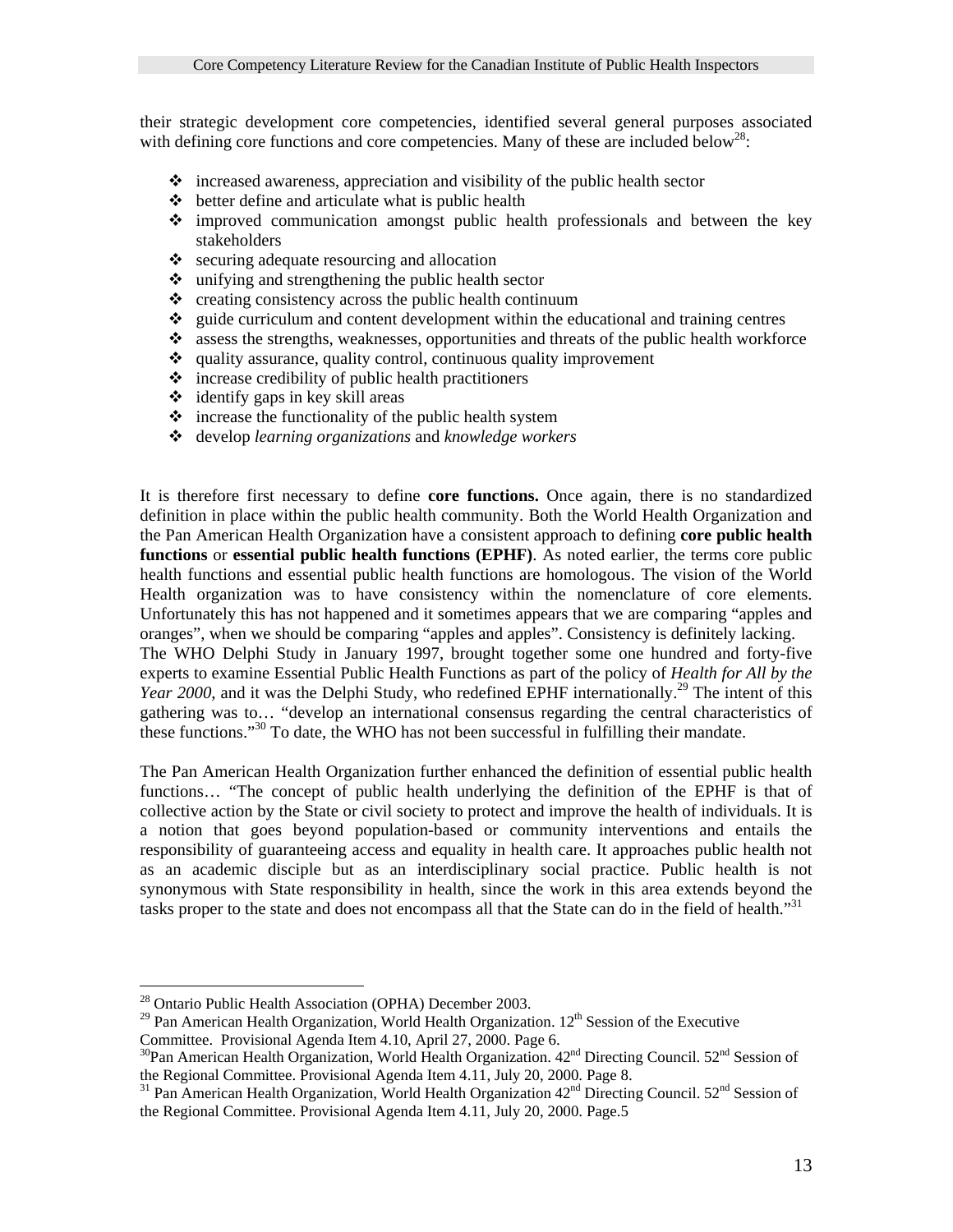Within the Canadian public health framework, it appears that we have chosen to use the term **core functions** as the preferred terminology for our deliberations; however we will reference essential public health services as required. Core functions should be considered as the upper most hierarchy or tier in the Canadian landscape. The Nova Scotia Public Health Services has defined core functions as… "the essential elements of an effective and responsible public health system given a current social, political and economic context.<sup>33</sup> This definition has been further enhanced to mean:

- a set of activities which protect, promote or improve health and prevent illness, injury or disability
- $\cdot$  includes activities directed at an entire population, priority sub population, or individual
- activities carried out by public and private organizations, within and outside the health sector
- $\bullet$  overall responsibility for identifying public health needs and coordinating and managing responses to these needs rests with government<sup>33</sup>

As noted previously, public health professionals in Canada do not have an agreed upon set of core functions. There are however, five reoccurring themes which consistently appear throughout the literature review to articulate core functions. These are as follows:

- Disease and Injury Prevention
- Health Promotion
- Health Protection
- Health Surveillance
- Population Health Assessment

When we examine Health Protection and the programs operating within its the framework, there seems to be some consensus across Canada for the recognition of certain programs as residual to Health Protection. The Canadian Institutes of Health Research – The Institute of Population Health recognizes the following programs as under the umbrella of Health Protection<sup>34</sup>:

- ❖ Restaurant inspections
- Community Care Facilities inspections
- Water treatment monitoring
- $\triangleq$  Air quality monitoring enforcement

Given the inconsistency and differences in program delivery across Canada, it is not surprising that the list of programs operating under the domain of Health Protection appears to be somewhat limited or incomplete. Tobacco Control and Tobacco Reduction, especially the enforcement aspect, is under the Health Protection core function, with significant recognition at both the national and provincial levels, yet it is not included in the list.

The question further arises, within the context of Canadian framework, where does Emergency Preparedness fit within the core function noted above or is it an entirely independent and separate core function as previously discussed. The National Advisory Committee on SARS… "has recommended that the current core functions be expanded to include greater investments in:

<span id="page-13-0"></span><sup>&</sup>lt;sup>32</sup> Nova Scotia Public Health Services. Who are we? What do we do?

<span id="page-13-2"></span><span id="page-13-1"></span>

 $33$  Nova Scotia Public Health Services. Who are we? What do we do?<br> $34$  Canadian Institutes of Health Research – Institute of Population and Public Health. The Future of Public Health in Canada: Developing a Public Health System for the 21<sup>st</sup> Century. June 2003. Page 4.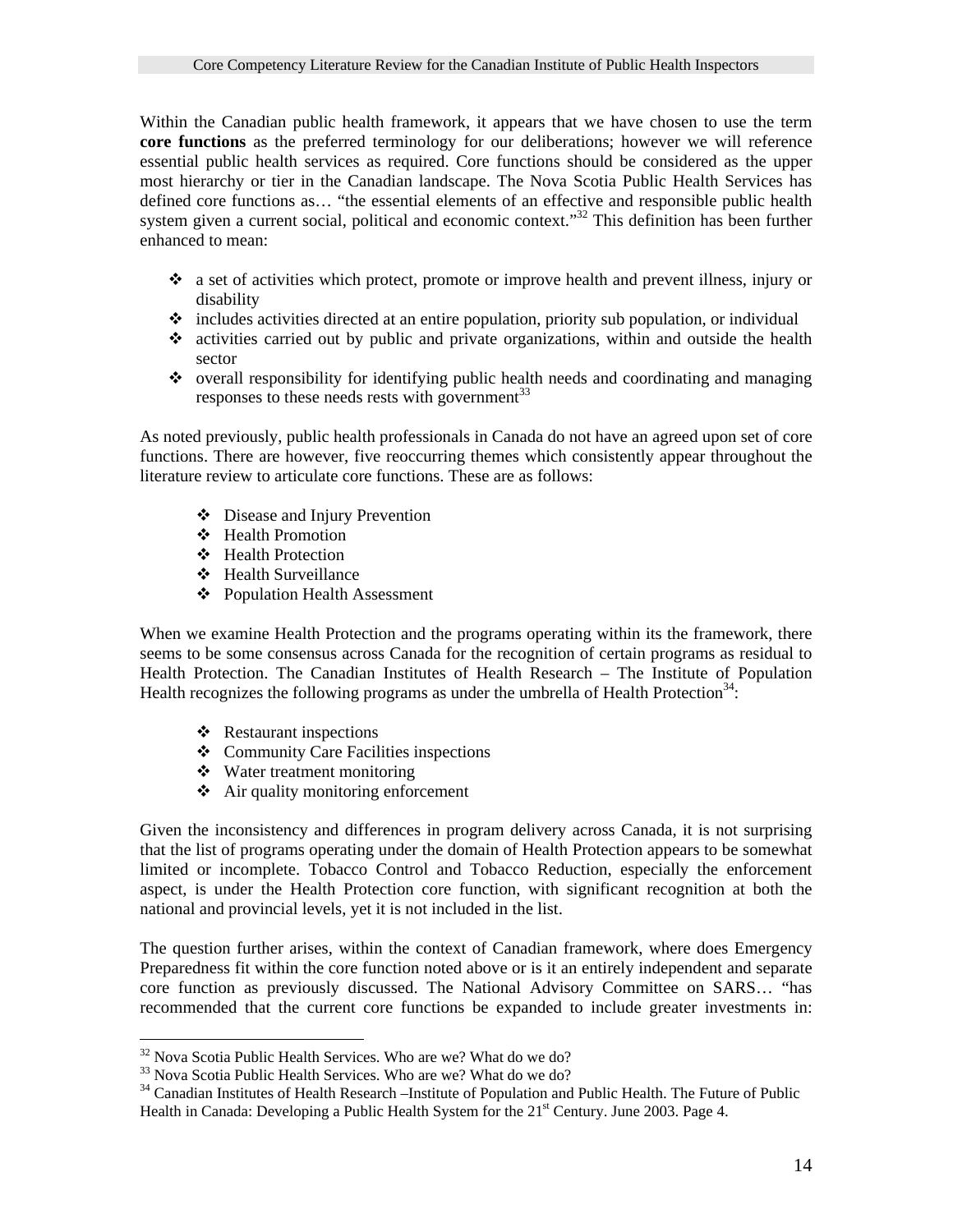disease surveillance systems; health emergency preparedness and epidemic response capacity; a major and urgently-needed program of development of public health human resources; substantial augmentation of research spending; enhancement of federal laboratories; capacity building partnerships with provincial and hospital laboratories pending other F/P/T investments; and coverage of relatively neglected areas such as environmental health, mental health, injury prevention and public health ethics."<sup>[35](#page-14-0)</sup>

It is clearly evident that a more consistent approach and recognition mechanism is needed for determining both core functions and where various programs reside underneath these elements in the Core Competency Hierarchy. Consistency can only be obtained when all the stakeholders, corresponding agencies, and professional associations become part of any decision-making framework, thereby eliminating arbitrary deliberations and erroneous conclusions. This has yet to happen within the Canadian public health landscape and is pivotal to the development of a national framework. There is a sense in reading the literature review that many public health professionals are unaware of the role of the public health inspector and environmental health officer within the public health matrix. How can we work together, if we don't know what we do?

The Advisory Committee on Population Health (ACPH) has provided further referencing and definition to the present five core functions as noted:

**Disease and Injury Prevention –** Prevention consists of an intervention that has been shown to reduce significantly the likelihood that a disease or a disorder will affect an individual or that interrupts or slows the progression of that disease.

**Health Promotion –** Health Promotion is the process of enabling people to increase control over, and to improve, their health. To reach a state of complete physical, mental and social well-being, an individual or group must be able to identify and to realize aspirations, to satisfy needs, and to change or cope with the environment.

**Health Protection –** Health Protection refers to actions that protect Canadians against health and safety risks. Science (providing evidence), surveillance (monitoring and forecasting health trends), risk management (assessment and responding to health risks) and program development (taking action) form the basis of health protection activities.

**Health Surveillance –** Health Surveillance is the tracking and forecasting of any health event or health determinant through the collection of data, and its integration, analysis and interpretation into surveillance products, and the dissemination of those surveillance products to those who need to know.

**Population Health Assessment –** Population Health refers to the health of a population as measured by health status indicators. Population Health focuses on the interrelated conditions and factors that influence the health of populations over the life course, identifies systematic variations in their patterns of occurrence, and applies the resulting knowledge to develop and implement policies and actions to improve the health and well-being of those populations.<sup>[36](#page-14-1)</sup>

<span id="page-14-0"></span><sup>&</sup>lt;sup>35</sup> National Advisory on SARS and Public Health. October 2003.

<span id="page-14-1"></span><sup>&</sup>lt;sup>36</sup> Advisory Committee on Population Health. Highlight Report 2001. Pages 21-25.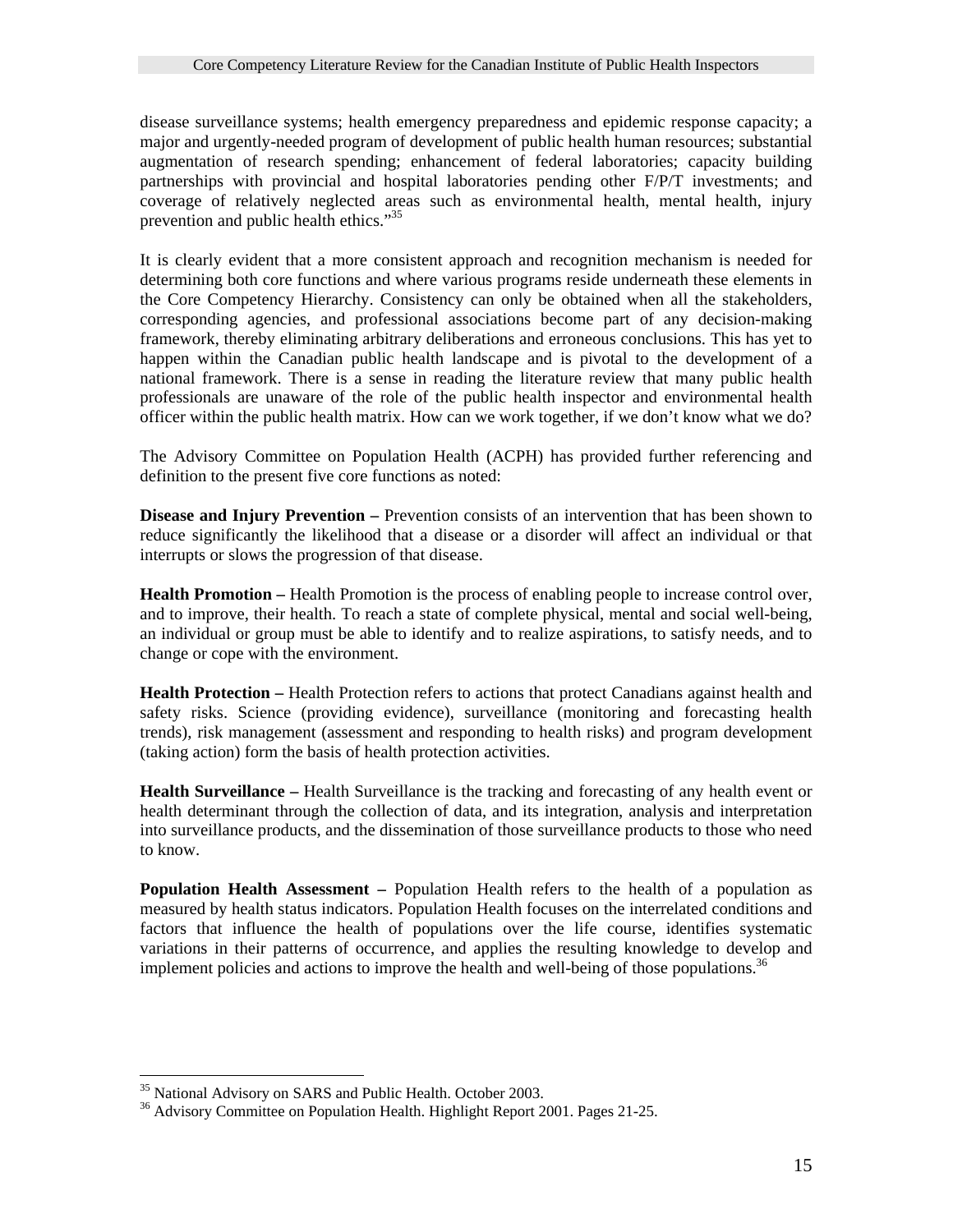Competencies are generally referred to as the knowledge, skills and abilities (KSA'S) and behavioural objectives demonstrated by organization or system members that are critical to the effective and efficient function of the organization or system.<sup>37</sup> "Typically, competencies are general descriptions of the abilities needed to perform a role in the organization. Competencies are described in terms such that they can be measured. It's useful to compare competencies to job descriptions. Job descriptions typically list the tasks or functions and responsibilities for a role, whereas competencies list the abilities needed to conduct those tasks or functions. Consequently, competencies are often used as a basis for training by converting competencies to learning objectives."[38](#page-15-1) For this project, competencies should be in relation to the public health inspector or environmental health officer and his or her ability to perform the role and contribute to the delivery of public health services in any program area.

Competencies have been defined as:<sup>[39](#page-15-2)</sup>

- $\triangle$  A complex combination of knowledge, skills and abilities demonstrated by organization members that are critical to the effective and efficient function of the organization (Center for Public Health Practice, Emory University).
- A combination of observable and measurable skill, knowledge, performance behavior and personal attributes that contribute to enhance employee performance and organizational success (American Compensation Association)
- $\cdot$  Knowledge, skills, and attributes which are required to accomplish the desired outcomes, generally accepted but may be exemptions for individual jobs depending on actual job requirements(CDC/ATSDR).
- The level reached by a person who is initially a novice, and who, after training and experience, reaches the level where they can be competent; a "floor" or a basic collection of the minimum knowledge, skills, and values needed for an entry level specialist to practice dental public health. (SOURCE?)

A national study from the Healthcare Forum (Bridging the Leadership Gap in Healthcare) identified the top six competencies and values needed for the future:  $40$ 

- $\div$  Mastering change
- $\bullet$  Systems thinking
- Shared vision
- $\triangleleft$  Continuous quality improvements
- $\triangle$  Redefining health care
- $\triangleleft$  Serving public/community

<span id="page-15-0"></span> $\overline{a}$  $37$  Nelson, J., Essien, J., Loudermilk, R. and Cohen. 2002. The Public Health Competency Handbook: Optimizing Individual & Organizational Performance for the Public's Health. Center for Public Health Practice of the Rollins School of Public Health.<br><sup>38</sup> Specifying Job and Role Competencies. McNamara, C. website.

<span id="page-15-1"></span>

<span id="page-15-2"></span><sup>&</sup>lt;sup>39</sup> Gebbie, K. Competency-to-Curriculum Tool Kit: developing curricula for public health workers. Page 8.  $^{40}$  Health Canada – Health Care Network. Quest for Quality in Canadian Health Care: Continuous Quality

<span id="page-15-3"></span>Improvement. Page 4-5.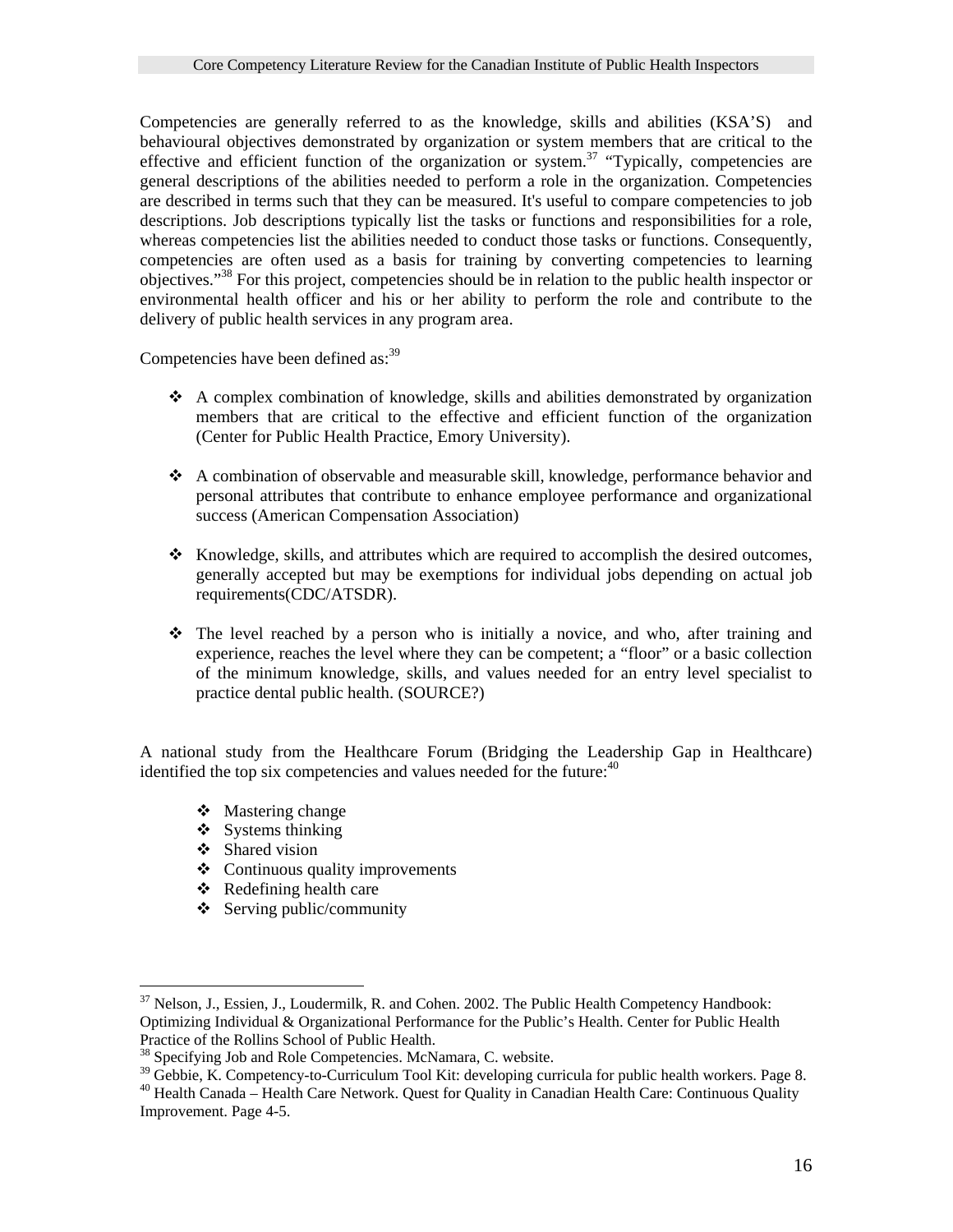The Center for Disease Control and Prevention in conjunction with the Agency for Toxic Substances and Diseases Registry (CDC/ATSDR) in their Strategic Plan for Public Health Workforce Development has identified some competency needs for the health practitioner. "The public health workforce needs a well rounded realm of knowledge, skills, and abilities in response to expanding scope of functions of public health practice. Competency needs can be divided into three broad categories:  $41$ 

- *Basic Competency:* provides a fundamental understanding of what public health is, what it does and generally how it achieves its mission (e.g., courses or programs such as "Orientation to Public Health Practice of "Public Health 101").
- *Cross cutting (Core) Competencies:* provides general knowledge, skill and ability in areas which enable performance of one or more essential service. Table 1 lists at least seven distinct competency areas that are the foundation for performing essential services. For example, competence in epidemiology, policy development, health communications, community needs assessment and mobilization, behavioral science, cost-effectiveness can be defined as cross cutting. These competencies requirements can be further refined based on one's discipline, functional role, organizational setting or programmatic focus.
- *Technical Competencies:* provides technical knowledge, skills and abilities needed for a defined program area (e.g., control of infectious disease, chronic disease prevention, environmental health, genetics testing). These technical competencies often build upon basic core competencies and represent unique application of skills to a particular health problem or issue (e.g., emergency response for bioterrorism).

The Rollins School of Public Health at Emory University<sup>42</sup> in Atlanta, Georgia defines competencies as critical to:

- $\triangle$  becoming a learning team in a learning organization?
- $\bullet$  promoting and supporting organizational change?
- $\bullet$  engaging in the process of participatory planning?
- $\bullet$  performing the core public health functions?
- providing the essential public health services?

Competencies for the public health inspector and environmental heath practitioner are defined by the American Public Health Association and National Center for Environmental Health, Center for Disease Control and Prevention as **"a cluster of related knowledge, skills and attitudes that affect a major part of one's job (a role or responsibility), that correlates with performance on the job, that can be measured against some accepted standards, and that can be improved by training and development."[43](#page-16-2)**

There further exist two distinct sets of competencies below that of core functions within the strategic framework, namely - **system or organizational competencies** and **individual competencies**. These are subsequently defined by type according to **specific function**, **discipline**,

 $\overline{a}$ 

<span id="page-16-0"></span><sup>&</sup>lt;sup>41</sup> CDC/ATSDR. Strategic Plan for Public Health Workforce Development: Towards a life-long learning system for public health practitioners. Page 7.<br><sup>42</sup> Rollins School of Public Health at Emory University website: ww.sph.emory.edu/cphp/projects/abstract<br><sup>43</sup> Parry, S.R. "The Quest for Competencies Training." July 1996. P

<span id="page-16-1"></span>

<span id="page-16-2"></span>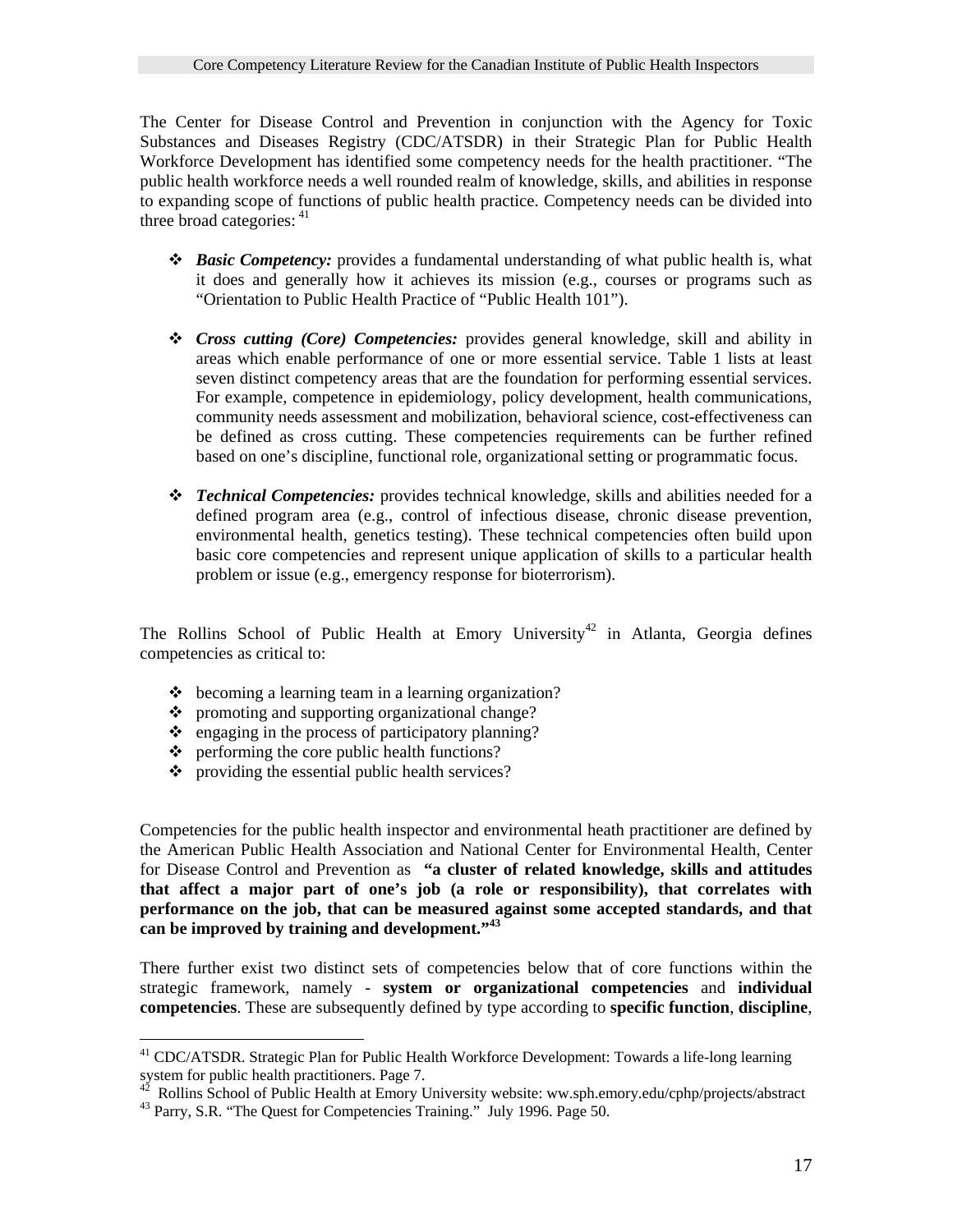**program** and **skill**. This is further expanded upon in the Competency Hierarchy Diagram below, which clearly illustrates the interrelationship of the various elements within the hierarchy.



The **core public health functions** are those previously noted throughout the paper, namely disease and injury prevention; health promotion; health protection; health surveillance and population health assessment. Below the functions exists two levels of competency. The upper level is known as systems or organizational competency and this refers to the overall organizational goals, outcomes or objectives for the public health service provider.

The Rollins School of Public Health has developed *The Public Health Competency Handbook: Optimizing Individual & Organizational Performance for the Public's Health*<sup>44</sup> which examines the interrelationship of the competencies, explains the process of incorporating them into the work environment and articulates a performance management system. The authors have proposed and validated seven **systems or organizational competencies** within the framework, namely:

- *Visionary Leadership/Empowerment -* collaborative leadership to reach the shared vision
- *Communication -* dynamic process grounded in respect for diverse voices
- *Information Management -*using technology to manage the transfer of information to endusers
- *Assessment, Planning and Evaluation*  the continuous quality improvement cycle
- *Systems Thinking*  future oriented problem solving and decision making
- *Promoting Health and Preventing Disease* putting science and the art of public health into action

When examining the organization competencies, it is important to frame this with the WIIFM concept – W**hat's In It For Me?** As part of the strategic framework and business plan for the development of core competencies for public health inspectors and environmental health officers, the employers group was identified as a key stakeholder in the process. If the expectation is that employers will actively participate in the developmental stage of core competencies for **their employees**, then it is essential that we clearly articulate the WIIFM concept**.** 

 $\overline{a}$ 

<span id="page-17-0"></span><sup>&</sup>lt;sup>44</sup> Nelson, J., Neissen, J., Loudermilk, R. and Cohen, D. 2002.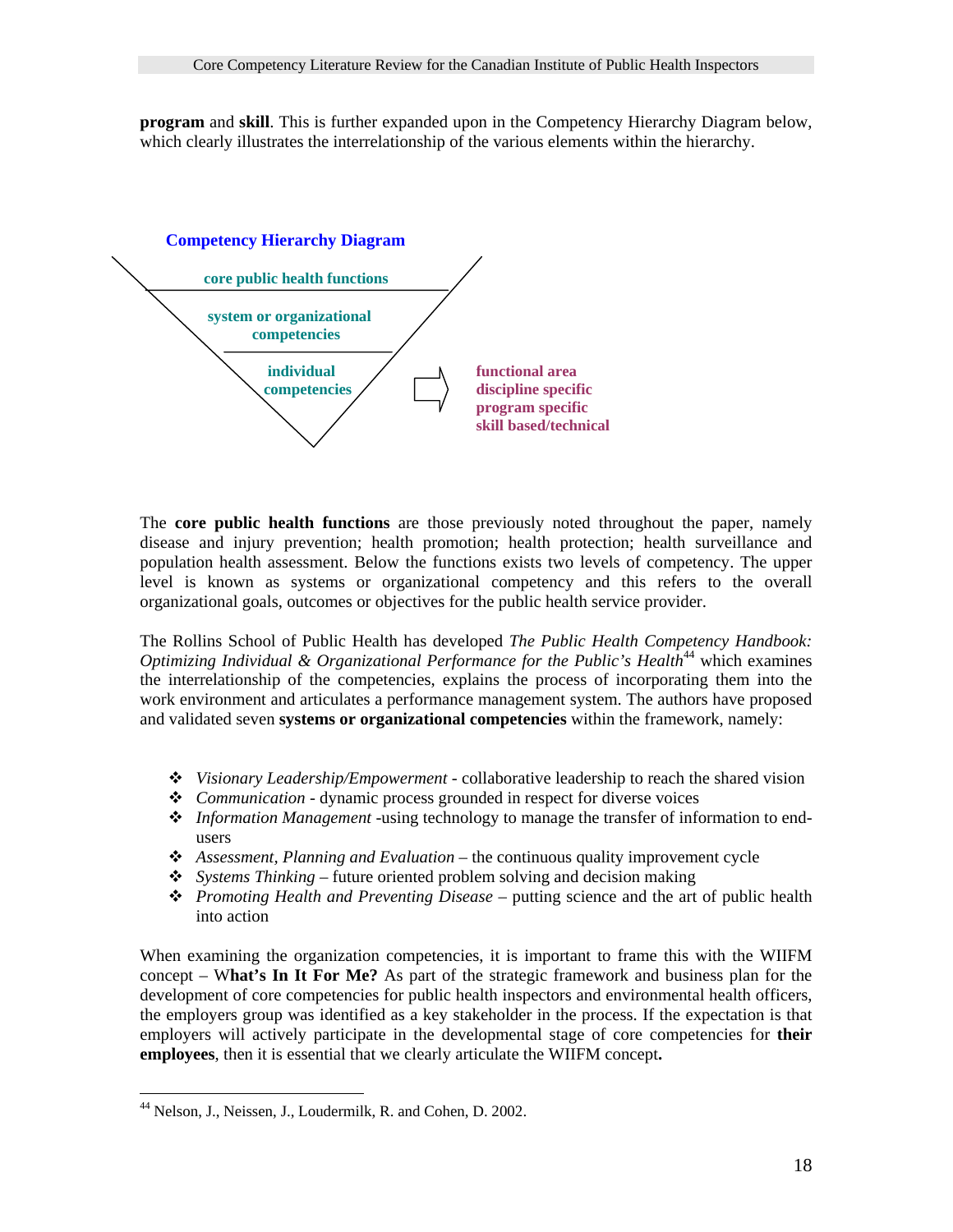The question becomes, how will the organization as a whole benefit from having public health inspectors and environmental health officers adapt core competencies? Will there be a cascading, or spillover effect to other health professionals within the organization? What are the costs and who will pay is probably the first question to be asked.

The benefits to the organization have been summarized by Kristine Gebbie in the Competency-to-Curriculum Tool Kit, which is an excellent resource for developing the public health workforce. "Competencies are in themselves none of the following, but they may be useful in developing:<sup>[45](#page-18-0)</sup>

- $\bullet$  specific job descriptions
- needs assessment
- curricula
- $\bullet$  new employee orientation and employee training
- **❖** self-assessment by public health employees

It can be generally stated that the development of competencies within an organizational framework will further help to…."facilitate communication across programmatic and organizational lines, and facilitate career growth."[46](#page-18-1) 

Next, is the **individual competency**, which is identified as the essential skills that employees must possess to perform their role, or job function within the organization. Many individual competencies can be found within the employee job description and thus…"can be useful in career planning, orientation, learning needs assessment, self assessment of performance and meeting discipline specific requirements/certification.<sup>47</sup> Individual competencies intersect with systems or organizational competencies.

**Functional area competencies** can further be defined by type. Many of these are cross cutting activities including skills, knowledge and attitude. These competencies are further broken down by their application to the three primary areas of organizational operation, i.e. front line staff, senior level staff and management level. When examining the functional area competencies, the domains are leadership, management or secretarial functions. Many of theses functions are part of a job description or job summary for most public health professionals. Unfortunately, there has been no transference from the job description to the functional area competencies identified for any of the public health disciplines. This is not surprising, since there does not exist an agreed upon list of core public health functions as a starting point. Public health professionals across Canada are working to develop Standards of Practice, which will contain core function elements. Currently, the Community Health Nurses Association (CHNAC) is the most advanced public health discipline in this endeavour.

When examining **discipline** and **program competencies,** we begin by thinking of the different disciplines and programs operating within the public health framework. This list is extensive and terminology varies across the nation, however, many of these are found within the following list:

<span id="page-18-0"></span> $\overline{a}$ <sup>45</sup> Gebbie, K. Competency-to-Curriculum Tool Kit: developing curricula for public health workers.

<span id="page-18-1"></span>Discussion draft developed by Competencies & Curriculum Workgroup. 2002. Page 7.<br><sup>46</sup> Gebbie, K. Competency-to-Curriculum Tool Kit: developing curricula for public health workers.<br>Discussion draft developed by Competencies

<span id="page-18-2"></span><sup>&</sup>lt;sup>47</sup> Roberts, J. and Sedler, K. The Core Competencies for Basic Midwifery Practice, Critical ACNM Document. Revised. 1997. Page 371.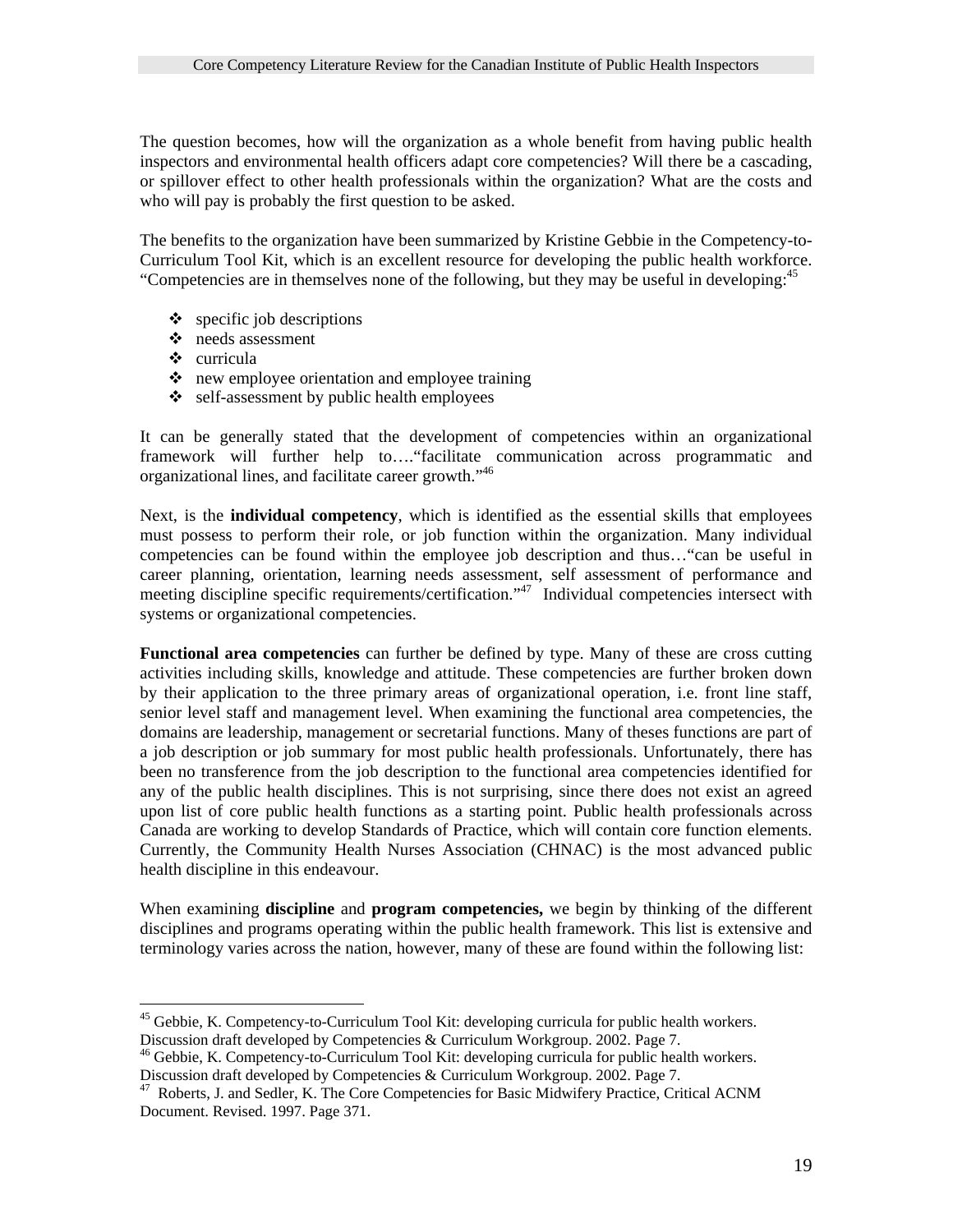### **List of Public Health Disciples:**

- Public Health Inspectors
- Public Health Nurses
- Medical Health Officers
- Epidemiologists
- Dietician and Nutritionists
- Community Care Nurses
- Health Educators/Health Planners
- Tobacco Enforcement Officers
- Environmental Impact Specialists
- Environmental Health Assessment Specialists
- Emergency Response Professionals
- Emergency Health Planners
- Risk Assessment Specialists
- Risk Communication Specialists
- Occupational Therapist and Physiotherapists
- Speech Language Pathologists
- Dental Hygiene Professionals
- Early Childhood Educators
- Program Managers

 $\overline{a}$ 

Health Administrators

The disciple and program specific competencies as can be seen from the aforementioned list, covers the breadth of the public health continuum and within the entire scope of governance. Discipline specific competencies are those necessary for the performance of specialized roles, or specific jobs within public health. The Core Competencies Steering Committee need only be concerned with those disciples that are part of the core function Health Protection and Emergency Preparedness.

The greater our understanding of what public health and all the constituent components are, what they do, and how they do it in relation to all the other elements of the public health framework, then the greater will be our knowledge in understanding and developing core competencies. Through a more thorough and better understanding of all the element of public health, we are therefore better to determine the best structure for a sustainable future. Core competencies will become a major pillar of that foundation, helping to underpin a more robust and dynamic public health framework and workforce. This corroborates the work of both the Standing Senate Committee on Social Affairs, Science and Technology and that of the National Advisory Committee on SARS and Public Health in building a better and more cost effective public health system, capable of providing better health for all Canadians.

**Environmental health and protection** is defined in the United States as…"the art and science of protecting against environmental factors that adversely impact human health or the ecological balances to long-term human health and environmental quality, whether in the natural or humanmade environment. These factors include, but are not limited to air, food and water contaminants; radiation, toxic chemicals, wastes, disease vectors, safety hazards, and habitat alterations."<sup>48</sup>

<span id="page-19-0"></span><sup>&</sup>lt;sup>48</sup> The Future of Environmental Health, Journal of Environmental Health, 1993. Vol. 55, No. 4, Pages 28-32.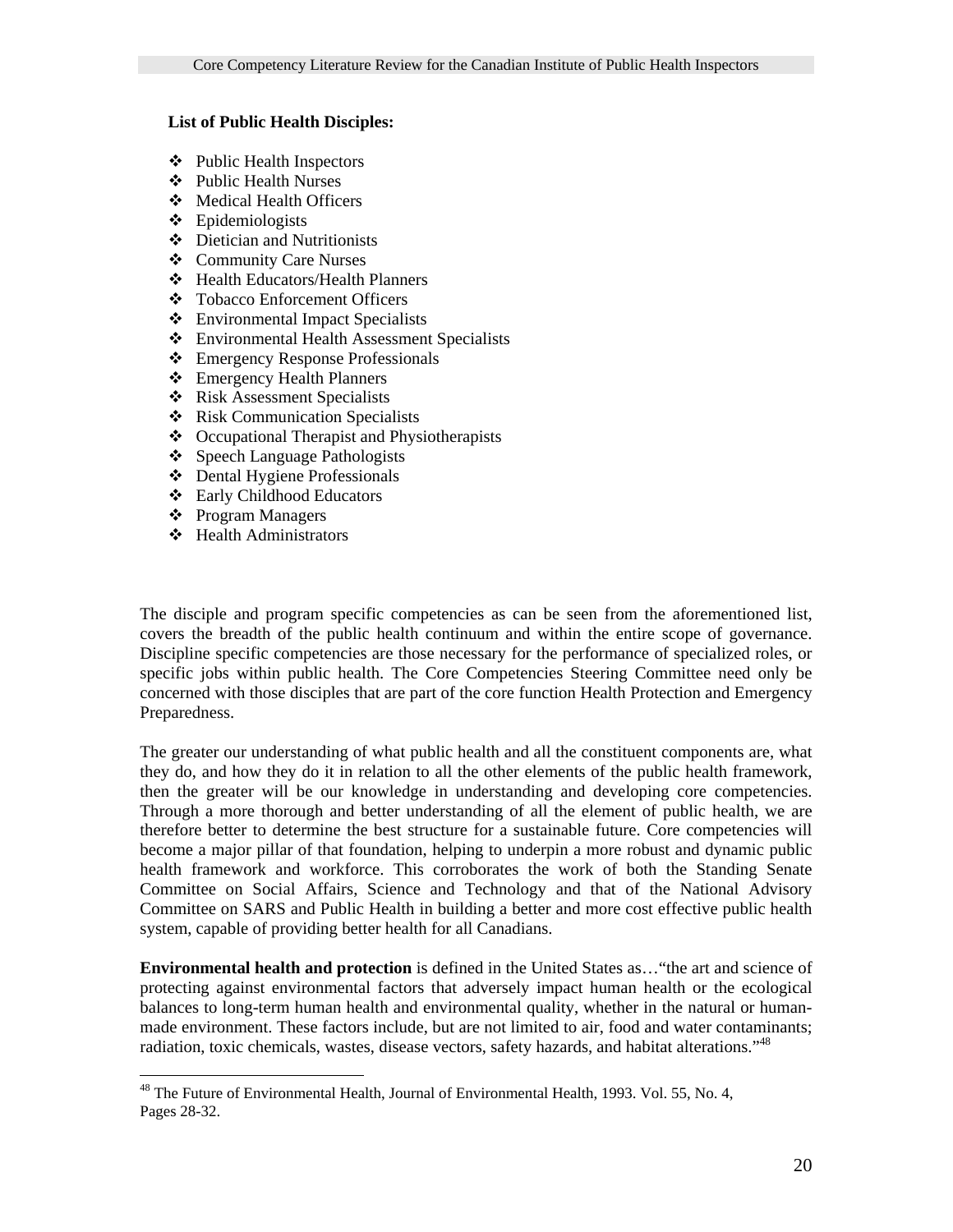Within the Australian Charter of Environmental Health, this definition is far more concise and better reflects Canadian thinking. "Environmental health is not synonymous with the health of the environment and environmental protection, and is not restricted to the epidemic diseases of the last century. Environmental health is about creating and maintaining environments which promote good public health."[49](#page-20-0)

For the purpose of the Core Competencies Project, we will define a **public health inspector** and/or an **environmental health officer**, as a person who holds of a Certificate of Public Health Inspection Canada, designated as CPHI (C), as issued either by the Board of Certification (BOC), Canadian Institute of Public Health Inspectors or the Canadian Public Health Association, and has a minimum of five years experience and operates within the core function of Health Protection. For the purpose of the Core Competencies Project, the Core Competencies Steering Committee in its deliberations should consider Emergency Preparedness as an element for which the public health inspector and environmental health officers is an active participant.

The traits and characteristics of an effective environmental health practitioner have been identified in the Environmental Health Competency Project, May  $2001^{50}$  in the United States and can be found at Appendix D in the document.

> *We have a strong and abiding obligation to help make the quality of work for our employees one that helps enhance their humanness and creates a culture that supports and encourages growth and creativity.*

> > *–Sluyter, 1996*

## **The National Center for Environmental Health Model of Core Competencies**

The National Center for Environmental Health, Centers for Disease Control and Prevention (CDC) in the United States in partnership with the American Public Health Association identified and articulated fourteen core competencies for the environmental health practitioner. This model was subsequently adopted by the National Environmental Health Association (NEHA). These environmental health program competencies are imbedded within the three primary function hierarchies of – **assessment**, **management**, and **communication**. [51](#page-20-2) These primary functions, or core functions are adaptable to the Canadian public health landscape.

 $\overline{a}$ 

<span id="page-20-0"></span> $49$  The National Environmental Health Strategy, enHEALTH, Commonwealth of Australia, Produced by enHEALTH Council Secretariat. August 2002. Page1.

<span id="page-20-1"></span> $^{50}$  Environmental Health Competency Project: Recommendations for Core Competencies for Local Environmental Health Practitioners. Pages 18-19.

<span id="page-20-2"></span><sup>&</sup>lt;sup>51</sup> Environmental Health Competency Project: Recommendations for Core Competencies for Local Environmental Health Practitioners. Pages 2-3.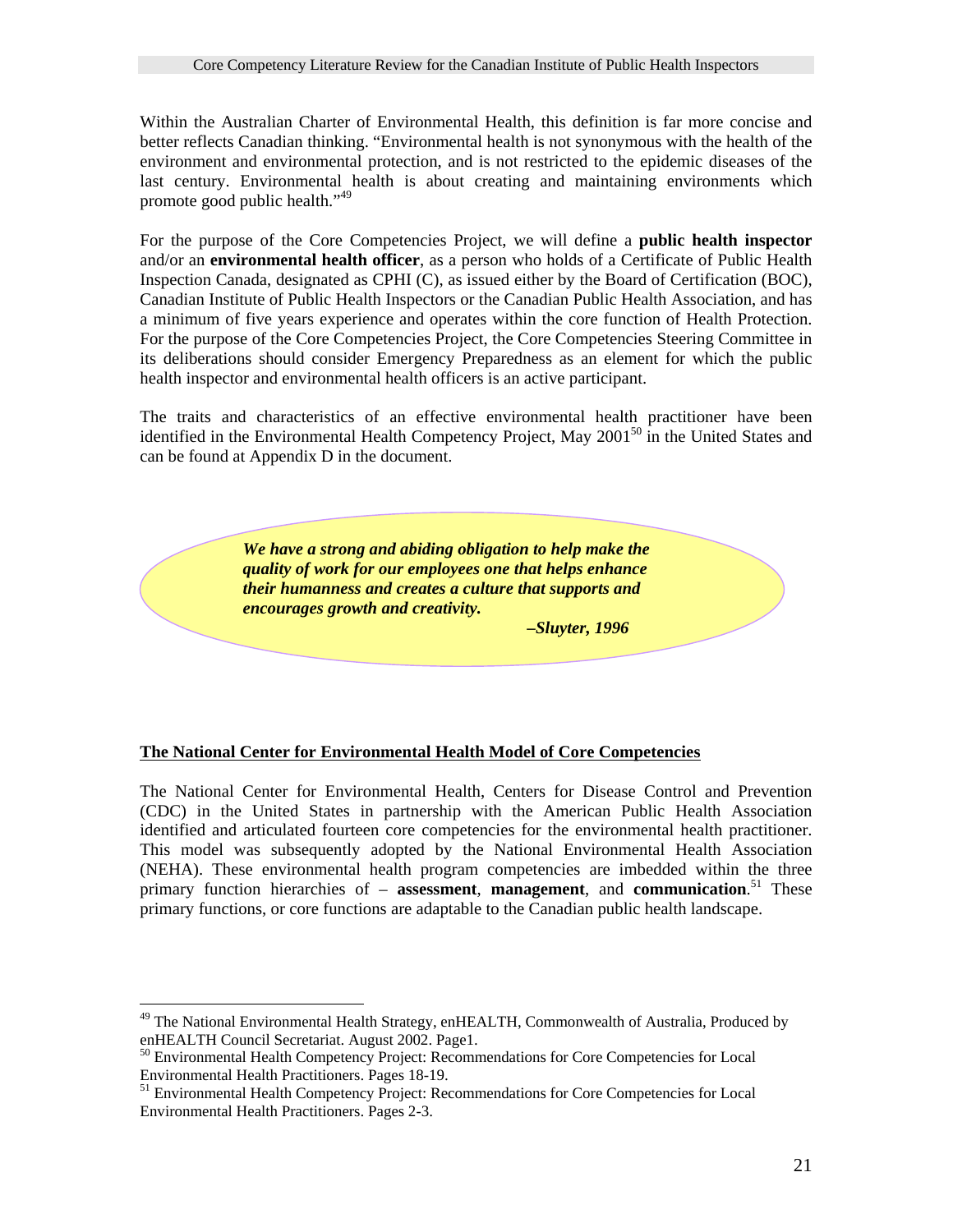Within the three primary functions, or core functions are 14 core competencies. These core competencies are grouped and defined as follows<sup>52</sup>:

#### **A.)** *ASSESMENT*

**Information Gathering:** The capacity to identify sources and compile relevant and appropriate information when needed, and the knowledge of where to go to obtain the information

**Data Analysis and Interpretation:** The capacity to analyze data, recognize meaningful test results, interpret results, and present the results in an appropriate way to different types of audiences.

**Evaluation:** The capacity to evaluate the effectiveness or performance or procedures, interventions and programs

#### **B.)** *MANAGEMENT*

 $\overline{a}$ 

**Problem Solving:** The capacity to develop insight into and appropriate solutions to environmental health problems.

**Economic and Political Issues:** The capacity to understand and appropriately utilize information concerning the economic and political implications of decisions.

**Organizational Knowledge and Behavior:** The capacity to function effectively within the culture of the organization and to be an effective team player.

**Project Management:** The capacity to plan, implement, and maintain fiscally responsible programs/projects using appropriate skills, and prioritize projects across the employee's entire workload.

**Computer & Information Technology:** The capacity to utilize information technology as needed to produce work products.

**Reporting, Documentation and Record-Keeping:** The capacity to produce reports to document action, keep records, and inform appropriate parties.

**Collaboration:** The capacity to form partnerships and alliances with other individuals and organizations in order to enhance performance on the job.

<span id="page-21-0"></span><sup>&</sup>lt;sup>52</sup> Environmental Health Competency Project: Recommendations for Core Competencies for Local Environmental Health Practitioners. Pages 3-4.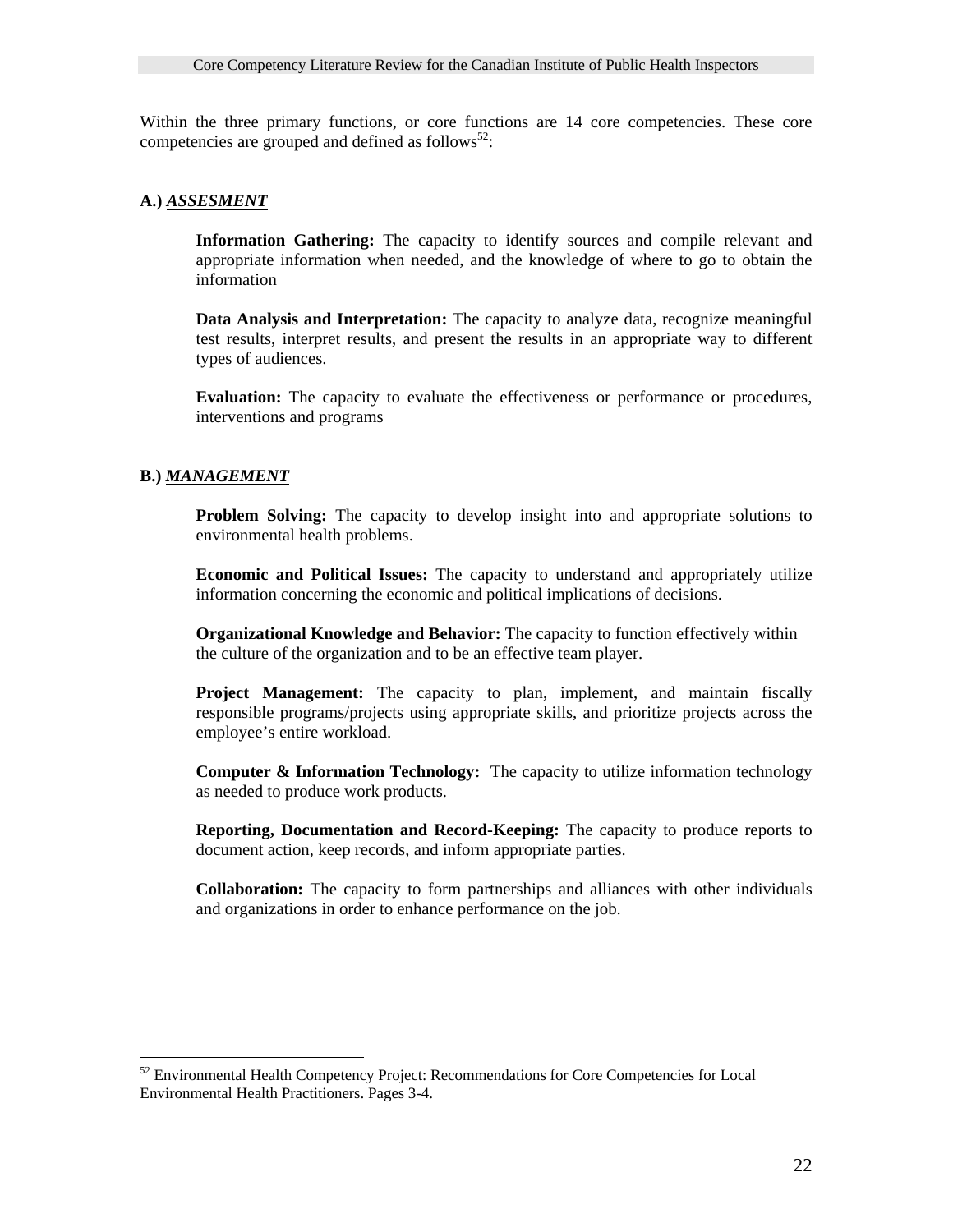## **C.)** *COMMUNICATION*

**Educate:** The capacity to use the environmental health practitioner's front-line role to effectively educate the public on environmental health issues and the public health rationale for recommendations.

**Communicate:** The capacity to effectively communicate risk and exchange information with colleagues, other practitioners, clients, policy-makers, interest groups, media, and the public through routine activities, public speaking, print and electronic media, and interpersonal relations.

**Conflict Resolution:** The capacity to facilitate the resolution of conflicts within the agency, in the community, and with regulated parties.

**Marketing:** The capacity to articulate basic concepts of environmental health and public health and convey an understanding of their value and importance to clients and the public.

Within this model examples are provide for how a capacity can be applied. For example, in the core competency of Conflict Resolution, an example would be as follows:<sup>53</sup>

- $\bullet$  Know when conflict resolution can be used and when it cannot, either because of a lack of authority or because of the intractable nature of the conflict. Recognize the limits of authority and flexibility. Typical conflicts involve complaint investigation or disagreements over a regulation, where clients might inform the practitioner that they have conducted business a certain way for years and see no reason to change, then announce their intention to seek redress from elected officials.
- $\bullet$  Use effective listening skills.
- $\triangleleft$  Exhibit respect for diversity.

 $\overline{a}$ 

- Understand the history and context of the conflict.
- Identify the nucleus of the problem, separate from symptoms.
- Find common ground and areas of agreement (as well as non-negotiable areas).
- Determine the willingness of the parties involved to negotiate and promote that willingness.
- $\bullet$  Obtain the necessary resources to resolve conflict (e.g., use of facilitators or mediators).

At the 2001 Environmental Health Conference hosted by the Association of Schools of Public Health and attended by a faculty of 25 of the 30 Schools of Public Health, attendees were asked what kind of Preparedness Will the Workforce of the Future Need? The summarize response was

<span id="page-22-0"></span><sup>&</sup>lt;sup>53</sup> Environmental Health Competency Project: Recommendations for Core Competencies for Local Environmental Health Practitioners. Page 16.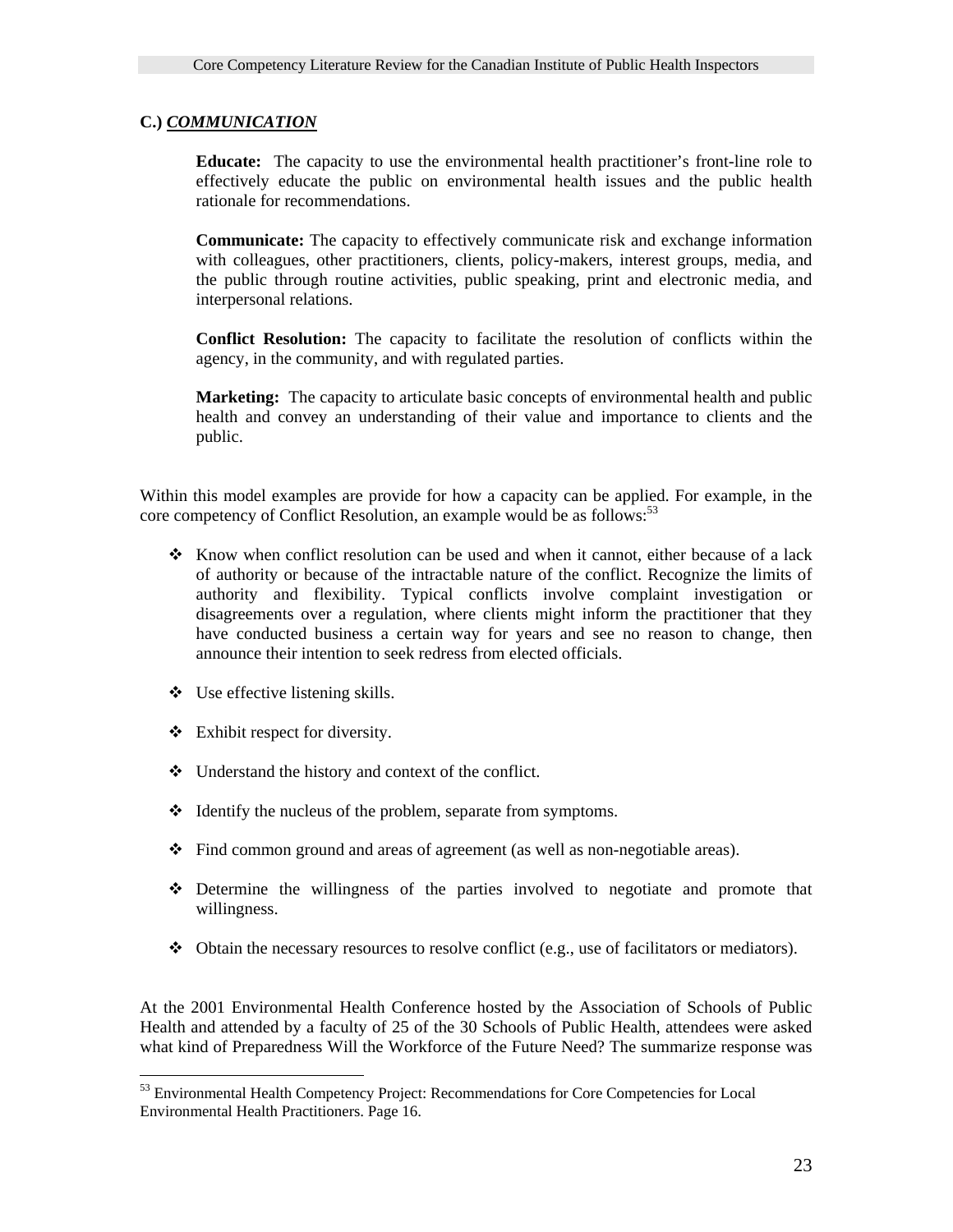as follows: "Most frequently reported was the need for scientific knowledge and mastery of technical skills. Following fundamental technical knowledge, skills and abilities, the focus was on those skills frequently associated with the human element of practicing environmental health, including oral and written communication skills with a wide range of internal (agency) and external (community) audiences, management, financing and budgeting principles, problem solving, critical and systems thinking and continued professional development."<sup>[54](#page-23-0)</sup>

Much can be learned through a complete examination of the National Centers for Environmental Health, Centers for Disease Control and Prevention model; however it is important to be mindful of the differences in the education and certification processes that exist on both sides of the border for public health inspectors and environmental health officers. With this a reference, the Chartered Institute of Environmental Health Officers' Assessment of Professional Competence (APC) Scheme should also be considered. The APC is an assessment of the skills which have developed during practice, and are considered essential in enabling the technical knowledge and skills of the practitioner. This model is much simpler in its structure and possibly utilization. Nowhere does the literature review indicate that a more complex model is actually a better model.

Table 2 at the back of the document examines the comparison of the core function of Health Protection across the global public health landscape with a reoccurring theme of that of regulator and enforcer. No mention is given to the role of the public health inspector and environmental health officer as an educator.

## **Barriers to Achieving Core Competencies**

Just as critical to providing clear definitions surrounding core functions and core competencies, is the recognition of potential barriers to achieving core competencies. The Center for Disease Control and Prevention in conjunction with the Agency for Toxic Substances and Diseases Registry (CDC/ATSDR) in their Strategic Plan for Public Health Workforce Development has identified some of the barriers to achieving ongoing competency in the workforce. Many of these spill over into the Canadian public health landscape. These barriers are identified as:

- $\cdot \cdot$  In contrast to other professions, an updated inventory of the workforce does not exist. As a result, planning has been hampered by a lack of knowledge of the population in need of training and continuing education. Further, a standard nomenclature on occupational title and organizational setting has not been used to enumerate the public health workforce. Finally, information from which to forecast personnel needs or related training requirements is limited.
- A national consensus does not exist on the basis and cross cutting competencies or curricula/content elements needed in public health. While progress is being made in competency identification/validation for specific disciplines or technical content areas, significant gaps still exist in the availability/accessibility of needed job related training.
- An integrated delivery system for life-long learning does not exist. Although current approaches provide useful learning opportunities, the learner faces a fragmented array of choices which use different technologies, may be of unequal quality or value, and often lack user-friendly systems for registration, course support and feedback.

<span id="page-23-0"></span> $\overline{a}$ <sup>54</sup> Association of Schools of Public Health. Summary of 2001 Environmental Health Conference. Sustaining the Environmental health Workforce. 2001. Page 5.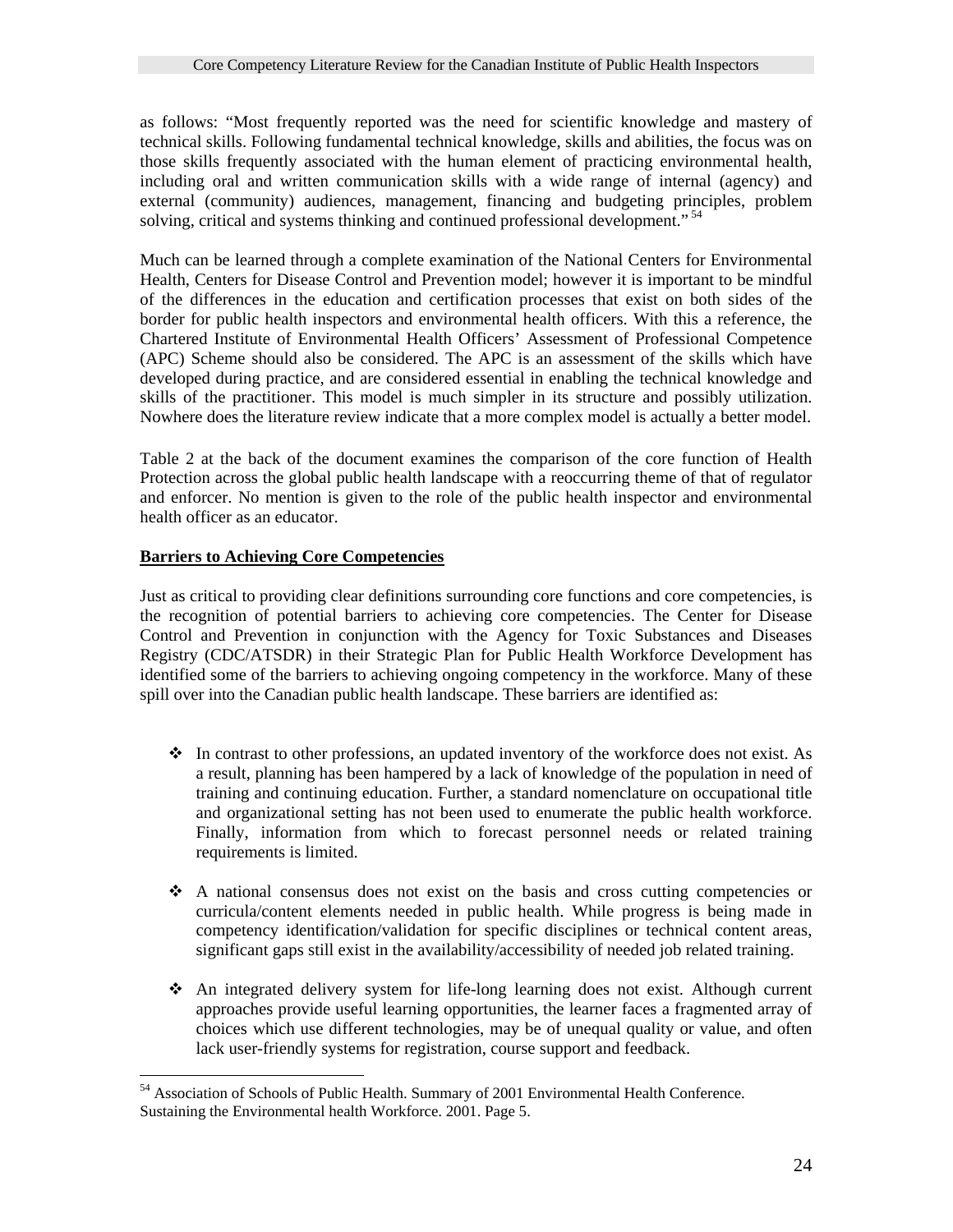- $\cdot$  Inadequate incentives exist for participation in training and continuing education. National competency standards do not exist for public health workers which could positively influence participation in life-long learning activities.
- A uniform approach and commitment to evaluation are absent, whether the objective of evaluation is the individual, program/curricula or the system itself. (i.e., workforce development initiatives)
- Financing of workforce training and continuing education is hampered by the absence of a coherent policy framework and strategies for funding these activities. For example, HRSA reports lack of congressionally appropriated dollars for Title II of PHS Act program authorities as an obstacle in financing its training and continuing education responsibilities for the public health workforce.<sup>55</sup>

Numerous government of Canada committee reports, advisory councils and federal commissions have echoed a national call for action. Clearly, without a strong financial commitment to life-long learning and continuing education, the Canadian public health system like its American counterpart is doomed to failure. Governmental commitment at all levels is critical to the success of developing a competent workforce. Although continuing education and public health are generally recognized as provincial responsibilities, it is apparent that a greater federal presence is required in public health.

In the Health Canada – Learning from SARS, Executive Summary there is clear recognition of a more urgent need for federal dollars. "Public health in the first instance is a local enterprise. Provinces and territories in turn must fund, support, and coordinate local activities through their own agencies and ministries. As a corollary, the containment of SARS was clearly dependant on local and provincial efforts in Ontario and British Columbia. Even greatly enhanced technical support and outbreak investigation by a federal agency will be somewhat irrelevant if the local and regional capacity for outbreak response is weak. The public health infrastructure needs strengthening at all levels, and this in turn suggests the need for earmarked federal funding that is not currently provided." [56](#page-24-1)

The Naylor Report also recognizes the need to address the concerns of organizations and agencies with respect to not only structure, but also required improvements to business processes, information sharing as well as knowledge capacity and dissemination. These processes can be made more effective through:<sup>[57](#page-24-2)</sup>

- defined, optimized and agreed upon programs and business processes, including a streamlined and enhanced capacity to assist with the management of outbreaks of disease and threats to health, including linkages to clinical systems
- $\triangleleft$  standards and best practices

 $\overline{a}$ 

<span id="page-24-0"></span><sup>&</sup>lt;sup>55</sup> CDC/ATSDR. Strategic Plan for Public Health Workforce Development: Towards a life-long learning system for public health practitioners. Page 10.<br><sup>56</sup> Health Canada – Learning from SARS. Executive Summary. Pages 6-7.<br><sup>57</sup> National Advisory Committee on SARS and Public Health. Learning from SARS – Renewal of Public

<span id="page-24-1"></span>

<span id="page-24-2"></span>Health in Canada. Health Canada. October 2003. Page 71.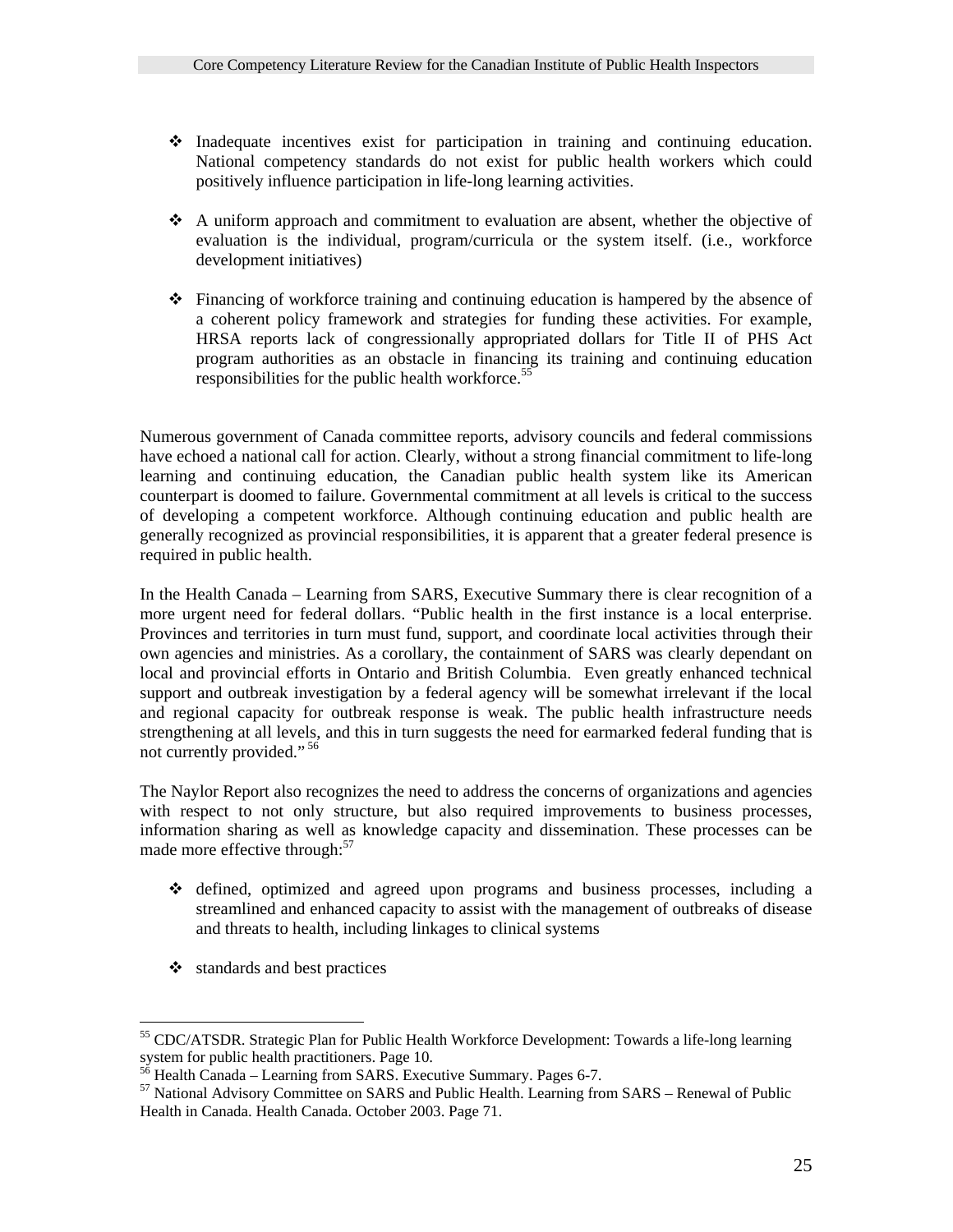- $\triangle$  research related to population and public health
- central resource for knowledge translation and evidenced-based decision-making, including the identification of research needs
- $\bullet$  evaluation of population and public health programs
- an information infrastructure , including information architecture, models, and standards, technology transfer, privacy and information management, development of data sources and system development.

## **Developmental Process**

 $\overline{a}$ 

A significant amount of work in the development of core functions and core competencies for the public health workforce has occurred in the United States and has been guided, championed and funded by and the National Center for Environmental Health, Centers for Disease Control and prevention (CDC). This work has taken place over the past decade; however the urgency to develop the knowledge, skill, and abilities (KSA's) of the public health workforce of today is mounting. The Canadian public health system cannot wait another ten years for this to be a reality. The call for action is now!

The competency developmental process is unique to each organization that undertakes to develop a core competency framework. Organizational needs are as diverse as the employee within the organization. These needs will vary from organization to organization, however there does exist some reoccurring themes in the core competency developmental process.

To underpin the Core Competency Project for the Canadian Institute of Public Health Inspectors it would be ideal if the core functions for public health in Canada were agreed upon by all the various stakeholders. Clearly, this will not happen overnight, nor will it happen without the input of all the relevant stakeholders, constituents and government agencies involved. Having said that, it will be critical for the Core Competency Steering Committee to formulate the core function of health protection and include those elements necessary to define the programs that public health inspectors and environmental health officers perform under the Health Protection banner.

To assist with this task, Table 3, a Collection Of Competency Sets Of Public Health-Related Occupations and Professions, which identifies the *known competency sets*, *worker level* and *status and where to find them* for the various environmental health practitioners, as outlined in the Competency-to Curriculum Tool Kit<sup>58</sup> serves as excellent reference material and is provided at the very end of the document.

It is essential that a framework or process be developed for the project to help guide the Core Competency Steering Committee towards the creation of core competencies for public health inspectors and environmental health officers working within the Health Protection core function. It is anticipated that the literature review will assist with shortening the learning curve in the developmental process of this project.

<span id="page-25-0"></span><sup>&</sup>lt;sup>58</sup> Gebbie, K. Competency-to-Curriculum Tool Kit: developing curricula for public health workers. Discussion draft developed by Competencies & Curriculum Workgroup. 2002. Pages 18-22..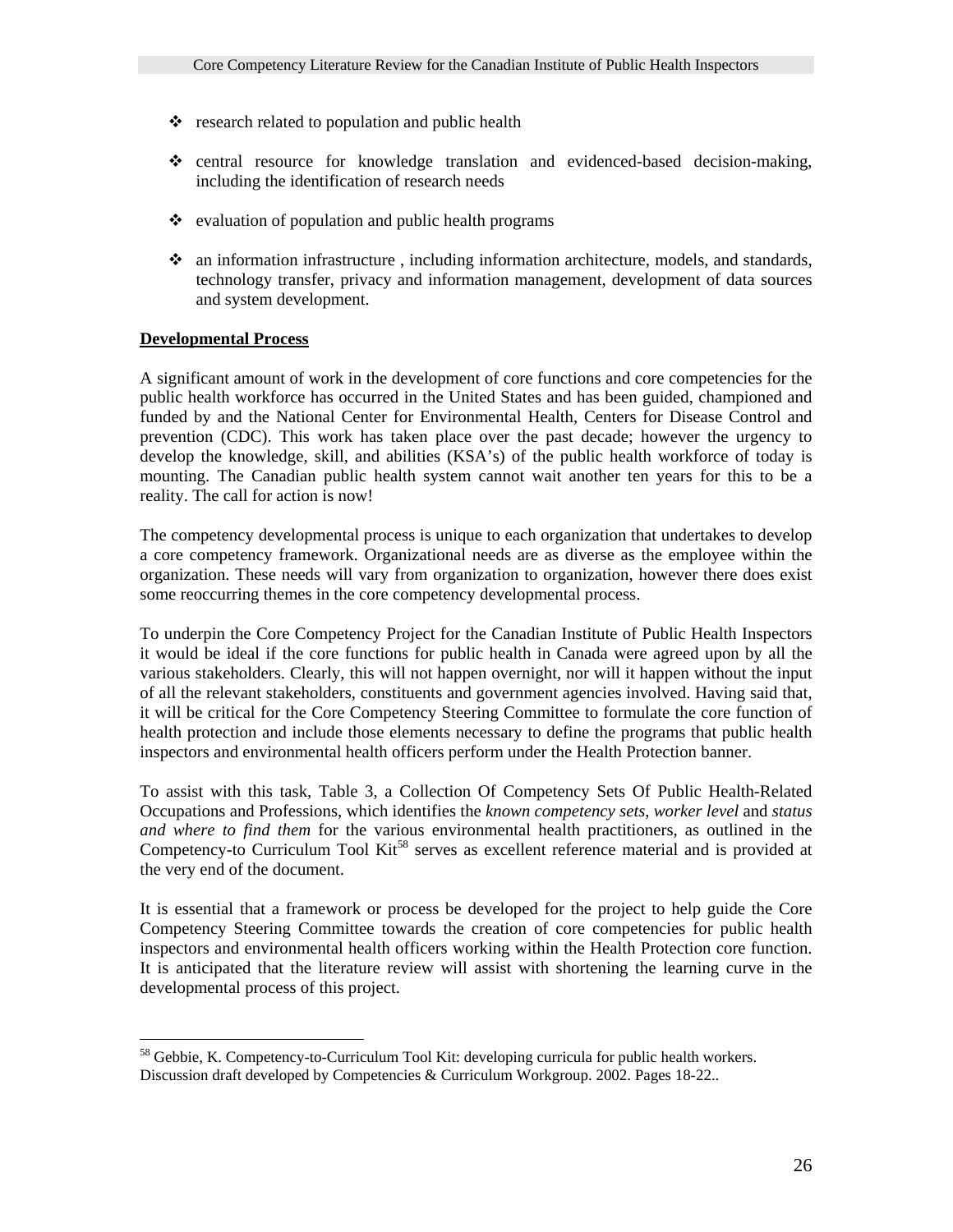## **Terms of Reference**

- $\triangleleft$  the terms of reference will help frame the overarching components of the project
- $\triangleleft$  stakeholder identification and critical analysis, "brain storming", strategic thinking
- $\triangleleft$  develop the "big picture" who, what, where, when, how and most importantly why
- $\div$  determine the target audience for core competency development; timelines; communication strategies; training, continuing education and testing components
- a strategic implementation plan will need to be considered
- a monitoring and evaluation component will need to be considered for the framework

### **Core Function Determination**

- Core Competencies Steering Committee will need to examine the core function of Health Protection and determine which programs reside within this domain
- $\cdot \cdot$  the issue of Emergency Preparedness as a stand alone core function or as an umbrella to an existing function will need to be determined

## **Core Competency Identification**

- $\cdot$  identify if any core competencies are already in place, include an examination of other regulatory frameworks and agencies identified in the literature review
- $\triangleleft$  identify and define what are the core competencies required for public health inspectors and environmental health officers underpinned by knowledge, skills and abilities
- $\div$  follow a successful model, such as the WHO Delphi model
- undertake a gap analysis with education centre for public health inspectors with respect to learning outcomes and core competencies
- make a distinction between "academic" and "practice" knowledge, skills and abilities
- determine which competencies are "cross cutting" and transcend the boundaries of specific public health disciplines
- develop potential competencies using the literature review and experts with the Core Competency Steering Committee
- $\triangle$  ensure that identified competencies are not overwhelming in scope
- $\triangleleft$  develop competencies that are measurable and actionable
- $\bullet$  specify competencies for emerging areas of expertise, i.e., bioterrorism
- $\triangleleft$  determine if front line personnel require the same set or a different set of competencies from senior level staff or supervisory and management staff
- determine training needs and delivery methodology: classroom, distance- based, Annual Educational Conferences
- develop a train the trainer model, or assessment team
- and demonstrate to practitioners how competencies are used
- $\cdot \cdot$  validate the core competencies
- $\bullet$  consider a framework for the future updating of competencies

No amount of guidance and assistance can offset the on-hand learning experience associated with this project. If the public health system is to be successful in restructuring and renewing itself, then it is essential that we learn from our past. Much of our future is imbedded in our past.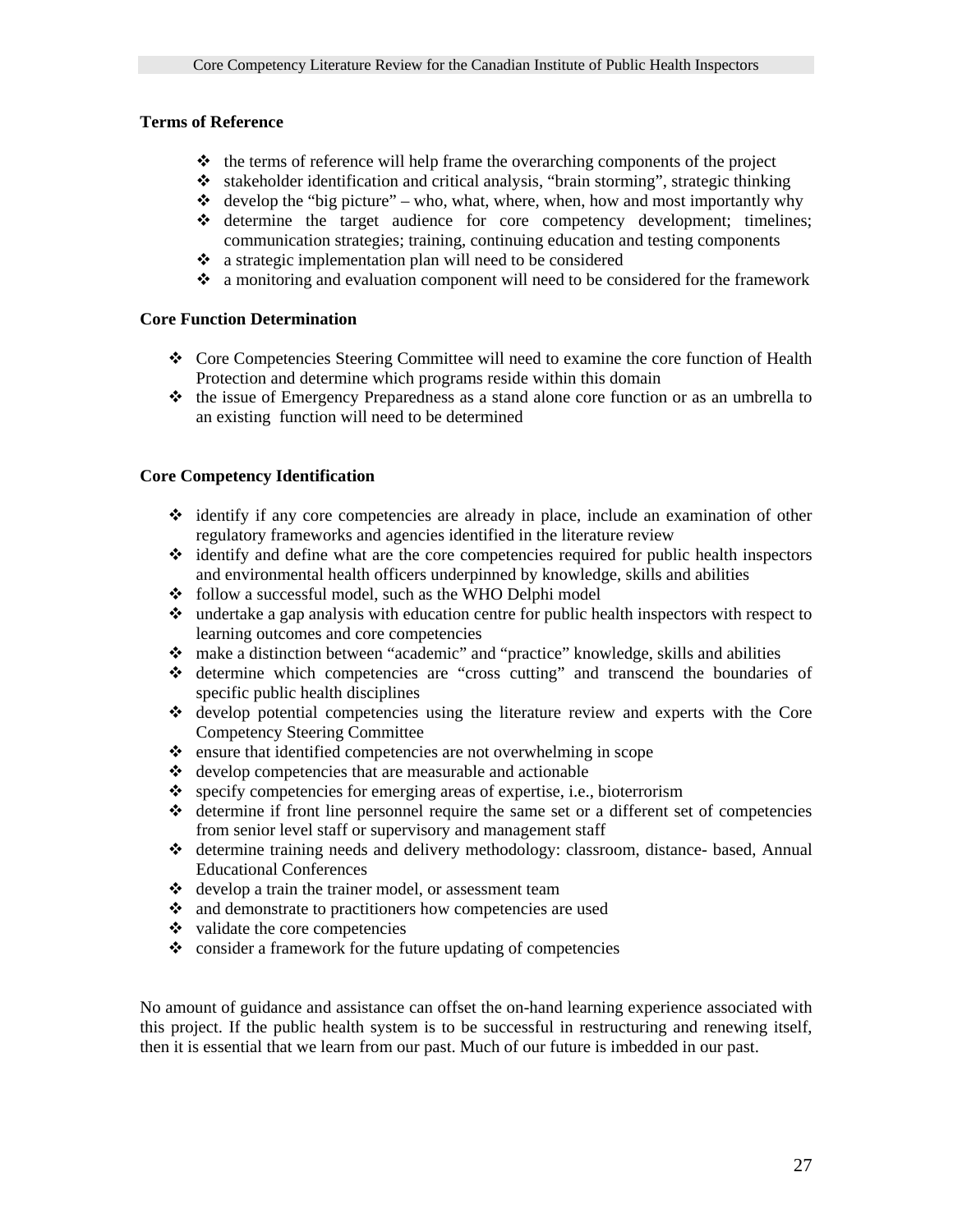*"Would you tell me, please, which way I ought to go from here?," asked Alice. "That depends a good deal on where you want to get to," said the cat. " I don't much care where," said Alice. "Then it doesn't matter which way you go," said the cat . -Alice in Wonderland*

#### **Concluding Remarks**

The above quote is an excellent analogy of what has happened to public health in Canada in the past. How do we enhance the public health framework, if we don't know where it leads to? Just like Alice, the public health system in the past has lacked a road map to where it needs in order to sustain itself for the future, thus better protecting the health of all Canadians. If we look at the three questions posed by the Krever Commission, (what did you know? when did you know it? what did you do about it?) in relation to basic principles of disease prevention and disease control, then yes, we in public health have failed miserably. Tomorrow's public health system must be founded in a framework capable of meeting these basic tenets across the entire decisionmaking process.

Within the developmental framework of the "new" public health system, we must be able to define public health; define the overarching systems architecture of public health; define core functions of public health; define what does public health does; define who is responsible for what within public health; develop an accountability framework for public health; and develop a public health communications strategy. Core competencies allows us an opportunity to move out of individual silos and toward cross cutting core competencies that transcend specific disciples and sectoral boundaries. This clearly is no easy task, nor will it happen overnight.

The process is analogous to constructing a house: blueprints and drawing are required; engaging trades persons, securing the necessary funds, ordering materials, pouring the foundation, installing the supporting beams, monitoring and evaluating the process, revising drawings as required, measuring, collaborating with other trades persons, different work happening at the same time in a coordinated manner, etc. If the construction industry operated within a similar framework to the public health system, there would be severe consequences.

The development of core competency is just one of many strategies necessary for the development of an enhanced public health system built on a foundation of knowledge, skills and abilities. Epidemiology serves as an excellent foundation for the entire public health system given it is cross cutting throughout public health and the personal health care network as well. Principles of epidemiology afford the decision-maker a basic tool for public health and should become part of the key building blocks in health reform.

We will conclude by leaving the reader with the following thought.

*Dedication alone will not protect the health of Canadians. We must do more in developing proactive and robust processes and infrastructures that will better prepare us and lessen the need for a more reactive response to further incidents.*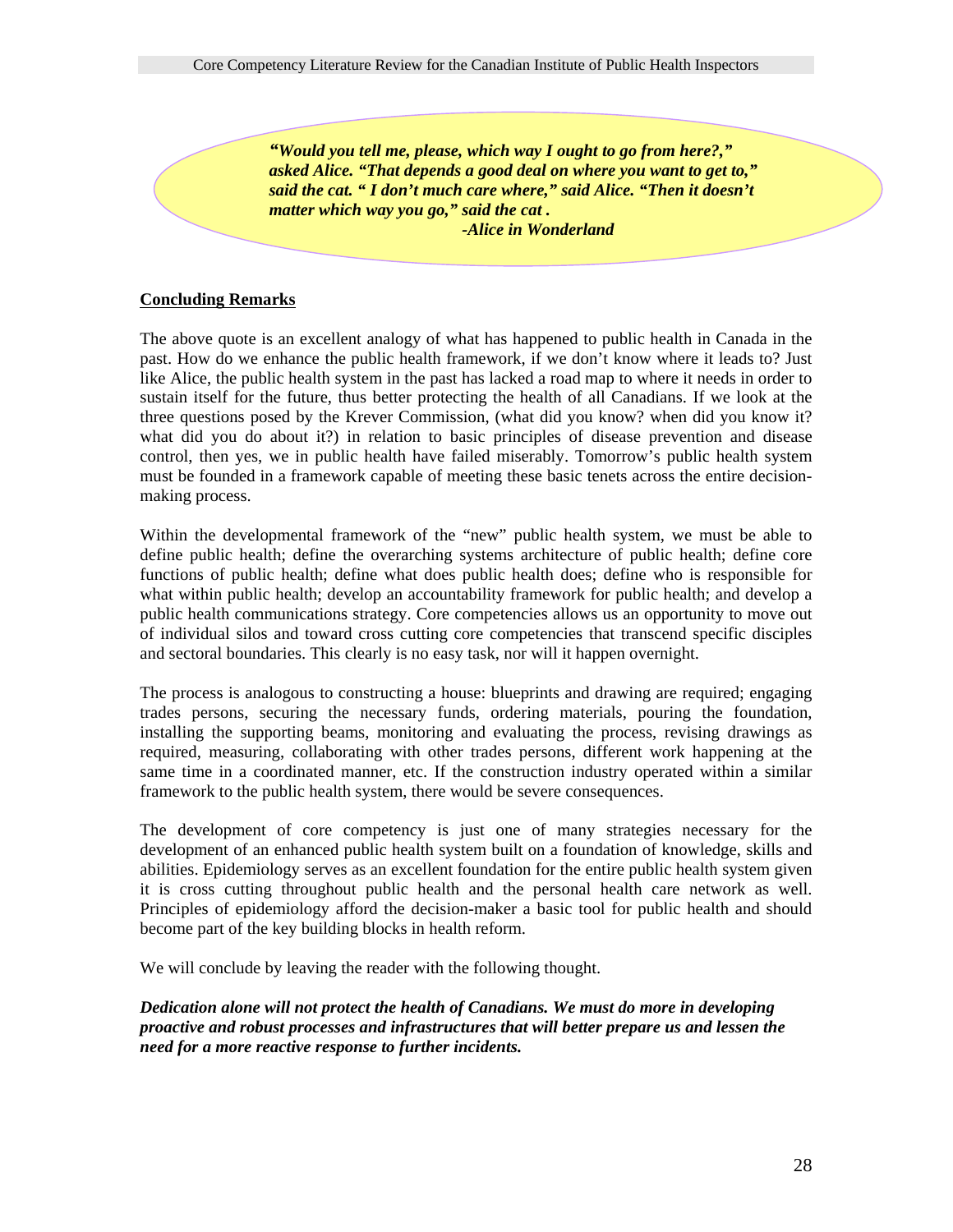# **APPENDIX A: LIST OF MATERIALS REVIEWED**

1. Association of Schools of Public Heath, Environmental Health Sciences. Retrieved from website [www.asph.org/document.cfm?page=706](http://www.asph.org/document.cfm?page=706)

2. Association of Schools of Public Heath, Summary of 2001 Environmental Health Conference, Sustaining the Environmental health Workforce. Retrieved from website [www.asph.org/document.cfm?page=770](http://www.asph.org/document.cfm?page=770)

3. Association of Schools of Public Heath, What is Public Health. Retrieved from website [www.asph.org/document.cfm?page=300](http://www.asph.org/document.cfm?page=706)

4. Bioterrorism and Public Health Emergency Preparedness and Response: A National Collaborative Training Plan, Strengthening Preparedness at the Frontlines, Executive Summary. February 2002, Centers for Disease Control and Prevention.

5. Canadian Institutes of Health Research (CIHR) – Institute of Population and Public Health. June 2003. The Future of Public Health in Canada: Developing a Public Health System for the  $21<sup>st</sup>$  Century.

6. Canadian Institute of Public Health Inspectors. Study of the Future Role of Public Health Inspectors in Canada. June, 1989. Sponsored by the Canadian Institute of Public Health Inspectors, the Federal Department of Health and Welfare, eight Provincial Governments and the City of Saskatoon. Research Co-ordinators: Dr. Jane Fulton & Dr. Ralph Sutherland.

7. Canadian Institute of Public Health Inspectors, Draft 1, Continuous Education for Public Health Inspectors. L.W. Schleining, Chairman, Steering Committee, National Executive Council, CIPHI 1991.

8. Canadian Public Health Association, Naylor Report a Good Beginning – Governments Must Follow Through! October 8, 2003, Media Release. Retrieved from website [www.cpha.ca/english/naylor\\_e.htm](http://www.cpha.ca/english/naylor_e.htm)

9. Canadian Public Health Association. Editorial. Building Capacity in Evidence-based Public Health Practice. David L. Mowat. Jamie Hocklin. Canadian Journal of Public Health. January-February 2002.

10. Careers & Professional Development, Continuing Professional Development (CPD) Chartered Institute of Environmental Health. Retrieved from website [www.cieh.org/education/cpd.htm](http://www.cieh.org/education/cpd.htm).

11. Careers & Professional Development, Assessment of Professional Competencies Development. Retrieved from website [www.cieh.org/education/apc.htm](http://www.cieh.org/education/apc.htm)

12. CDC/ATSDR's Plan for Public Workforce Development, Task Force Report on Public Health Workforce Development, Task Force Report on Public Health Workforce Development.

13. CDC/ATSDR's Plan for Public Workforce Development, Task Force Report on Public Health Workforce Development, Towards a life-long learning system for public health practitioners. Task Force Report on Public Health Workforce Development.

14. CDC Division of International Health, Core Competencies, Core Competencies and Outputs for Public Health Practitioners or Applied Epidemiologists. Retrieved from website [www.cdc.gov/epo/dih/core.html](http://www.cdc.gov/epo/dih/core.html)

15. Center for Law and the Public Health at Johns Hopkins and Georgetown Universities. "CDC Collaborating Center promoting Public Health Through Law"' Core Legal Competencies For Public Health Professionals, as of September 7, 2001.

16. CIPHS Collaborative. Terms of Reference – i-PHIS Program Advisory Group. Unclassified. Health Canada.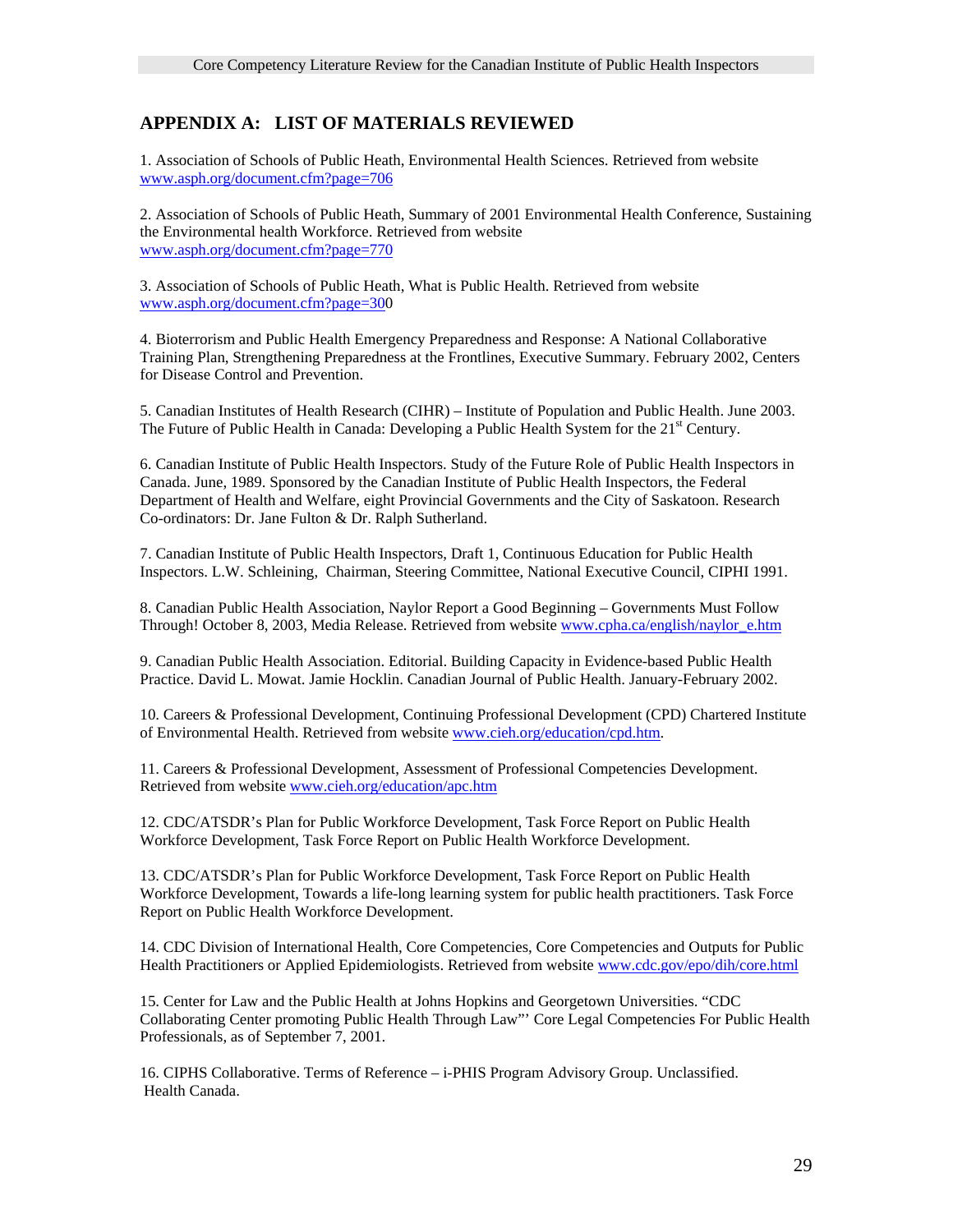17. Commonwealth of Australia. National Environmental Health Strategy (1999) Strategy & Implementation Plan. Produced by the enHEALTH Council Secretariat. Retrieved from website enHEALTH.nphp.gov.au/strategy/nehs/index.htm

18. Community Health Nurses Association of Canada. (May 2003) Canadian Community Health Nursing Standards of Practice.

19. Core Public Health Worker Competencies for Emergency preparedness and Response, Center for Health policy. Columbia University School of Nursing, Introduction, Using Core Competencies, April 2001.

20. Environmental Health Competency Project: Recommendations for Core Competencies for Local Environmental Health Practitioners. American Public Health Association National Center for Environmental Health, Centers for Disease Control and Prevention, Acknowledgements, May 2001.

21. Environmental Health Competency Project: Recommendations for Core Competencies for Local Environmental Health Practitioners. American Public Health Association National Center for Environmental Health, Centers for Disease Control and Prevention, May 2001.

22. Environmental Health Competency Project, Recommendations for Core Competencies For Local Environmental health Practitioners, Assessment Management Communication. National Center for Environmental Health, Control and Prevention, American Public Health Association.

23. Future Directions. Communicable Disease Control in Canada's Public Health System. Report of a Meeting Sponsored by Laboratory Centre for Disease Control, Health Canada and Council of Medical Officers of Health. January 21-22, 1999. Waterfront Centre Hotel, Vancouver.

24. Gebbie, K. Competency-to-Curriculum Tool Kit: developing curricula for public health workers. Discussion draft developed by Competencies & Curriculum Workgroup. 2002. Retrieved from website [www.mailman.hs.columbia.edu/CPHP/cdc/Competencies\\_tool\\_kit.htm](http://www.mailman.hs.columbia.edu/CPHP/cdc/Competencies_tool_kit.htm)

25. Genetic Competencies and Public Health Meeting, (This overview was prepared for the External Expert Panel for Workforce Development that will meet in October) Health Canada, Centre for Surveillance Coordination, Towards Effective Community-Based Action: Using Epidemiological Skills in Public Health Surveillance for Local Public Health practice. Retrieved from website [www.hc-sc.gc.ca/pphb](http://www.hc-sc.gc.ca/pphb-dgspsp/csc/sehs-acss/esphs_e.html)[dgspsp/csc/sehs-acss/esphs\\_e.html](http://www.hc-sc.gc.ca/pphb-dgspsp/csc/sehs-acss/esphs_e.html)

26. Health Canada, Health Care Network, Quest for Quality in Canadian Health Care: Continuous Quality Improvement, Reshaping the organization Part Three. Retrieved from website [www.hc-sc.gc.ca/hppb/healthcare/pubs/quest/leadership.html](http://www.hc-sc.gc.ca/hppb/healthcare/pubs/quest/leadership.html)

27. Health Canada – learning from SARS, Executive Summary, Retrieved from website [www.hc-sc.gc.ca/english/protection/warnings/sars/learning/EngSe30\\_exec.htm](http://www.hc-sc.gc.ca/english/protection/warnings/sars/learning/EngSe30_exec.htm)

28. Health Canada - learning from SARS, Chapter 4 – Enhancing the Public Infrastructure: A Prescription for Renewal, Retrieved from website [www.hc-sc.gc.ca/english/protection/warnings/sars/learning/EngSe30\\_ch4.htm](http://www.hc-sc.gc.ca/english/protection/warnings/sars/learning/EngSe30_ch4.htm)

29. Health Canada. Science Advisory Board. Overview of the Food Programme. Appendix D, Health Canada's Food Program. Presentation to Science Advisory Board. March 9, 1998. Retrieved from website [www.hc-sc.gc.ca/sab-ccs/mar1998\\_appd\\_food\\_e.html](http://www.hc-sc.gc.ca/sab-ccs/mar1998_appd_food_e.html)

30. Health Canada, The Art and Science of Evidence-Based Decision Making… Epidemiology Can Help, Chambers, Ehrlich, Picard, Edwards. The Canadian Journal of Public Health 2002;93 (1) (Special insert):11-18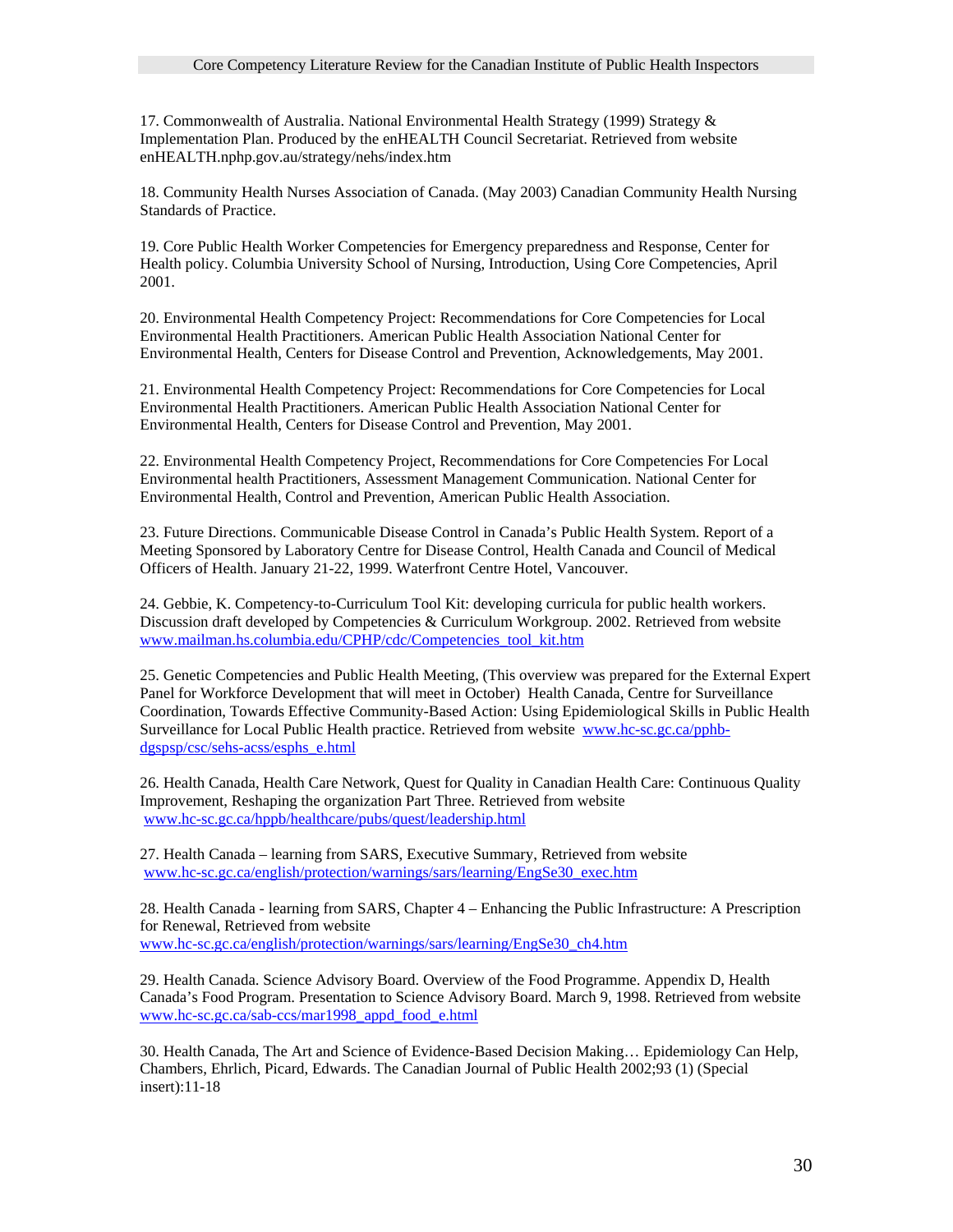31. Health Care and Informatics Review, Vol3 No.7: Public Health and Disease Prevention – Moving Forward in New Zealand and Australia. Author, Paul Stephenson, 1 July 1999. Retrieved from [www.enigma.co.nz/hero/website/index.cfm?fuseaction=articledisplay&FeatureID=84](http://www.enigma.co.nz/hero/website/index.cfm?fuseaction=articledisplay&FeatureID=84)

32. National Public Health Partnership Secretariat. Public Health Practice in Australia – A Statement of Core Functions. June 2000. Retrieved from website [http://enHEALTH.nphp.gov.au/what\\_enh.htm](http://enhealth.nphp.gov.au/what_enh.htm)

33. Nelson, J. Essien, J., Loudermilk, R. and Cohen, D. (2002). The Public Health Competency Handbook: Optimizing Individual and Organization Performance for the Public's Health. Atlanta, GA; Center for Public Health Practice of the Rollins School of Public Health.

34.Ontario Public Health Association (OPHA) Core Competencies in Public Health. Literature Review. March 4, 2004. Prepared by Lisa Sullivan and Isabelle Michel.

34. Ottawa Charter for Health promotion, First international Conference on Health Promotion, Ottawa, 21 November 1986 – WHO/HPR/HEP/95.1

35. Public Health Support Workgroup Report, September 1, 1999 Executive Summary, Presented to the leadership Group June 4, 1999 and revised September 1, 1999.

36.Rollins School of Public Health at Emory University. Definition of Competencies. Retrieved from website<http://www.sph.emory.edu/cphp/projects/abstracts/compet.htm>

38. Robert, J. and Sedler, K. The Core Competencies for Basic Midwifery Practice, Critical ACNM Document. Revised. 1997.

39. Specifying Job and Role Competencies. Assembled by Carter McNamara. Retrieved from website <http://mapnp.org/library/staffing/specify/cmptncys/cmptncys.htm>

40. Standing Committee on Social Affairs, Science and Technology. Reforming Health Protection and Promotion in Canada: Time to Act. Chair- the Honourable Michael Kirby. November 2002. (Kirby Report)

41. Standing Committee on Social Affairs, Science and Technology. The Health Of Canadians: The Federal Role – Interim Report. Volume Five: Principles and Recommendations for Reform – Part 1.2002.

42. Standing Committee on Social Affairs, Science and Technology. The Health Of Canadians: The Federal Role – Final Report. Volume Six: Recommendations for Reform. 2002.

43. The National Environmental Health Strategy, enHEALTH, Commonwealth of Australia, Produced by enHEALTH Council Secretariat. August 2002. Retrieved from website [http://enhealth.nphp.gov.au/what\\_enh.htm](http://enhealth.nphp.gov.au/what_enh.htm)

44. World Health Organization, Executive Board, 109<sup>th</sup> Session. Agenda item 2, Statement by the Director General to the Executive Board at its 109<sup>th</sup> session, Geneva, Monday, 14 January 2002.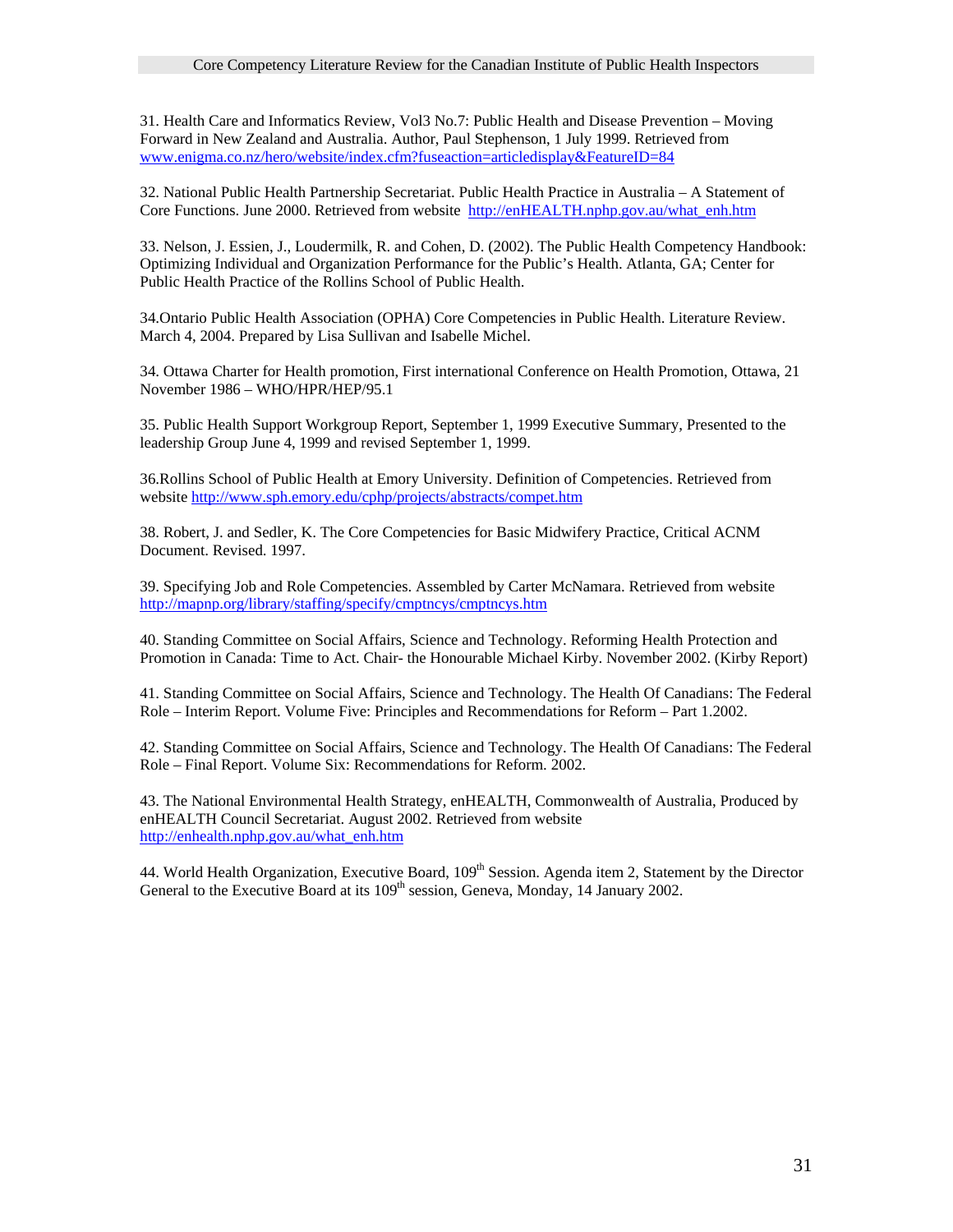#### **APPENDIX B: CORE COMPETENCIES STEERING COMMITTEE MEMBERS**

Scott MacLean, National President CIPHI (New Brunswick)

Bernie Chrisp, Chairman Board of Certification, CIPHI (Manitoba)

John Pelton, Director, Calgary Regional Health Authority (Alberta)

Ron de Burger, Director, Toronto Healthy Environments (Ontario)

Nic Losito, Director, Vancouver Coastal Health Authority (British Columbia)

Dean Sargeant, Underwriters Laboratories Canada Inc. (Manitoba)

Yvonne Graf, Director, Saskatoon Environmental Health (Saskatchewan)

Klaus Seeger, Chairman, Environmental Health Foundation of Canada (Ontario)

Cal Morgan, Director, Health & Community Services (Newfoundland)

Grace Maciver, Health Canada, Kelowna (British Columbia)

Tamela Carroll, President, New Brunswick Branch, CIPHI (New Brunswick)

Peter Parys, Director, Environmental Health, City of Winnipeg (Manitoba)

Doug Quibell, Program Head, College of the North Atlantic-Qatar (Qatar)

- Dr. David Carpenter, Canadian Armed Forces, Ottawa (Ontario)
- Dr. John Blatherwick, Chief Medical Health Officer, Vancouver Coastal Health Authority (British Columbia)

Gary Gallivan, Program Head, College of Cape Breton (Nova Scotia)

Len Gallant, President, Nova Scotia-PEI Branch, CIPHI (Prince Edward Island)

Cathy Egan, Director, Health Protection, Waterloo Health Region (Ontario)

Craig Nowakowski, Stanton Territorial Health Authority (North West Territories)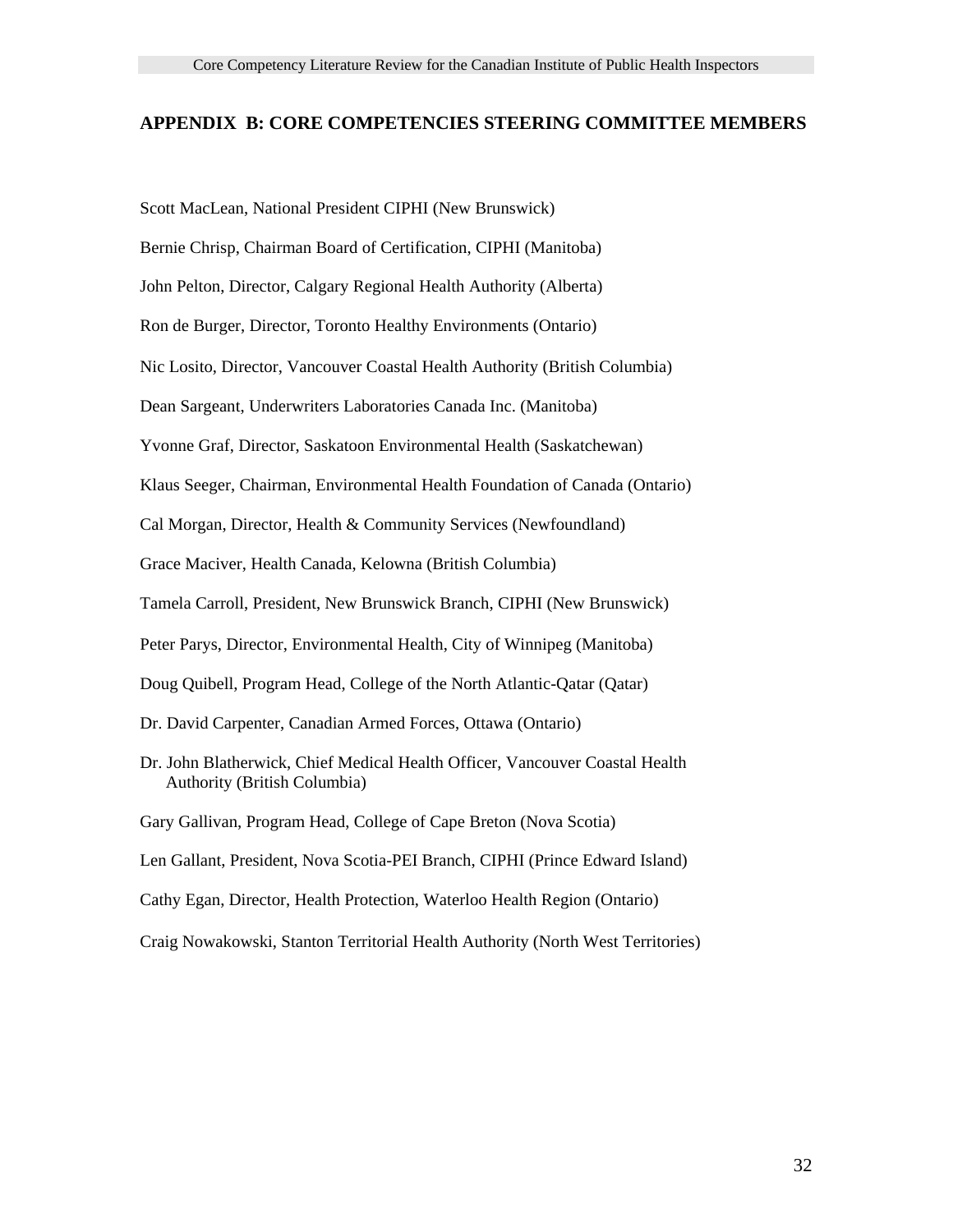# **APPENDIX C: STRATEGIC PLANNING FRAMEWORK**

# **Phase I: 2004 Strategic Plan**

# **Deliverable Milestone**

|                                                                    | Mar 15, 2004     |
|--------------------------------------------------------------------|------------------|
|                                                                    | Mar 31, 2004     |
| Present Report & Business Plan to National Executive Council CIPHI | Apr 16-17, 2004  |
|                                                                    | Apr 20, 2004     |
| Compile Comments & Feedback for Steering Committee                 | Apr 20, 2004     |
|                                                                    | May 9, 2004      |
|                                                                    |                  |
| Develop Clear Definitions for Core Competencies Steering Committee | May 15, 2004     |
|                                                                    | May 30, 2004     |
|                                                                    | June 15, 2004    |
|                                                                    |                  |
|                                                                    | July 15, 2004    |
| Convene Core Competency Steering Committee Meeting                 | Summer, 2004     |
| Introduce Core Competencies to Select CIPHI Branches               | Summer/Fall 2004 |
|                                                                    | Summer/Fall 2004 |
| Develop Framework for Presentation to Select Employers             | Summer/Fall 2004 |
|                                                                    | <b>Fall 2004</b> |
| Finalize Implementation Strategy at NEC/BOC Fall Meetings          | <b>Fall 2004</b> |
|                                                                    | <b>Fall 2004</b> |
|                                                                    | <b>Fall 2004</b> |
| Compile Comments & Feedback for Steering Committee                 | <b>Fall 2004</b> |
| Announce Core Competency Requirements to the Profession            | Nov 15, 2004     |
| Develop Strategy for Communication to Employers Groups             | Dec 1, 2004      |
|                                                                    | Dec 15, 2004     |
|                                                                    |                  |

# **Phase II: 2005 Strategic Plan**

# **Deliverable Milestone**

|                                                                     | Jan 30, 2005  |
|---------------------------------------------------------------------|---------------|
|                                                                     |               |
|                                                                     | Mar 2005      |
| Assess Project & Develop Candidate Core Function Retraining Program | Mar 30, 2005  |
|                                                                     | Apr 15, 2005  |
|                                                                     | Apr 30, 2005  |
| Finalize Framework for Presentation to All Employment Agencies      | May 30, 2005  |
|                                                                     | July 1, 2005  |
| Complete Initial Core Competency Assessment/Registration            | Dec 31, 2005  |
|                                                                     |               |
|                                                                     | June 30, 2006 |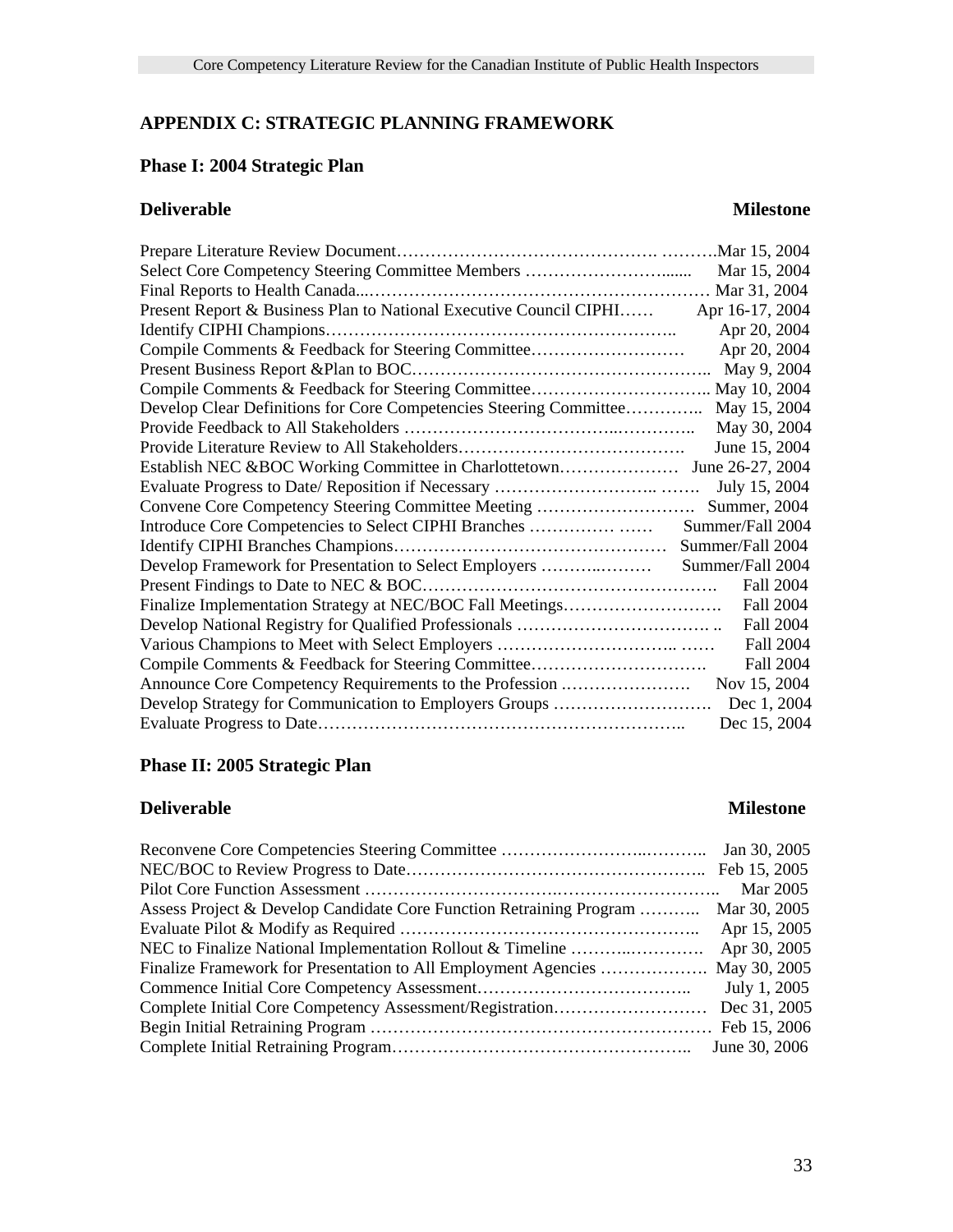## **APPENDIX D: TRAITS AND CHARACTERISTICS OF AN EFFECTIVE ENVIRONMENTAL HEALTH PRACTITIONER**

- ❖ Positive attitude
- Versatility and flexibility
- Practical perspective and common sense
- Strong principles and ethics
- $\triangle$  Practitioner integrity
- $\triangleleft$  Strong work ethic
- Tenacity
- Willingness to learn
- $\div$  Focus on fair solutions
- Collaborative spirit
- Willingness to embrace change
- $\triangleleft$  Involvement with community
- Calmness during conflict
- Understanding of other points of view
- Ability to observe
- Focus on team accomplishments
- ❖ Appropriate appearance and body language
- Ability to lead
- Big-picture perspective
- $\triangle$  Respect for diversity
- ❖ Knowledge to when to ask for help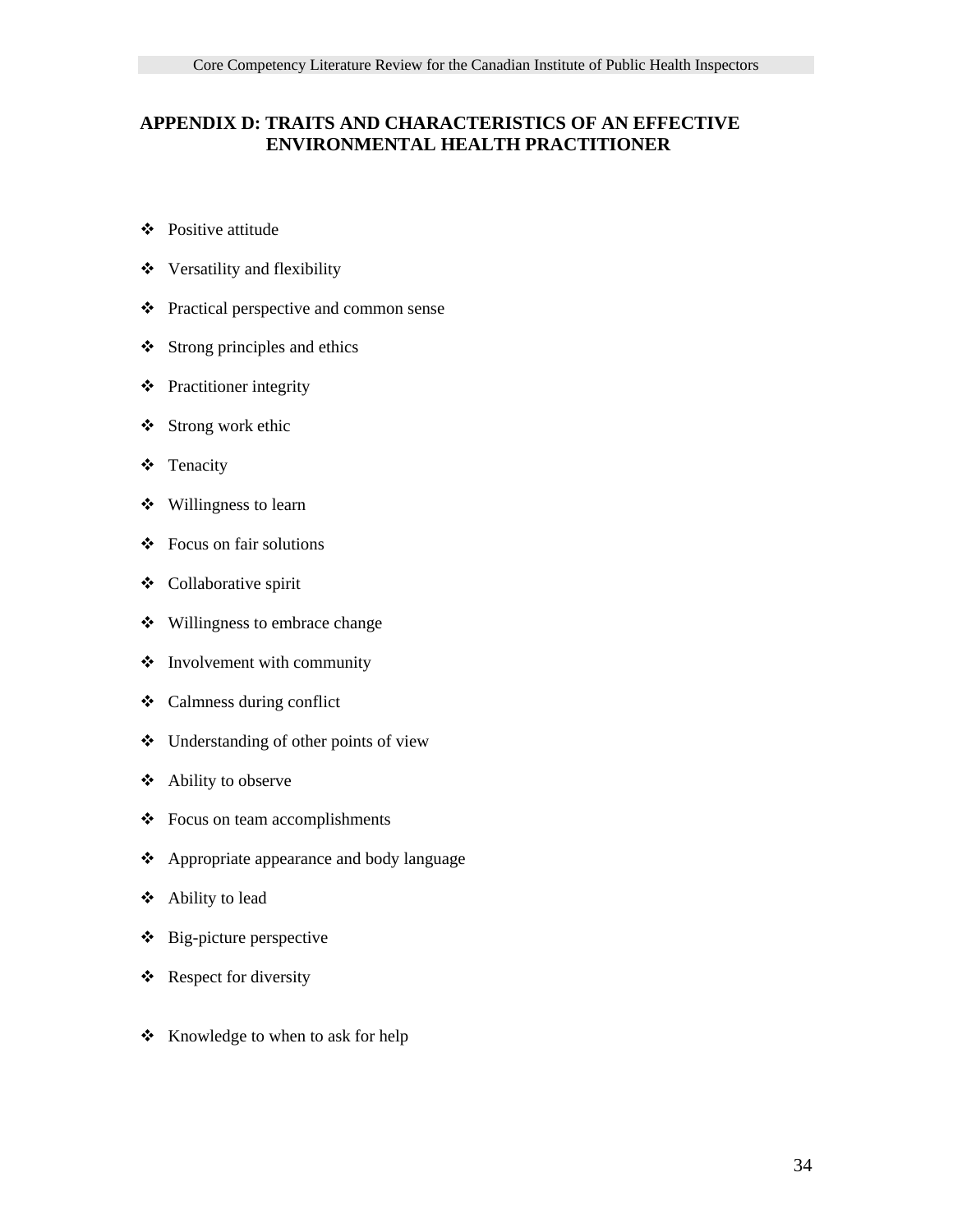# **TABLE 1: CROSS CUTTING (CORE) COMPETENCIES FOR PUBLIC HEATH**

| <b>Competency Area</b>     | <b>Examples</b>                                                            |  |  |
|----------------------------|----------------------------------------------------------------------------|--|--|
|                            |                                                                            |  |  |
| <b>Analytic</b>            | ❖<br>Identifies potential strategic issues through ongoing macro           |  |  |
|                            | environmental scanning.                                                    |  |  |
|                            | Obtains and interprets information regarding risk factors<br>❖             |  |  |
|                            | Knows data collection process, technology, transmission capability<br>❖    |  |  |
|                            | and computer systems storage/retrieval capacities in order to access       |  |  |
|                            | health related information.                                                |  |  |
| Communication              | ❖<br>Listens to others in unbiased manner and respects points of view of   |  |  |
|                            | others.                                                                    |  |  |
|                            | Promotes the expression of diverse opinions and perceptions.               |  |  |
|                            | $\triangle$ Persuades and influences individuals and groups by increasing  |  |  |
|                            | knowledge, shaping attitudes, and modifying behaviors towards              |  |  |
|                            | disease prevention and health promotion.                                   |  |  |
| <b>Policy Development</b>  | Interprets information regarding the health status of individuals or<br>❖  |  |  |
|                            | populations in order to formulate and prioritize goals and objectives.     |  |  |
|                            | Educates health care, legislative and media representatives about the<br>❖ |  |  |
|                            | need for new public health programs.                                       |  |  |
| <b>Cultural</b>            | Appreciates the importance of diversity within the public health<br>❖      |  |  |
|                            | workforce.                                                                 |  |  |
|                            | Learns appropriate methods of interacting with stakeholders from<br>❖      |  |  |
|                            | varied cultural, racial and ethnic groups.                                 |  |  |
|                            | Identifies opportunities for improving stakeholders/public health<br>❖     |  |  |
|                            | worker interaction.                                                        |  |  |
| <b>Basic Public Health</b> | Can relate the PH core functions to essential public health services.<br>❖ |  |  |
| <b>Science</b>             | Understands the role of assessment, assurance and policy<br>❖              |  |  |
|                            | development in the delivery of essential services.                         |  |  |
|                            | ❖<br>Understands how to accomplish effective community engagement.         |  |  |
| Leadership &               | ❖<br>Helps define key values and uses these principles to guide action.    |  |  |
| <b>Systems Thinking</b>    | Understands the need to see the interrelationship rather than cause-<br>❖  |  |  |
|                            | effect chains.                                                             |  |  |
|                            | ❖<br>Empowers others to create and implement plans based on a shared       |  |  |
|                            | vision.                                                                    |  |  |
| Management &               | Matches budget priorities with strategic plan.<br>❖                        |  |  |
| <b>Information</b>         | ❖<br>Manages information systems for collection, retrieval and use of data |  |  |
| <b>Management</b>          | for decision-making.                                                       |  |  |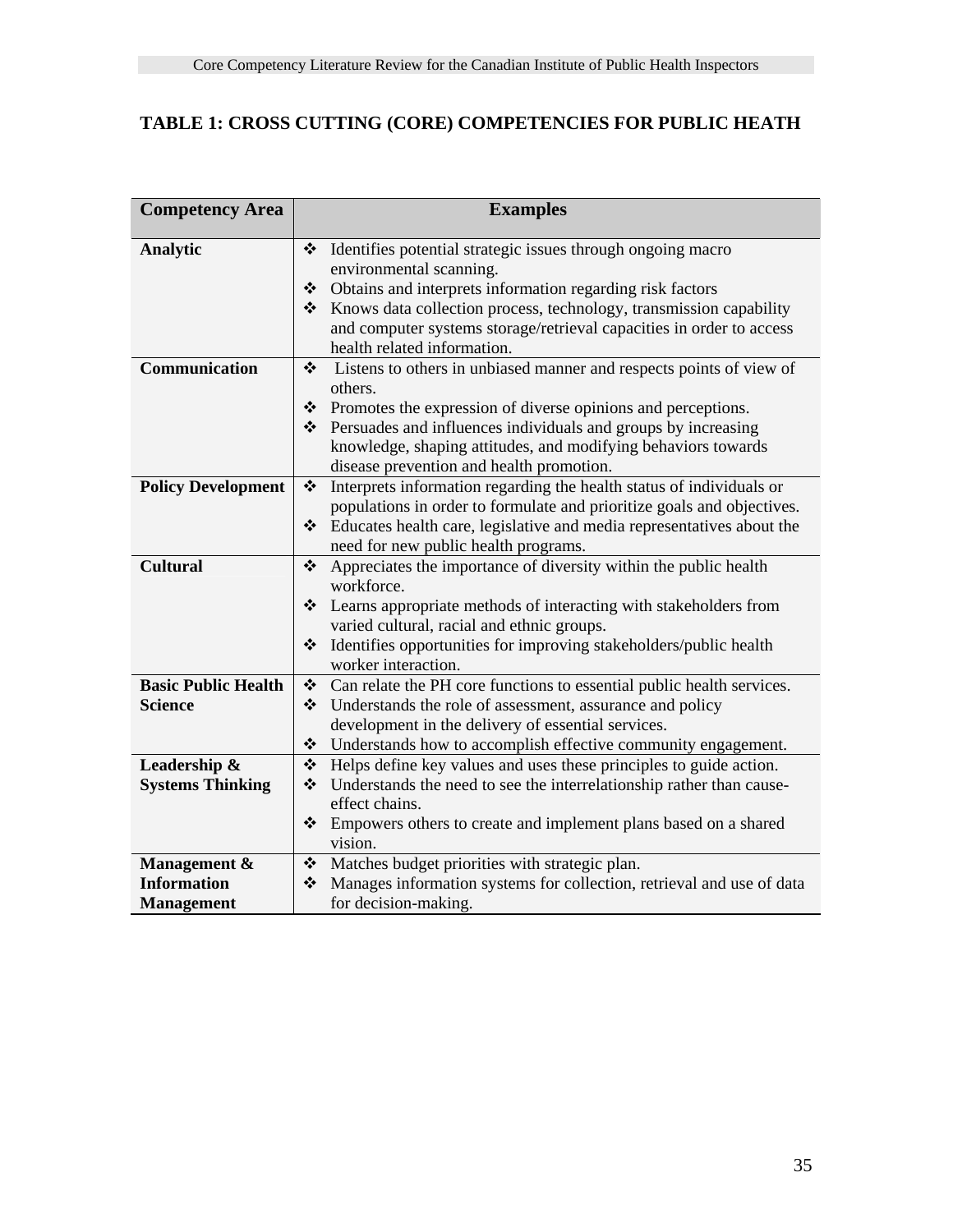# **TABLE 2: COMPARISON OF CORE FUNCTIONS WITHIN THE GLOBAL HEALTH PROTECTION FRAMEWORK**

| <b>COUNTRY</b>             | <b>CORE FUNCTION</b>                                  |
|----------------------------|-------------------------------------------------------|
| <b>CANADA</b>              | <b>Restaurant inspections</b><br>❖                    |
|                            | <b>Community Care Facilities inspection</b><br>❖      |
|                            | Water treatment monitoring<br>❖                       |
|                            | Air quality monitoring/enforcement<br>❖               |
| <b>UNITED STATES</b>       | Enforce laws and regulations that protect health<br>❖ |
|                            | and ensure safety                                     |
| <b>PAHO</b>                | <b>Essential Public Health Function (EPHF)6</b><br>❖  |
|                            | Strengthening of Institutional Capacity for<br>❖      |
|                            | Regulation and Enforcement in Public Health           |
| WHO                        | Occupational health<br>❖                              |
|                            | Protecting the environment<br>❖                       |
|                            | Public health legislation and enforcement<br>❖        |
| <b>WHO- PACIFIC REGION</b> | Regulation and enforcement to protect public<br>❖     |
|                            | health                                                |
| <b>AUSTRALIA</b>           | Promote, develop, support and initiate actions<br>❖   |
|                            | which ensure safety and healthy environments          |
| <b>ENGLAND</b>             | Ensuring compliance with regulations and laws to<br>❖ |
|                            | protect and promote health                            |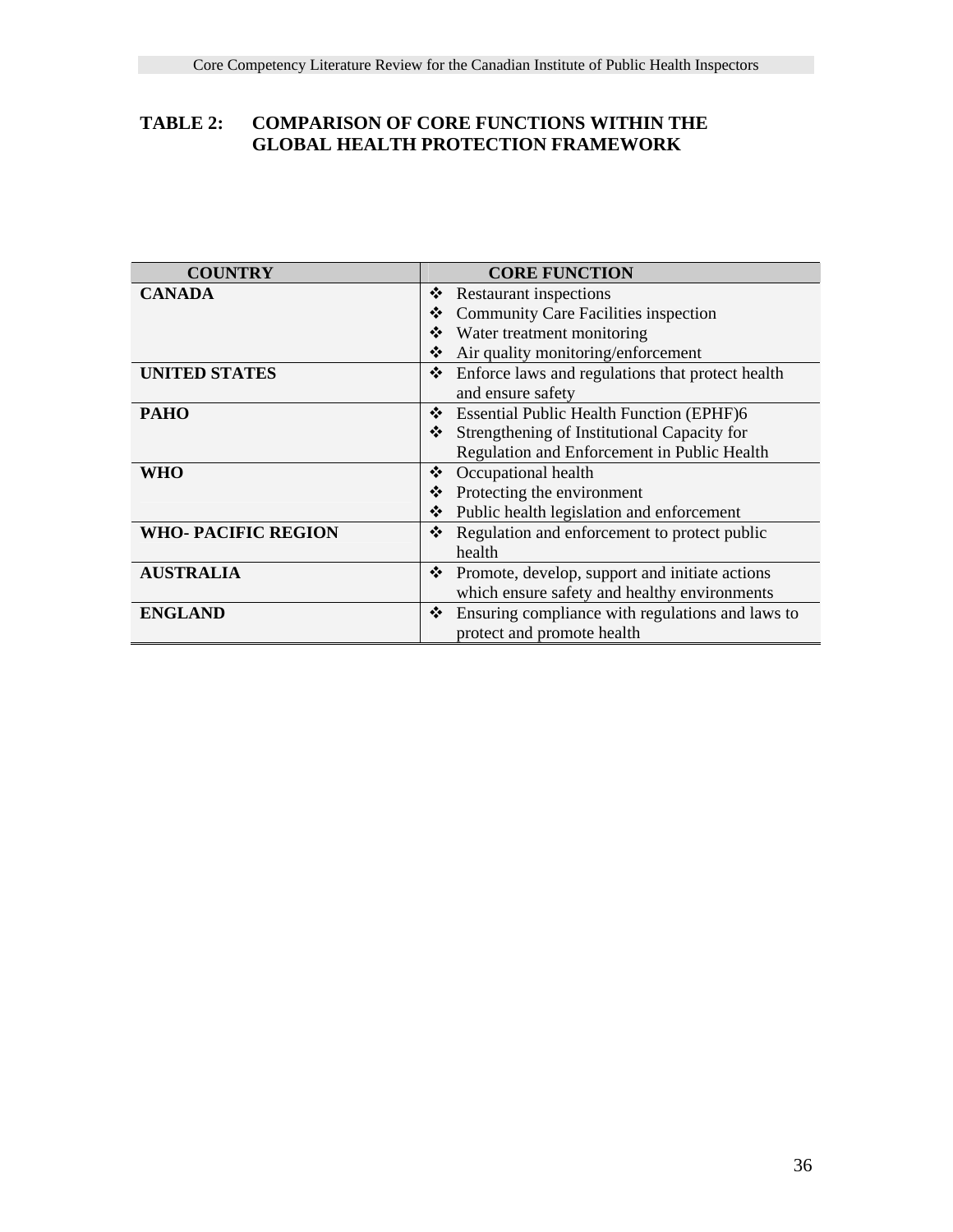# **TABLE 3: COLLECTION OF COMPETENCY SETS OF PUBLIC HEALTH- RELATED OCCUPATIONS AND PROFESSIONS**

Updated for the *Public Health Workforce Development Annual Meeting*, September 12-13, 2001, Athens, GA

# **A) CORE – BASIC PUBLIC HEALTH**

| <b>Known Competency Set</b>                         | <b>Worker Level</b>   | <b>Status and Where to Find Them</b>                   |
|-----------------------------------------------------|-----------------------|--------------------------------------------------------|
| <b>Competencies for Providing</b>                   | professional          | The Public Health Workforce: An                        |
| <b>Essential Public Health</b>                      |                       | Agenda for the $21^{st}$ Century, Public               |
| Services, 1997                                      |                       | Health Functions Project, ODPHP,                       |
|                                                     |                       | <b>DHHS</b> essential services                         |
| Council on Linkages: Core                           | front-line, senior    | Public Health Foundation (PHF),                        |
| <b>Competencies for Public</b>                      | professional,         |                                                        |
| <b>Health Professionals</b> , 2001                  | supervisor, manager   |                                                        |
| Principles of Public Health                         | leader, professional, | Based on Healthy People 2010,                          |
| course, 2001                                        | technical             | Missouri Public Health Training                        |
|                                                     |                       | <b>Network</b>                                         |
| Public Health 101 course,                           | professional          | Based on Bernard Turnock's text <i>Public</i>          |
| 2000                                                |                       | Health: What It is and How It Works,                   |
|                                                     |                       | 2000, Illinois Center for Public Health                |
|                                                     |                       | Preparedness                                           |
| Core competencies for                               | <b>MPH</b> student    | Johns Hopkins School of Public Health,                 |
| <b>MPH Students</b> , 1998                          |                       | Master of Public Health                                |
|                                                     |                       |                                                        |
| <b>Masters of Public Health</b>                     | MPH student           | University of Michigan School of Public                |
| (MPH) in Health Behavior                            |                       | Health, Department of Health Behavior                  |
| & Health Education                                  |                       | and Health Education                                   |
|                                                     | professional          | Based on Bernard Turnock's text <i>Public</i>          |
| Public Health 101 course,<br>2000                   |                       |                                                        |
|                                                     |                       | Health: What It is and How It Works,                   |
|                                                     |                       | 2000, Illinois Center for Public Health                |
|                                                     | <b>MPH</b> student    | Preparedness<br>Johns Hopkins School of Public Health, |
| Core competencies for<br><b>MPH Students</b> , 1998 |                       | Master of Public Health                                |
|                                                     |                       |                                                        |
| <b>Masters of Public Health</b>                     | MPH student           | University of Michigan School of Public                |
| (MPH) in Health Behavior                            |                       | Health, Department of Health Behavior                  |
| & Health Education                                  |                       | and Health Education                                   |
|                                                     |                       |                                                        |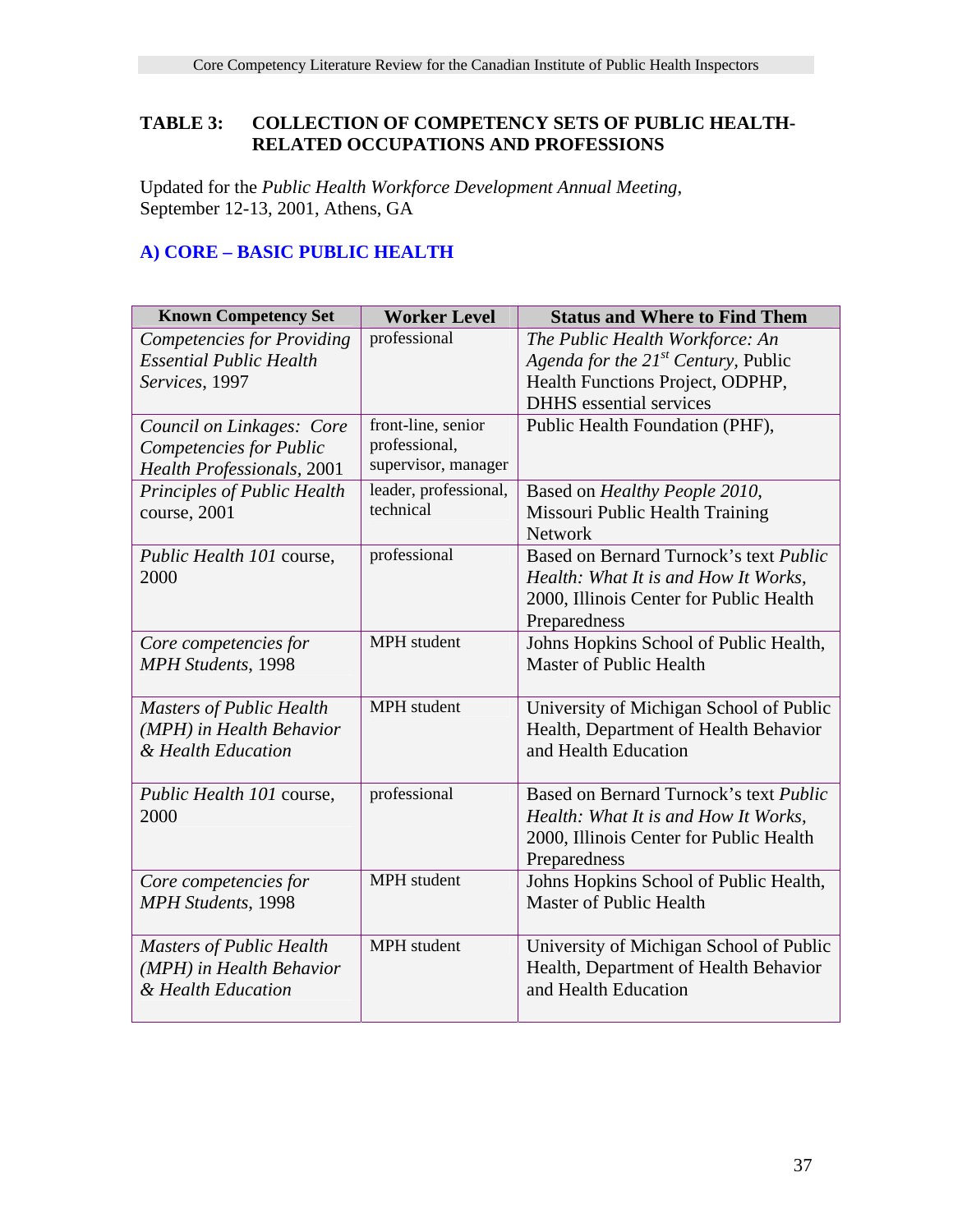# **TABLE 3: COLLECTION OF COMPETENCY SETS OF PUBLIC HEALTH- RELATED OCCUPATIONS AND PROFESSIONS continued**

# **B) FUNCTIONAL – ENVIRONMENT**

| <b>Known Competency Set</b>     | <b>Worker Level</b> | <b>Status and Where to Find Them</b>      |
|---------------------------------|---------------------|-------------------------------------------|
| Environmental Health            | front-line, local-  | <b>American Public Health Association</b> |
| Competency Project:             | level professional  | (APHA) and National Center for            |
| <b>Recommendations for Core</b> |                     | Environmental Health (NCEH/CDC) with      |
| Competencies for Local          |                     | NEHA, NACCHO, ASTHO, FCA, AAS,            |
| Environmental Health            |                     | NALBOH, final draft in clearance June 1,  |
| <i>Practitioners, May 2001</i>  |                     | report due August 2001. Patrick Bohan,    |
|                                 |                     | <b>NCEH</b>                               |
|                                 |                     |                                           |
| Environmental Health            | professional        | Funding Opportunity, Association of       |
| Competencies: Core              |                     | School of Public Health (ASPH),           |
| Competencies for the            |                     | Developing Communities of Excellence in   |
| <b>Effective Practice of</b>    |                     | <b>Environmental Health</b>               |
| <b>Environmental Health</b>     |                     |                                           |
| Registered Environmental        | entry-level         | National Environmental Health             |
| Health                          | professional        | <b>Association (NEHA</b>                  |
| Specialist/Registered           |                     |                                           |
| Sanitarian Examination          |                     |                                           |

# **C) NEW TOPICAL AREAS – EMERGENCY RESPONSE**

| <b>Known Competency Set</b>   | <b>Worker Level</b> | <b>Status and Where to Find Them</b> |
|-------------------------------|---------------------|--------------------------------------|
| Core Public Health Worker     | leader,             | Center for Health Policy, Columbia   |
| Competencies for              | administrator,      | University School of Nursing         |
| <b>Emergency Preparedness</b> | professional,       |                                      |
| and Response, April 2001      | technical, support  |                                      |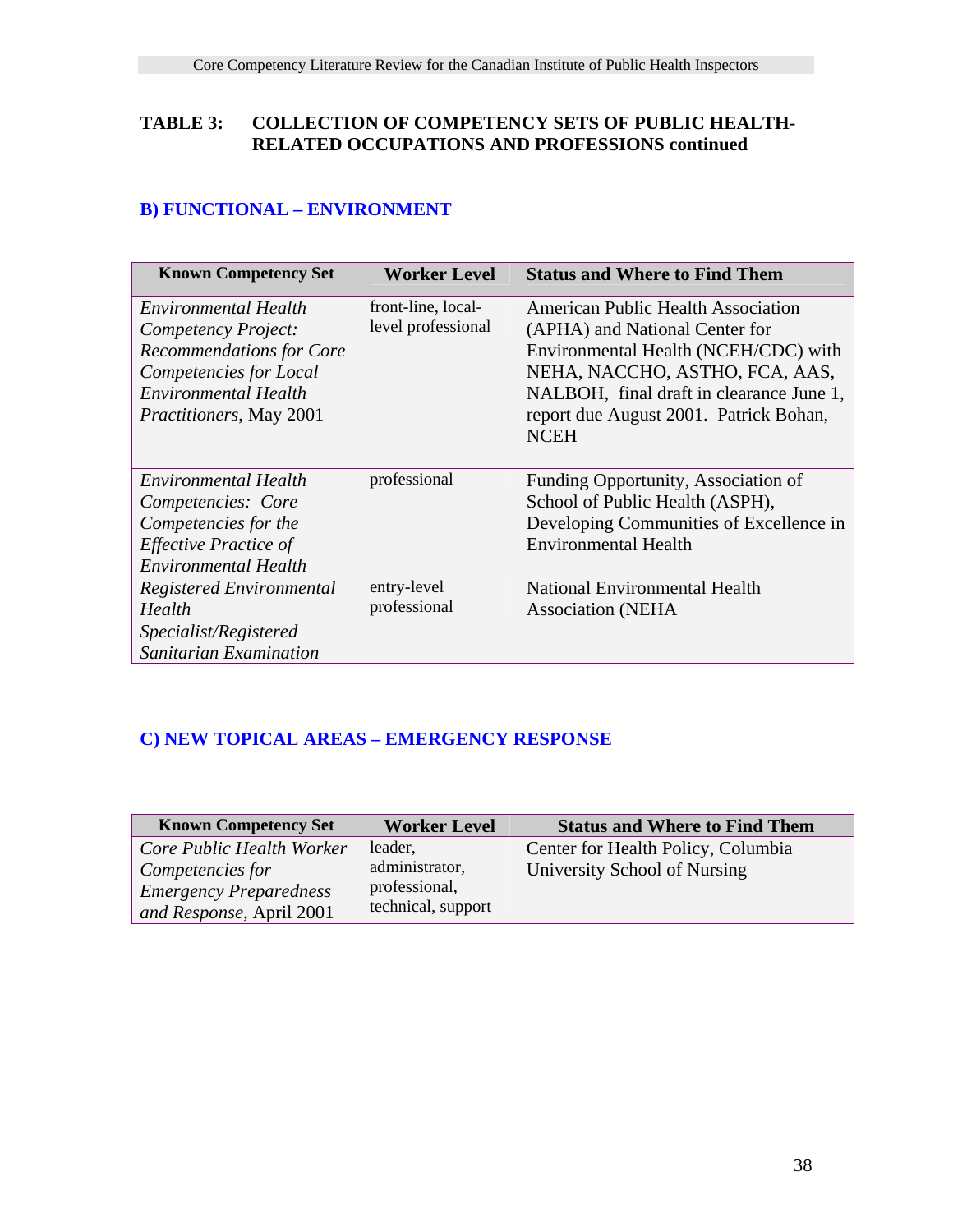# **TABLE 3: COLLECTION OF COMPETENCY SETS OF PUBLIC HEALTH- RELATED OCCUPATIONS AND PROFESSIONS continued**

# **D) FUNCTIONAL – LEADERSHIP**

| <b>Known Competency Set</b>     | <b>Worker Level</b> | <b>Status and Where to Find Them</b>    |
|---------------------------------|---------------------|-----------------------------------------|
| <b>Public Health Leadership</b> | health director,    | <b>Public Health Leadership Network</b> |
| Competency Framework,           | health officer      | (PHLN), CDC                             |
| August 2000                     |                     | Wright, K, Rowitz, L., Merkle, A. et    |
|                                 |                     | al. "Competency Development in          |
|                                 |                     | Public Health", American Journal of     |
|                                 |                     | Public Health, August 2000, vol 90,     |
|                                 |                     | no 8.                                   |
| <b>Project Management Body</b>  | leader,             | Public Health Leadership Institute      |
| of Knowledge, (PMBOK            | project manager     | (PHLI), CDC                             |
| Guide) 2000                     |                     | Guide found at Project Management       |
|                                 |                     | Institute                               |
| Leadership Competencies         | senior manager      | The Learning Centre, Public Service     |
| for Assistant Deputy            |                     | <b>Commission of Canada</b>             |
| Ministers and Senior            |                     |                                         |
| Executives                      |                     |                                         |
| Leadership Development          | leader              | Exploring Inspired Leadership, The      |
| Competencies: The               |                     | <b>Banff Center</b>                     |
| Leadership Challenge            |                     |                                         |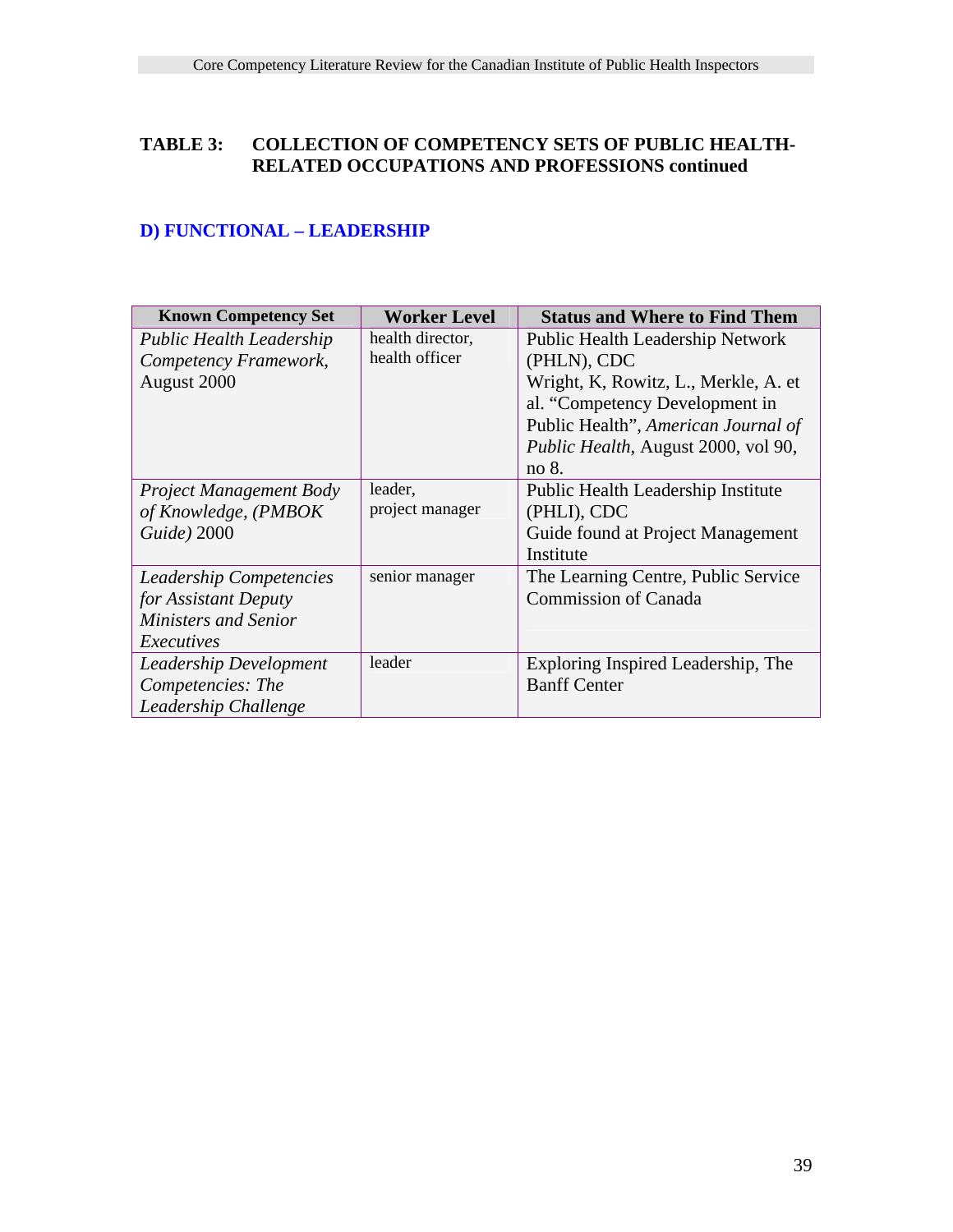# **TABLE 3: COLLECTION OF COMPETENCY SETS OF PUBLIC HEALTH- RELATED OCCUPATIONS AND PROFESSIONS continued**

# **E) FUNCTIONAL – MANAGEMENT**

| <b>Known Competency Set</b>                                                            | <b>Worker Level</b>                                                    | <b>Status and Where to Find Them</b>                                                                                                                       |
|----------------------------------------------------------------------------------------|------------------------------------------------------------------------|------------------------------------------------------------------------------------------------------------------------------------------------------------|
| Core Competencies for<br>Supervisors, Managers, and<br>Executives, 2000                | director, executive,<br>team leader,<br>program manager,<br>supervisor | School of Public Health Leadership<br>& Management Development, CDC<br>Corporate University; Vicki Johnson,<br>HRMO,                                       |
| Supervisors' and<br>Managers' Critical<br>Elements, October 1999                       | supervisor, manager                                                    | <b>Headquarters Performance</b><br>Management System, DOE                                                                                                  |
| <b>Management Academy for</b><br><b>Public Health</b><br>Competencies March 1999       | public & private<br>sector manager                                     | Management Academy for Public<br>Health (MAPH), North Carolina<br>Institute for Public Health (CDC,<br>HRSA, Kellogg, RWJ funded);<br><b>Stephen Orton</b> |
| Competency Profile: Public<br><b>Service Managers</b>                                  | middle-managers                                                        | The Learning Centre, Profile for<br>Leaders and Managers, Public<br>Service Commission, Canada                                                             |
| <b>Public Health Prevention</b><br>Service Competency Set,<br>September 1997           | MS-prepared entry-<br>level manager                                    | <b>Public Health Prevention Service</b><br>(PHPS) Fellowship, CDC (to be<br>updated fall 2001)                                                             |
| Competencies for<br><b>Professional Development:</b><br>Managing in the Middle<br>1998 | mid-level manager                                                      | Exploring Inspired Leadership, The<br><b>Banff Center</b>                                                                                                  |